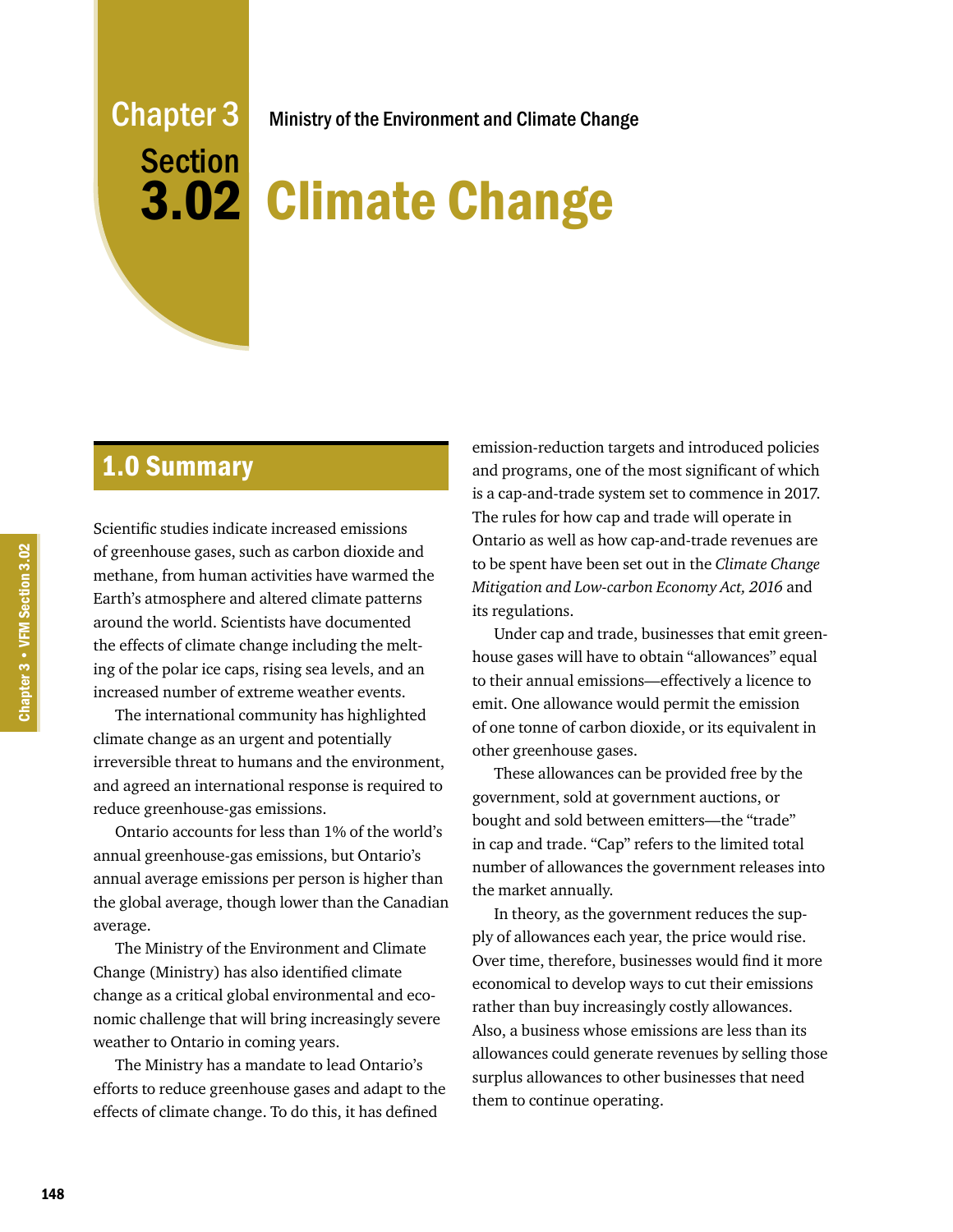Instead of an Ontario-only system, the province plans to link its cap-and-trade system to existing ones in Quebec and California, which means that businesses in all three jurisdictions will be able to trade allowances with each other. This would also allow one jurisdiction to claim an emissions reduction that was actually achieved in another.

The Ministry has said Ontario's cap-and-trade program and the revenue it generates for other initiatives will be key to Ontario's fight against climate change. It has also said that Ontario is on track to achieve its target to reduce 2020 emissions by 15% from 1990 levels. The Ministry has not finalized the design of Ontario's cap-and-trade system beyond 2020 and told us that its estimates and projections related to the impact of cap and trade beyond 2020 are very preliminary.

Our audit indicates that the cap-and-trade system will result in only a small portion of the required greenhouse-gas reductions needed to meet Ontario's 2020 target. Among our findings:

- **It is likely that less than 20% of reductions required to meet the province's 2020 target will be achieved in Ontario:** Of the 18.7 megatonnes (Mt) of greenhouse-gas emissions that will have to be cut to achieve the 2020 target, only 3.8 Mt (20%) are expected to be in Ontario. The remaining 80%—about 14.9 Mt—is actually forecast to be reduced in California and/or Quebec, yet Ontario plans to take credit for both its own 20% (3.8 Mt) reduction and this 80% (14.9 Mt) reduction occurring outside of Ontario. We note that the 2015 Paris Agreement allows one country to claim another's emissions reductions, but only if both federal governments (e.g., Canada and the United States) have formally agreed to such an exchange. At present, no such agreement exists. Further, the final determination of whether Ontario has met a given target is based on the National Inventory Report prepared by the federal government, which also does not count reductions occurring outside Ontario.
- **Small reductions in emissions in Ontario expected to come at significant cost to Ontario businesses and households:** Under the linked cap-and-trade system that the province plans to implement, Ontario businesses are expected to pay up to \$466 million by 2020 to Quebec and California for allowances. Based on preliminary estimates by the Ministry in 2015 used to inform program design, that amount could rise to \$2.2 billion in 2030—all of it money that will leave the Ontario economy. If initiatives outlined in the Government's Climate Change Action Plan are successful at reducing emissions over the long term, this number may be lower. In addition, Ontario households and businesses are forecast to pay about \$8 billion more to the Ontario government over four years beginning in 2017 for fossil fuels such as gasoline and natural gas. The Ministry estimates households are expected to face an average increase in these direct yearly costs of \$156 in 2017. Preliminary estimates by the Ministry of Finance indicate that this amount will rise to \$210 in 2019 and that households are also expected to face additional yearly indirect costs on goods and services of \$75 in 2019.
- **The Ontario Energy Board has ruled not to separately disclose the cost of cap and trade on natural gas bills despite stakeholder groups' interest in disclosure:** The Ontario Energy Board ruled that separate disclosure on natural gas bills is not necessary despite 75 of 80 stakeholder groups indicating a preference for such disclosure. Additionally, our survey of natural gas ratepayers found that 89% of respondents also thought it was important to disclose the impact of cap and trade on natural gas bills.
- **Under the linked system, Ontario's cap does not actually control the amount of greenhouse gases that can be emitted in Ontario:** Because Ontario has chosen to link with California and Quebec, Ontario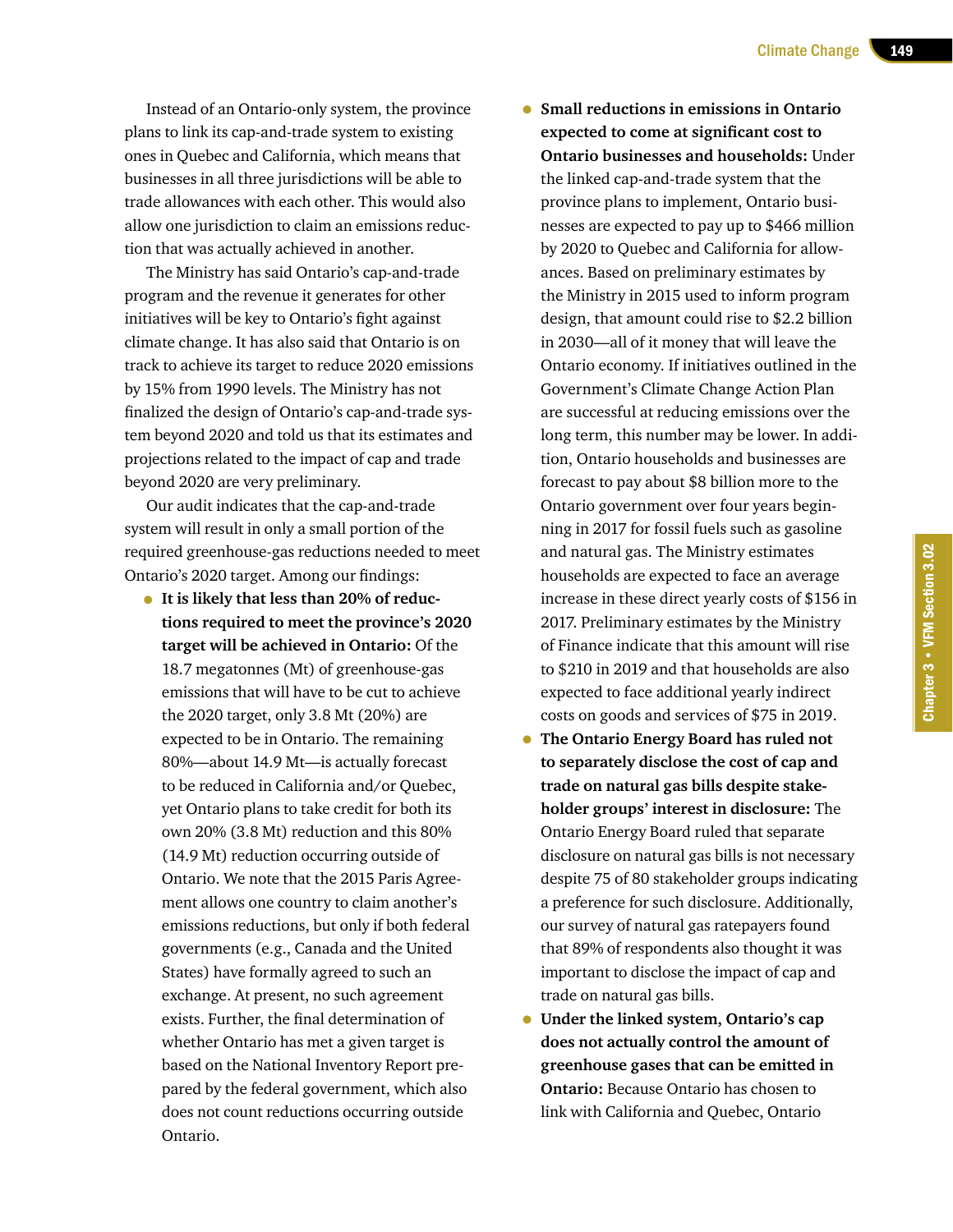may exceed its own emissions cap if Ontario emitters decide to purchase allowances from Quebec or California. The cap on emissions set by the Ontario government consequently does not actually control Ontario emissions.

- **Ontario is not expected to help cut significant emissions in Quebec and California in the short term:** The Ontario government has said that this province's involvement in a linked cap-and-trade system will help reduce emissions in Quebec and California as businesses there become aware of a market in Ontario for their allowances. However, the Ministry has no evidence of this. In fact, allowance-trading information for Quebec and California as of August 2016 indicates there may currently be a surplus of allowances over 60 Mt of allowances went unsold in the last auction, indicating that well over the 14.9 Mt of allowances that will be needed by Ontario companies are *already* available. This makes it unlikely that, in the short term, there will be any significant decrease in Quebec and California emissions as a result of Ontario businesses buying these allowances.
- **More emissions reductions may be reported than actually achieved:** No formal agreements or rules have been established among the three jurisdictions to prevent a reduction of emissions from being reported in more than one jurisdiction. For example, if an Ontario company buys an allowance from California, that allowance could be reported by the Ontario government as a reduction in Ontario, thereby helping Ontario meet its target. However, California may also count the same reduction toward its target—meaning more reductions overall would be claimed than were actually achieved.

In the four-year period from 2017 to 2020, the Ministry expects to raise about \$8 billion in revenues from the sale of cap-and-trade allowances, and it has committed this revenue largely to emission-reduction initiatives.

 These initiatives are identified in the Climate Change Action Plan (Action Plan) that the Ministry released in June 2016. The Action Plan estimates that these initiatives will collectively reduce emissions by 9.8 Mt—yet we noted that the Ministry's own environmental consultant estimated cap and trade and the spending of cap-and-trade revenues on these types of initiatives would yield reductions of only 3.8 Mt—slightly more than one-third the Ministry's estimate. Based on our review of the Action Plan, we noted that:

- **Action Plan contains unrealistic or unsubstantiated assumptions:** These include:
	- *Electricity price reductions will have marginal impact:* Cap and trade is expected to bring higher electricity prices, which may lead people to switch to cheaper natural gas—a fossil fuel that also produces greenhouse gases. Between 2017 and 2020, the Ministry plans to spend up to \$1.32 billion of cap-and-trade revenues to address this issue. The Action Plan indicates that this will result in 3 Mt of reductions. However, neither the Ministry nor the provincial agency that oversees Ontario's electricity system could show how they arrived at the 3-Mt estimate. In addition, the \$1.32 billion is expected to have only a small impact on reducing the expected electricity price increases. In particular, electricity prices are projected to increase by 14% for businesses and 25% for households; after applying the \$1.32 billion, businesses will still face a 13% increase and households 23%.
	- *No plan for achieving renewable natural gas goal:* \$100 million of cap-and-trade revenues is to be used to help natural gas distributors increase their use of biogas, a "renewable" natural gas made from the decomposition of organic materials. The Action Plan indicates this initiative will reduce emissions by 1 Mt. However, our review of information from the Biogas Association of Canada indicates that the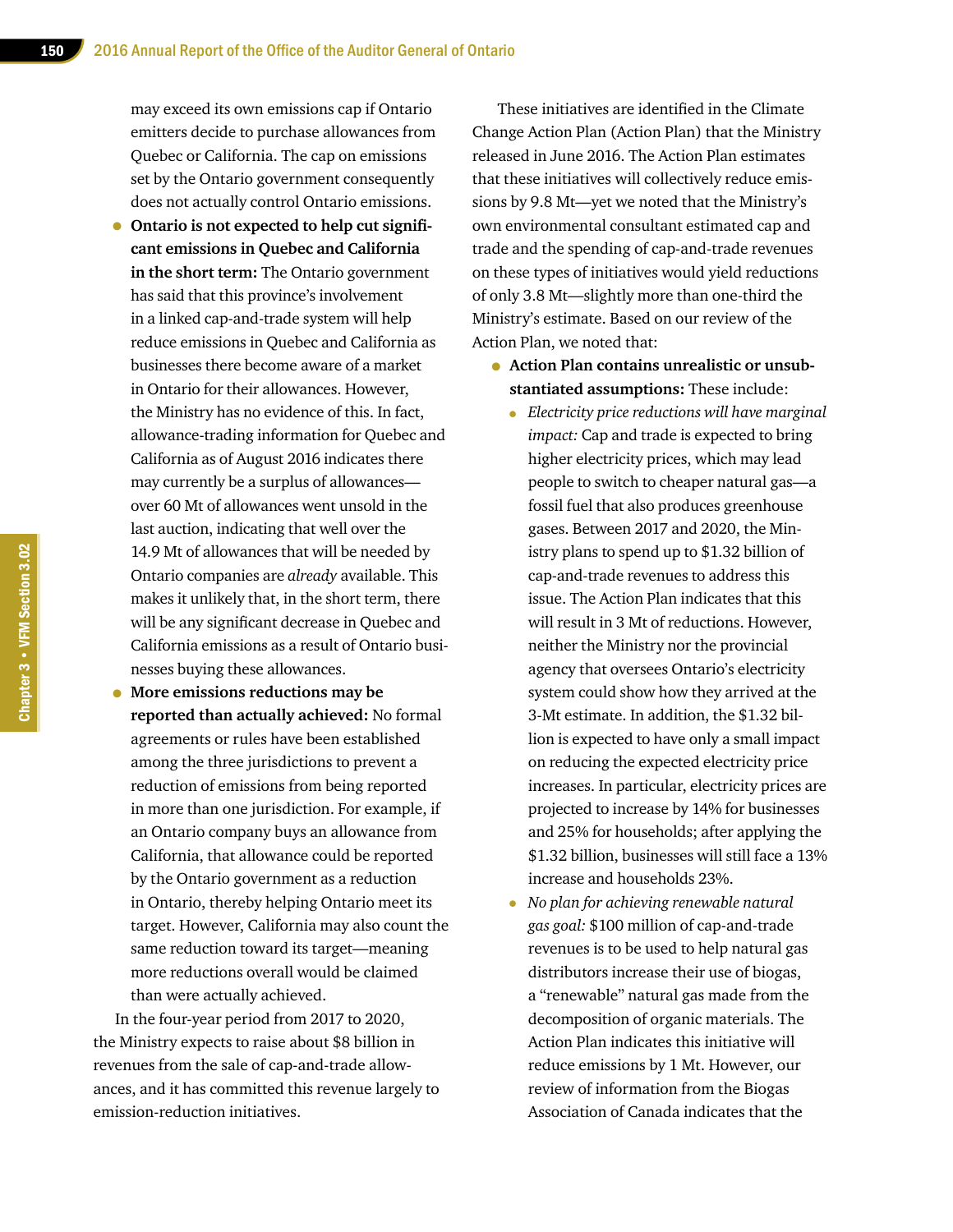current production capacity for biogas is insufficient to meet this proposed demand. In fact, the required capacity to achieve the 1 Mt is 500 times more than what is currently available. The Action Plan does not indicate how this shortfall will be met.

• **Action Plan commits about \$1 billion to previously approved initiatives:** Some initiatives, such as the Regional Express Rail transit project, were approved years before the Action Plan was created. By including these projects in the Action Plan, the Province has found an alternative way to fund their costs but will not achieve any additional emissions reductions.

Our other findings include:

- **The Ministry achieved its 2014 emissions reduction target:** The Ministry achieved significant reductions in greenhouse gases by 2014, primarily due to closing all coal-fired power plants. The Ministry has also said that, had it not been for the 2008 economic downturn, Ontario would likely not have met its 2014 emission target.
- **Greenhouse-gas reductions not a priority elsewhere in government:** The reduction of greenhouse gases is not an established priority of many ministries, and there is no government-wide process to ensure climate change is adequately considered in decision-making processes. The mandates and key priorities of some ministries are in conflict with the goal of reducing emissions, and these divergent goals have not been addressed to ensure emissions reduction is considered in decision-making.
- **Many items from the 2011 Adaptation Plan never carried out:** The Ministry has taken little action to identify or follow up on key risks Ontario faces from the anticipated future effects of climate change. Although the Ministry issued an Adaptation Plan in 2011 that was to have been fully implemented by 2014, many of the actions set out in the Plan had not been completed as of August 2016. In addi-

tion, the Ministry had not reviewed this Plan to determine whether it should be updated to reflect current information. Areas that require significantly more action include:

- strengthening winter ice roads to northern communities to protect the communities from increasing isolation caused by climate change; for example, the communities were more reliant on air transport last winter to bring in essential supplies such as food;
- developing a Growth Plan to support northern community decision-making and monitoring on the impact of climate change, as well as measures to protect and preserve air and water quality;
- updating provincial building codes to ensure that buildings can resist such effects of climate change as storm water flooding;
- carrying out a Ministry commitment to review all the different types of buildings owned or controlled by the government to assess them for their resilience to the effects of climate change; instead, the Ministry reviewed only three of the almost 5,000 buildings directly owned or controlled by the Province; and
- carrying out an assessment of energy infrastructure to ensure it can continue to produce and distribute power during increasingly extreme weather.

Subsequent to our audit, in October 2016, the federal government announced its intention to implement a minimum national carbon price, starting in 2018. The federal proposal is preliminary and, at the time of the completion of our audit, further details were not available to fully assess the impact of this new federal policy on Ontario's projected emissions reductions.

This report contains 16 recommendations with 28 action items.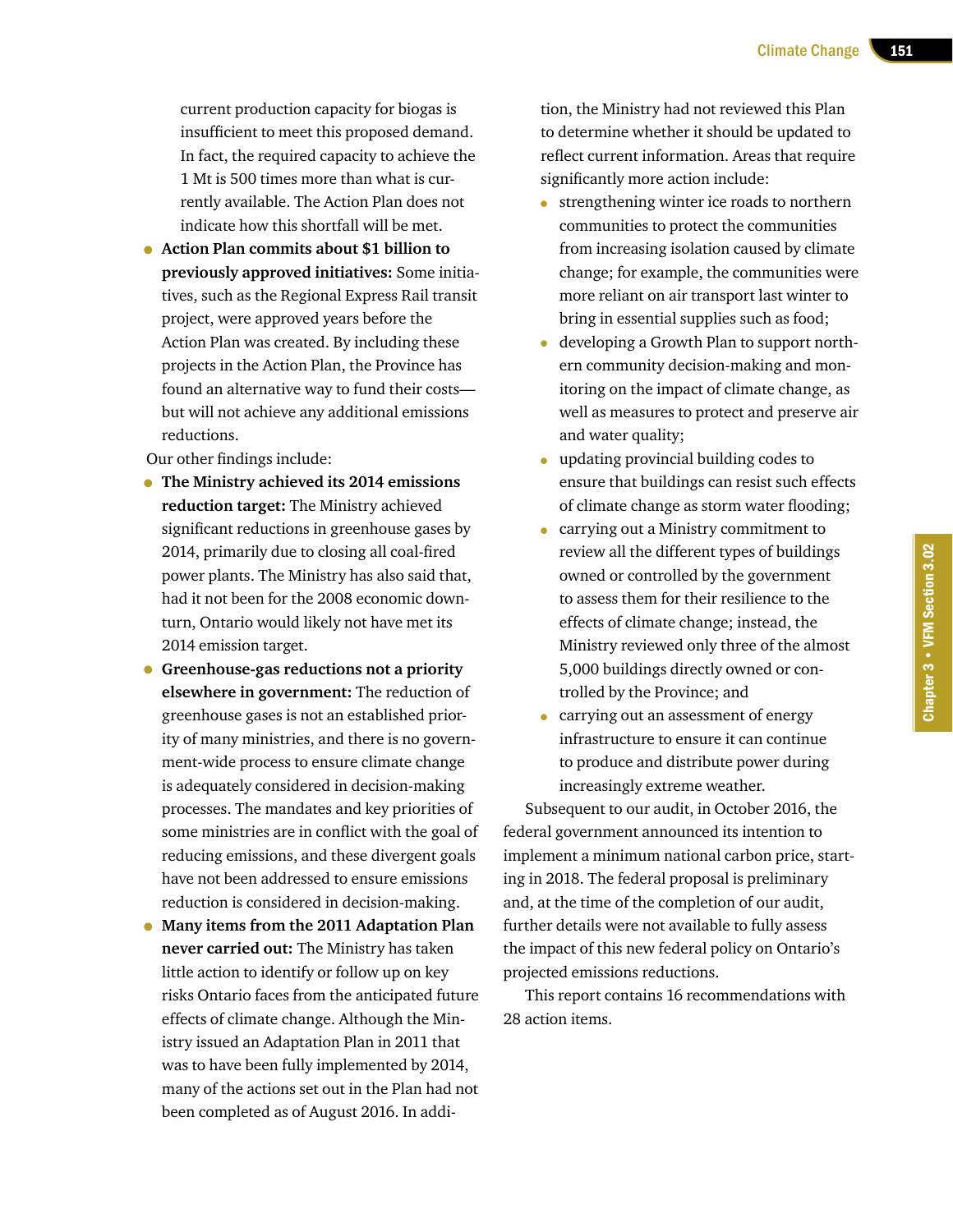#### OVERALL MINISTRY RESPONSE

The Ministry appreciates the Auditor General's report and its recognition of the importance of fighting climate change given its impact on Ontario's environment, economy and way of life.

Under our new climate change legislation, the Ministry will report to the public on progress in achieving targets and how cap-and-trade proceeds will be invested.

Cap and trade is an internationally recognized program for reducing greenhouse-gas emissions and achieving targets, including in the Paris Agreement. The ability to link our program to those in Quebec and California will enable Ontario to realize reductions at the lowest cost to business and consumers. The compliance period under Ontario's program starts January 2017. Ontario will negotiate an agreement with Quebec and California in 2017 to link its cap-and-trade programs under Western Climate Initiative, Inc. (WCI, Inc.) in 2018 in a way that meets its objective of meeting emissions reductions targets at the lowest cost to households and businesses. Ontario continues to work closely with the federal government to shape a national approach to pricing carbon emissions through the development of a pan-Canadian framework that aligns with the Paris Agreement on global climate change action.

Ontario will invest the proceeds of cap and trade into initiatives that will reduce or support the reduction of greenhouse gases. Estimated investments in the Climate Change Action Plan continue to be refined as detailed program design takes place across government. These investments, which will start in 2017, will reduce greenhouse-gas emissions, create new jobs, generate opportunities for investment in Ontario, and help people and businesses transition to a low-carbon economy.

As of October 2016, Ontario has implemented some of the actions in its first climate change adaptation plan and is developing a

new plan, to be released in 2017, that will set out the priorities and actions Ontario will take to become more resilient to the effects of climate change.

## 2.0 Background

## 2.1 Global Warming and Climate **Change**

Science indicates that increased concentrations of greenhouse gases in the Earth's atmosphere, resulting primarily from the burning of fossil fuels, have contributed to an increase in the planet's surface temperature. This is referred to as global warming.

It does not matter where emissions occur; it is the global total of emissions that has an impact on global warming. Global warming has led to unprecedented changes such as rising sea levels, changing weather patterns, and increasingly frequent extreme weather.

**Appendix 1** provides more information on global warming and climate change, including the types of greenhouse gases, and the risks attributed to global warming.

#### 2.1.1 Ontario's Emissions

As **Figure 1** shows, the average emissions per person in Ontario are more than in some developed countries—and more than twice the world average. On the other hand, the Ontario average was less than the national Canadian average, and about 60% of the U.S. average (13 tonnes per Ontarian versus 20 tonnes per American, as seen in **Figure 1**).

**Figure 2** shows Ontario's 2014 emissions by sector, according to the most recent data from Environment and Climate Change Canada, a department of the federal government, which compiles all emissions information for Canada through its National Inventory Report. Ontario relies on the National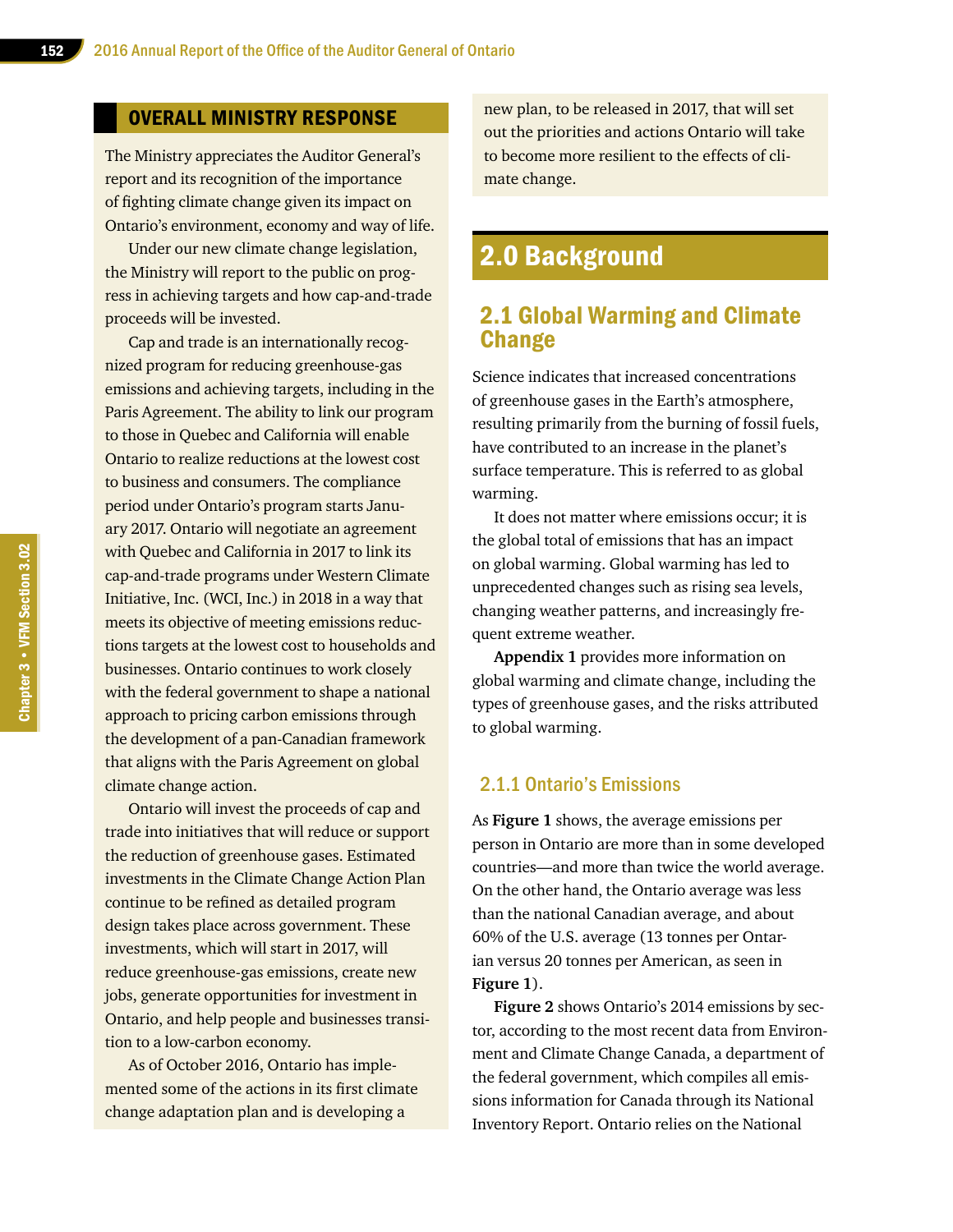#### Figure 1: Comparison of Greenhouse Gas Emissions by Jurisdiction, 2012

Source of data: World Resources Institute, Environment and Climate Change Canada

|                             | <b>Emissions</b> | <b>Population</b> | <b>Emissions Per</b>   |
|-----------------------------|------------------|-------------------|------------------------|
| <b>Jurisdiction</b>         | (megatonnes)     | (million)         | <b>Person (tonnes)</b> |
| <b>World</b>                |                  |                   |                        |
| World                       | 44,816.0         | 7,043.2           | $6\phantom{.}$         |
| China                       | 10,975.0         | 1,350.7           | 8                      |
| <b>United States</b>        | 6,235.0          | 313.9             | 20                     |
| European Union              | 4,399.0          | 501.3             | $\boldsymbol{9}$       |
| India                       | 3,014.0          | 1,236.7           | $\overline{2}$         |
| Russia                      | 2,322.0          | 143.2             | 16                     |
| Japan                       | 1,345.0          | 127.6             | 11                     |
| <b>Brazil</b>               | 1,013.0          | 198.7             | 5                      |
| Germany                     | 887.2            | 80.4              | 11                     |
| Indonesia                   | 761.0            | 246.9             | $\mathsf 3$            |
| Mexico                      | 724.0            | 120.8             | $6\phantom{a}$         |
| Canada                      | 718.0            | 34.8              | 21                     |
| Iran                        | 715.0            | 76.4              | $\boldsymbol{9}$       |
| <b>Ontario</b>              | 171.0            | 13.4              | 13                     |
| Sweden                      | 53.7             | 9.5               | $6\phantom{1}$         |
| <b>Canada</b>               |                  |                   |                        |
| Alberta                     | 260.0            | 3.8               | 68                     |
| <b>Ontario</b>              | 171.0            | 13.4              | 13                     |
| Quebec                      | 82.0             | 8.1               | 10                     |
| Saskatchewan                | 72.0             | 1.1               | 66                     |
| <b>British Columbia</b>     | 63.0             | 4.5               | 14                     |
| Manitoba                    | 21.0             | 1.3               | 17                     |
| Nova Scotia                 | 19.0             | 0.9               | 20                     |
| <b>New Brunswick</b>        | 17.0             | 0.8               | 22                     |
| Newfoundland and Labrador   | 9.8              | 0.5               | 19                     |
| <b>Prince Edward Island</b> | 2.1              | 0.1               | 14                     |

Note: The most recent compilation of global emissions is only available as of 2012.

Inventory Report for historical emissions. The most recent data, in the 2014 National Inventory Report, indicates Ontario's per-person emissions are the fifth-lowest of the provinces and territories.

## 2.2 Responses to Climate Change

Overall, there are two types of strategies to address climate change: *mitigation* focuses on lessening the extent of global warming by reducing greenhousegas emissions, and *adaptation* focuses on reducing the potential harm caused by the effects of climate change.

In its Fifth Assessment (2014) Report, the Intergovernmental Panel on Climate Change highlighted the importance of both strategies. **Appendix 2** provides more general information about climatechange mitigation and adaptation.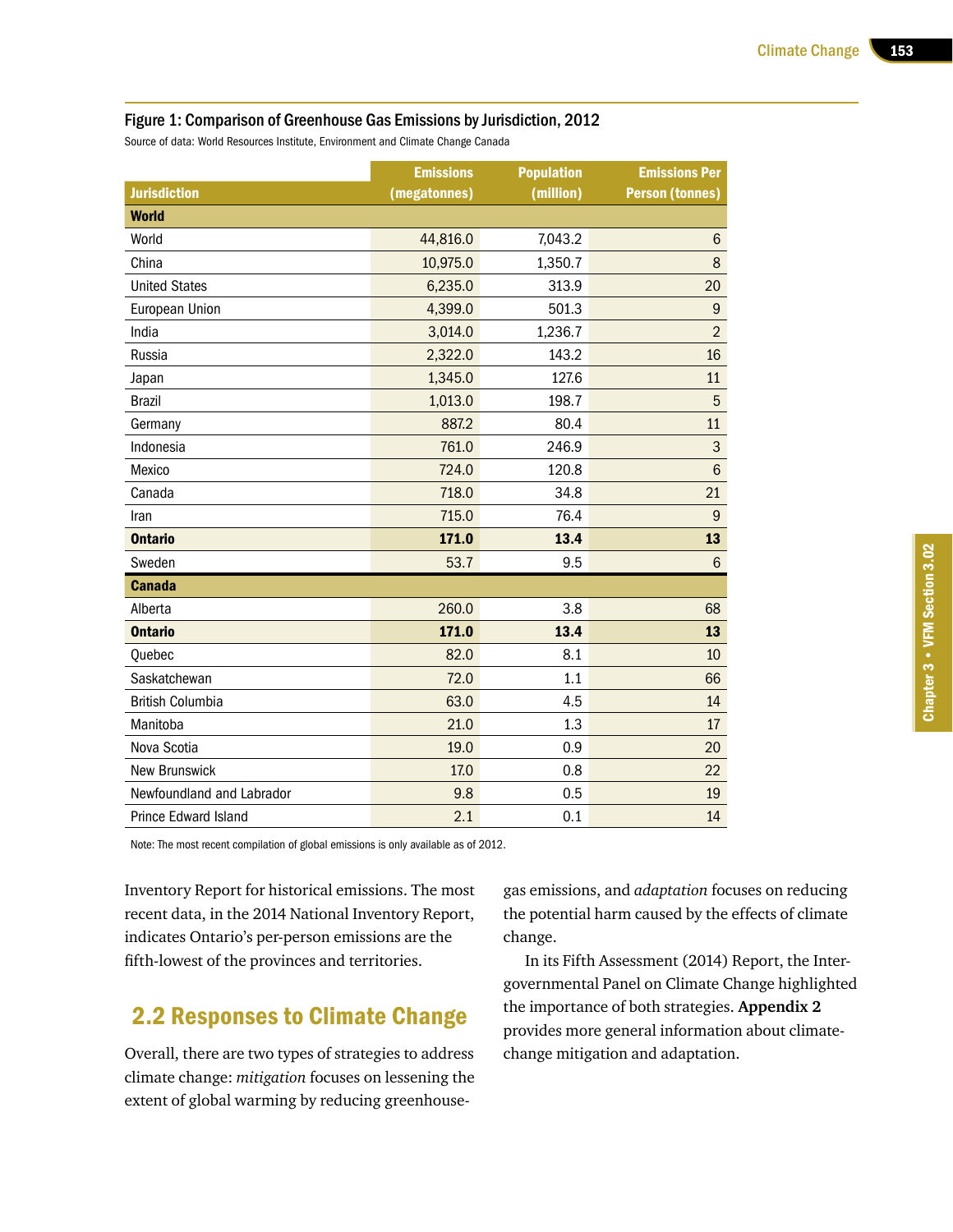#### Figure 2: Breakdown of Ontario's 2014 Greenhouse Gas Emissions by Sector

Source of data: Environment and Climate Change Canada

|                  | <b>Carbon Dioxide</b><br><b>Equivalent</b> | % of Total<br><b>Ontario</b> |                                                                                                                                    |
|------------------|--------------------------------------------|------------------------------|------------------------------------------------------------------------------------------------------------------------------------|
| <b>Sector</b>    | (Mt)                                       | <b>Emissions</b>             | <b>Most Common Sources of Emissions</b>                                                                                            |
| Transportation   | 58.7                                       | 34                           | Combustion-engine (gas burning) cars, trucks, farm equipment,<br>commercial vehicles, freight trains, boats, recreational vehicles |
| Industry         | 50.9                                       | 30                           | Industrial processes (cement, lime, iron and steel), manufacturing                                                                 |
| <b>Buildings</b> | 34.8                                       | 20                           | Heating for residential and commercial buildings using natural<br>gas, including houses and apartments; cooking with natural gas   |
| Agriculture      | 10.0                                       | 6                            | Animal manure, artificial fertilizers                                                                                              |
| Waste            | 9.4                                        | 6                            | Decomposition of organic material; waste-water handling,<br>including sewage; and waste incineration                               |
| Electricity      | 6.2                                        | 4                            | Natural gas power plants                                                                                                           |
| <b>Total</b>     | <b>170.0</b>                               | <b>100</b>                   |                                                                                                                                    |

Note: Not all electricity generated in the province produces greenhouse gases. According to the Independent Electricity System Operator, in 2014, 62% of Ontario's electricity was generated from nuclear, 24% from hydro, 10% from natural gas, 4% from wind, with coal, biofuels, and solar together generating less than 1%. Since the closure of Ontario's last coal plant in 2014, most greenhouse gases from electricity come from the burning of natural gas.

#### 2.2.1 Mitigation in Ontario

In 2007, the Ministry of Environment and Climate Change (Ministry) released a climate-change mitigation plan called the GO Green Action Plan (Plan). The Plan contained the following targets for reducing Ontario's annual emissions, using the 182 Mt produced in 1990 as a baseline (in 2015, a midterm target for 2030 was added):

- 2014—6% below 1990 levels, currently estimated to be 171 Mt;
- 2020-15% below 1990 levels, currently estimated to be 154.7 Mt;
- 2030—37% below 1990 levels, currently estimated to be 114.7 Mt; and
- 2050—80% below 1990 levels, currently estimated to be 36.4 Mt.

The Plan indicated that 44% of the 2014 target would be achieved by phasing out coal power and increasing the use of renewable energy. The rest would come from results of funding for research and innovation (17%), grants and loans to assist municipalities in reducing emissions (8%), and other initiatives such as transit projects and building retrofits (refer to **Figure 3** for an outline of initiatives and expected reductions). These forecast reductions

were based on such assumptions as completion dates for transit projects and adoption rates for new technologies such as high-efficiency furnaces.

In November 2015, the Ministry introduced a Climate Change Strategy, which provided a highlevel overview of the government's climate-change plans. The government then passed the *Climate Change Mitigation and Low-carbon Economy Act, 2016* (Act) the following year. The Act outlines Ontario's greenhouse-gas targets, requires the government to develop climate-change action plans, lays the legal framework for a cap-and-trade system, and outlines how cap-and-trade revenues are to be spent.

One regulation under the Act outlines the rules of cap and trade, while another spells out the greenhouse-gas reporting requirements for emitters. The Ministry has indicated that more regulations will eventually be enacted.

In June 2016, the Ministry released a new fiveyear mitigation plan, called the Climate Change Action Plan 2016-2020 (Action Plan), which identified cap and trade as a "cornerstone" of the province's mitigation efforts. **Figure 4** explains examples of other options, such as regulations, that the gov-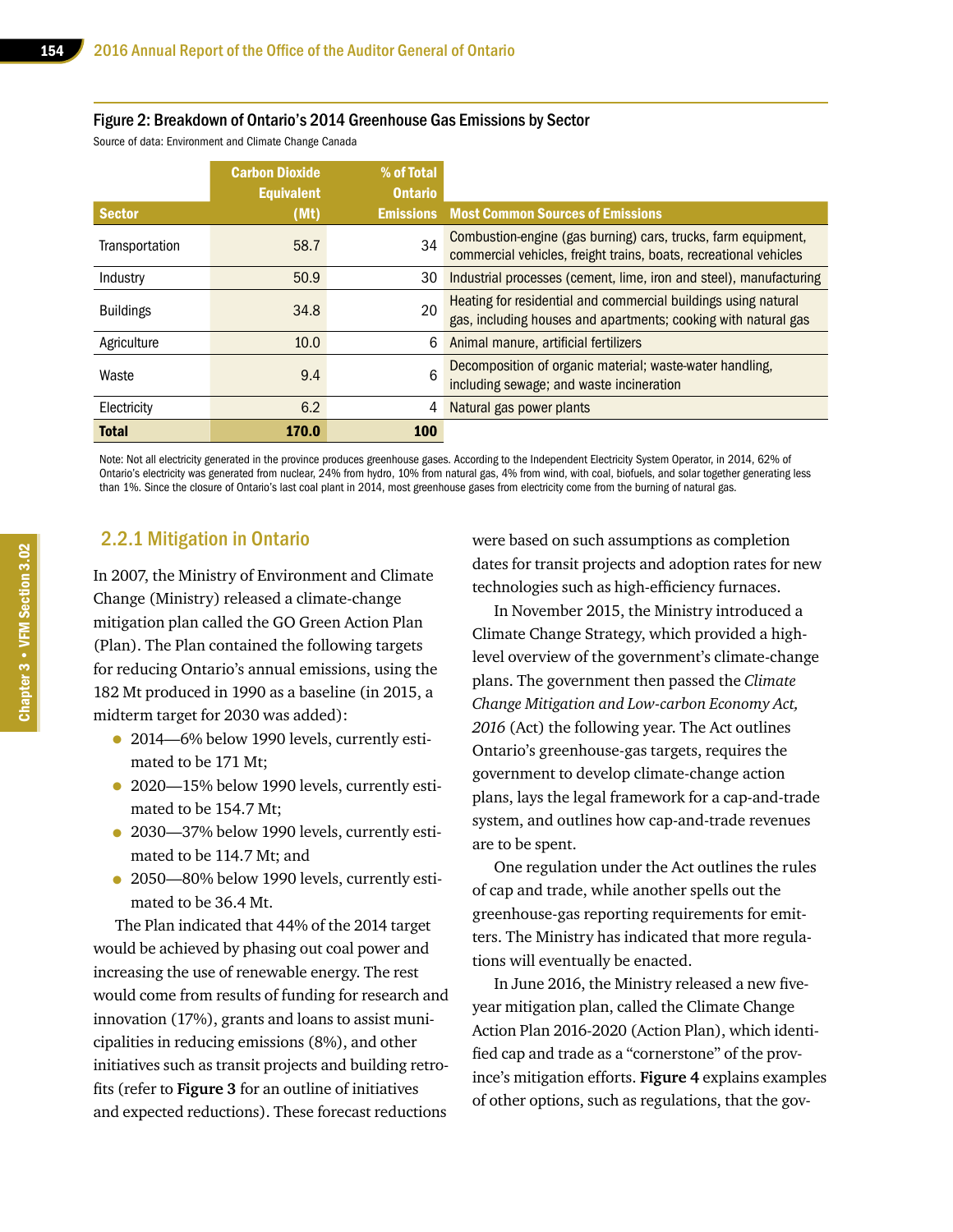#### Figure 3: Ontario's 2007 Climate Change Action Plan

Source of data: Ministry of the Environment and Climate Change

The following chart lists the initiatives of the 2007 Climate Change Action Plan and the amount by which each initiative was expected to have reduced greenhouse gas emissions after seven years (by 2014).

|                                                                                                                                                              | <b>Expected Emissions</b><br><b>Reduction by 2014</b> |     |
|--------------------------------------------------------------------------------------------------------------------------------------------------------------|-------------------------------------------------------|-----|
| <b>Initiative</b>                                                                                                                                            | Mt                                                    | %   |
| Green power (a \$150-million investment to replace coal with renewable power)                                                                                | 26.8                                                  | 44  |
| Research and innovation (a \$650-million investment in the Next Generation of Jobs Fund and a<br>\$527-million investment in the Ontario Research Fund)      | 10.4                                                  | 17  |
| Federal plan for industrial reductions                                                                                                                       | 6.7                                                   | 11  |
| Municipal Eco Challenge (a \$220-million investment in a grant and loan program to help<br>municipalities reduce greenhouse gas emissions) and other actions | 4.9                                                   | 8   |
| Other policies (e.g., Greenbelt protection)                                                                                                                  | 4.3                                                   | 7   |
| Freight and diesel initiatives                                                                                                                               | 3.0                                                   | 5   |
| Passenger vehicles and transit (includes MoveOntario 2020-now called The Big Move-a \$17.5-billion<br>investment in 52 transit projects)                     | 3.0                                                   | 5   |
| Home-related initiatives (e.g., home energy audits)                                                                                                          | 1.8                                                   | 3   |
| <b>Total</b>                                                                                                                                                 | $61.0*$                                               | 100 |

\* The Ministry has not measured the success of these individual initiatives in achieving the expected emissions reductions.

ernment may also use to encourage people to reduce emissions. The Action Plan includes a number of actions to be funded through revenues from cap and trade. These items are outlined in **Figure 5**.

#### 2.2.2 Ontario's Cap-and-Trade System

The Ontario government first committed to join a cap-and-trade system with other North American jurisdictions in 2008 by signing a memorandum of understanding with Quebec.

Quebec and California each implemented such systems in 2013, and linked them in 2014, but Ontario did not join them then; instead, Ontario re-announced in April 2015 its plans to implement cap and trade by 2017, and to link with Quebec and California.

 As with Quebec and California, Ontario's capand-trade program will be administered in part by WCI, Inc., a non-profit organization based in the United States. The Ministry has obtained approval to pay WCI, Inc. almost \$9.9 million between

2016/17 and 2020/21 to provide administrative services for Ontario's system, including the tracking and monitoring of cap-and-trade allowances traded by individual businesses, and the facilitation of allowance auctions. **Appendix 3** provides more information about WCI, Inc.

For a chronology of Ontario's climate-change activities, see **Appendix 4**.

#### Under the Linked System, Ontario's Cap Does Not Actually Control the Amount of Greenhouse Gases That Can Be Emitted in the Province

Ontario's cap-and-trade system is expected to cover about 80% of the province's annual greenhouse-gas emissions, including those from the transportation, industry, buildings and electricity sectors, all referred to as "covered" sectors. The rules for Ontario's cap-and-trade program are set out in **Appendix 5**. **Figure 6** explains which participants receive free allowances under Ontario's cap-and-trade system.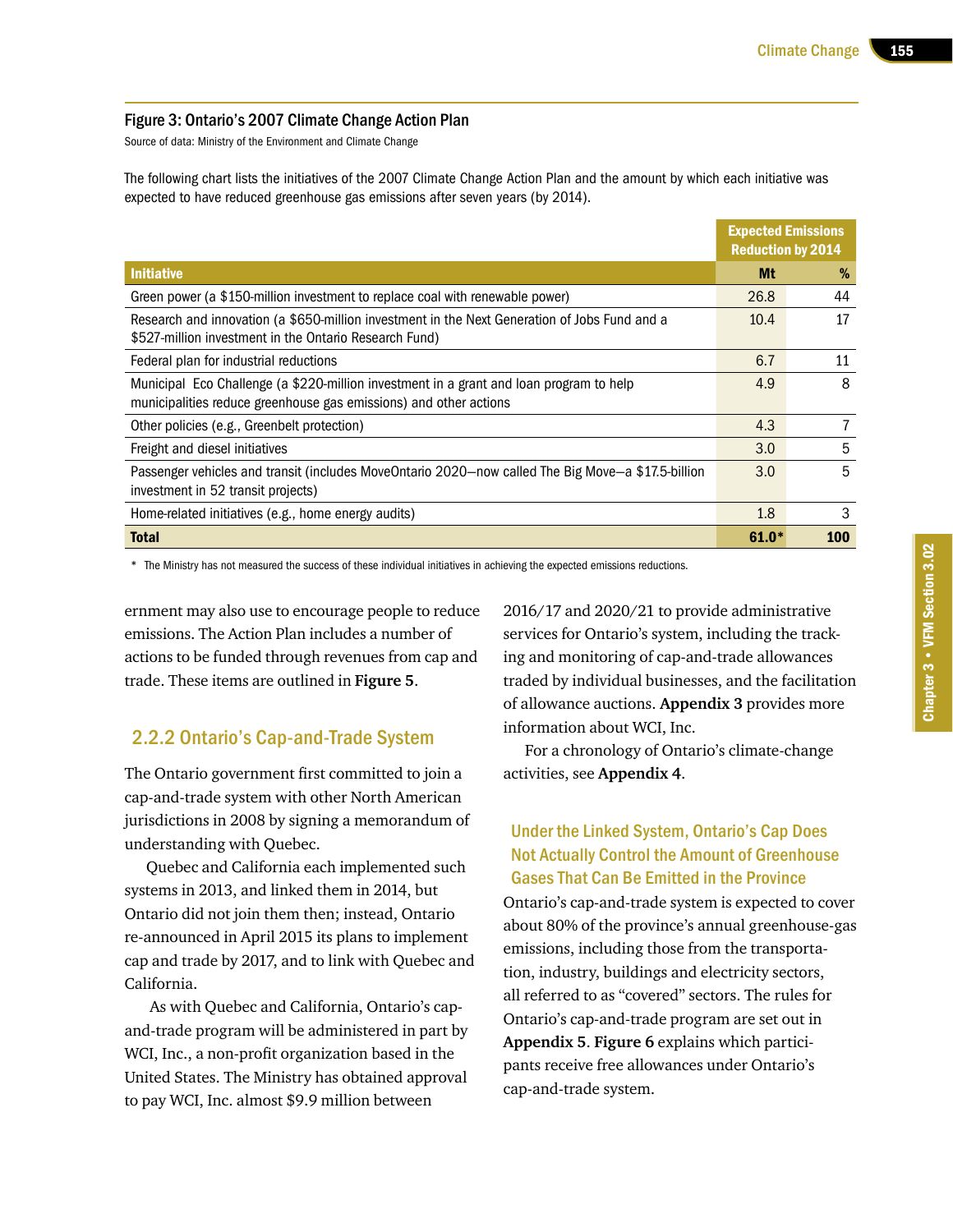Chapter 3 • VFM Section 3.02 Chapter 3 • VFM Section 3.02

Figure 4: Policy Options for Reducing Greenhouse-Gas Emissions<br>Prepared by the Office of the Auditor General of Ontario Figure 4: Policy Options for Reducing Greenhouse-Gas Emissions

Prepared by the Office of the Auditor General of Ontario

| <b>Challenges</b> | Linking systems means individual jurisdiction<br>loses control over the supply of allowances.<br>Much more government administration and<br>May not reduce emissions if supply of<br>Complex and difficult to understand.<br>allowances exceeds demand.<br>oversight is needed.                                                                                                                                                                                                                                                                                                                                                                                                                | compared to cap and trade since a low-emitting<br>company can sell its reduced emissions in form<br>Inflexible for businesses (compared to flexibility<br>Less economic incentive to reduce emissions<br>May not reduce emissions if tax is not high<br>of cap and trade).<br>of an allowance.<br>enough.                                                                                                                                                                        |
|-------------------|------------------------------------------------------------------------------------------------------------------------------------------------------------------------------------------------------------------------------------------------------------------------------------------------------------------------------------------------------------------------------------------------------------------------------------------------------------------------------------------------------------------------------------------------------------------------------------------------------------------------------------------------------------------------------------------------|----------------------------------------------------------------------------------------------------------------------------------------------------------------------------------------------------------------------------------------------------------------------------------------------------------------------------------------------------------------------------------------------------------------------------------------------------------------------------------|
| <b>Benefits</b>   | is not called a tax and is politically easier for the<br>Government can reduce supply of allowances to<br>Creates a market that can provide an economic<br>they have multiple options, including reducing<br>In theory, participating businesses will make<br>emissions, buying allowances, buying offset<br>Flexible for participating businesses since<br>allowances, and banking allowances.<br>opportunity for businesses to trade.<br>meet overall emissions targets.<br>most efficient reductions first.<br>government.                                                                                                                                                                  | Minimal additional administration required (as<br>In theory, emission reductions will occur where<br>Emitters are treated equally (the same carbon<br>price is applied no matter the type of activity).<br>tax administration services already exist).<br>Simpler and easier for businesses and<br>Government controls the cost to emit.<br>consumers to understand.<br>most efficient first.                                                                                    |
| How it Works      | Description: participating businesses have to obtain<br>Example in practice: California, Quebec and Europe<br>To be effective: Supply of allowances per year (Cap)<br>Allowances can be provided for free by government<br>market. Governments can set floor or ceiling prices<br>allowances (1 allowance per tonne of emissions)<br>demand and supply of allowances in a carbon<br>equal to their total greenhouse gas emissions.<br>decreases over time such that total emissions<br>The price of allowances is determined by the<br>Applies to: businesses that are required to<br>or bought at auction or directly from other<br>for auctions.<br>businesses.<br>participate.<br>decrease. | to the consumption of fossil fuels, such as gasoline.<br>Examples in practice: British Columbia and Sweden<br>The government may choose to charge these taxes<br>the emission of greenhouse gases, usually applied<br>Description: The government adds a direct tax to<br>To be effective: Cost has to be high enough to<br>Applies to: businesses and/or consumers<br>to individuals and/or businesses.<br>The government controls the price<br>discourage use of fossil fuels. |
| Policy Option     | Cap and Trade <sup>1</sup>                                                                                                                                                                                                                                                                                                                                                                                                                                                                                                                                                                                                                                                                     | Carbon Tax <sup>1</sup>                                                                                                                                                                                                                                                                                                                                                                                                                                                          |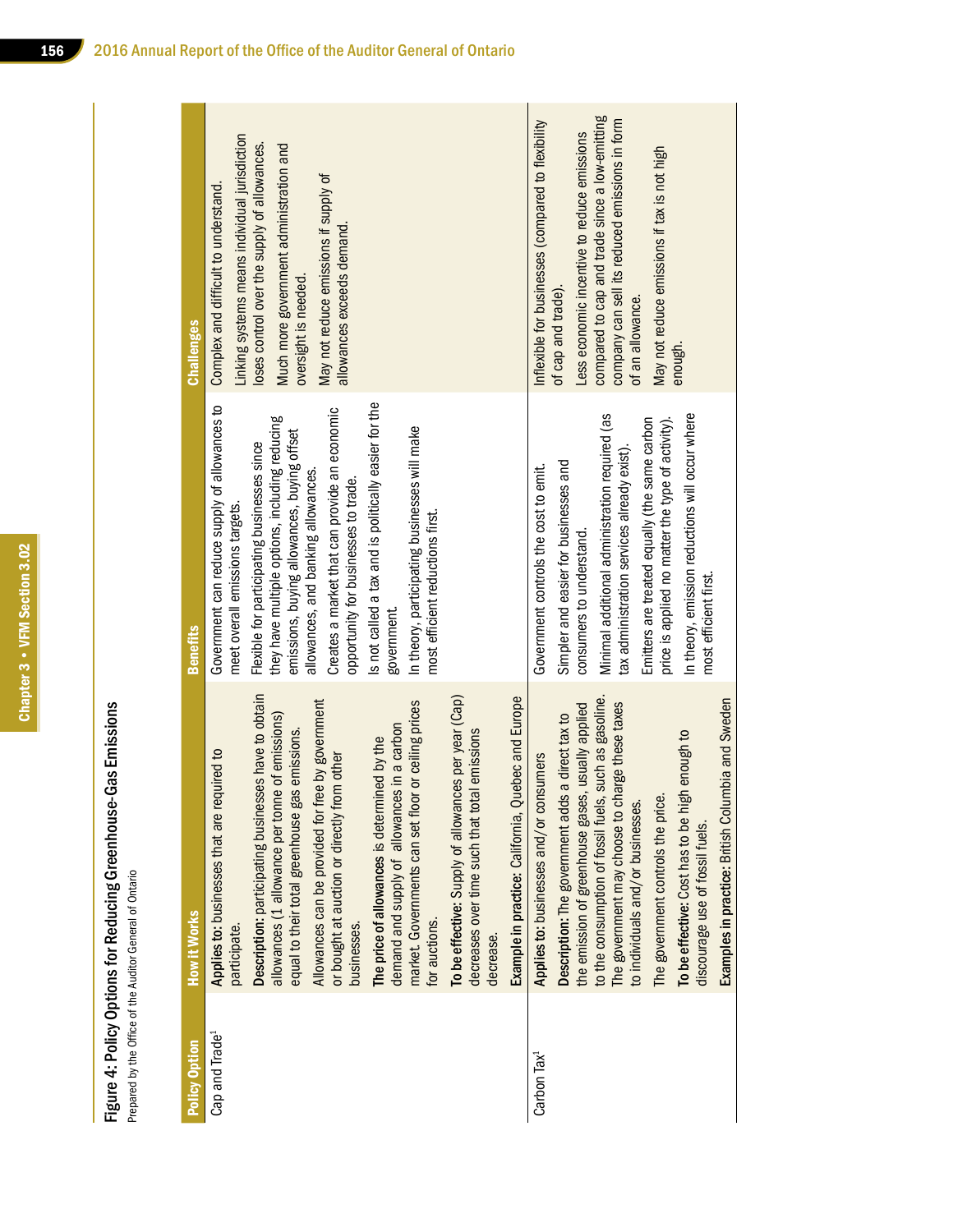| Policy Option             | How it Works                                                                                                                                                                                                               | <b>Benefits</b>                                                                                                | <b>Challenges</b>                                                                                                              |
|---------------------------|----------------------------------------------------------------------------------------------------------------------------------------------------------------------------------------------------------------------------|----------------------------------------------------------------------------------------------------------------|--------------------------------------------------------------------------------------------------------------------------------|
| Regulations <sup>2</sup>  | Applies to: businesses and/or consumers (based on<br>regulation).                                                                                                                                                          | Able to control emissions at an individual emitter Can impose a high cost to make a change.<br>level.          | May not encourage further innovation to improve                                                                                |
|                           | Description: Regulatory policies involve government<br>setting laws or regulations that limit emissions.                                                                                                                   | Changes are made that may not have been<br>made otherwise such as building code                                | Higher mandated fuel efficiency can encourage<br>emissions beyond the legal minimums.                                          |
|                           | certain level, switching fuels or installing a particular<br>Regulation may require reducing emissions to a<br>technology.                                                                                                 | improvements that increase costs of buildings.                                                                 | Government may not choose most effective<br>more overall use and reduce the emissions<br>benefits from the higher efficiency.  |
|                           | ist be complied<br>to force overall<br>To be effective: Regulations have<br>emission reductions and laws mu<br>with.                                                                                                       |                                                                                                                | or efficient technology or sector to reduce<br>emissions in.                                                                   |
|                           | Examples in practice: Canada has a minimum fuel<br>efficiency law for new vehicles sold in Canada.                                                                                                                         |                                                                                                                |                                                                                                                                |
| <b>Voluntary Programs</b> | Applies to: businesses and/or consumers                                                                                                                                                                                    | Business and consumers have the choice to                                                                      | Behaviour may not change as a result.                                                                                          |
|                           | encourage emission reductions, where participation<br>Description: government programs intended to<br>is optional.                                                                                                         | are not well-known, can help to increase public<br>For new emission-reducing technologies that<br>participate. | May subsidize those who would have used the<br>May not encompass enough emitters to<br>significantly reduce overall emissions. |
|                           | need to encourage<br>re already been<br>reductions above what would hay<br>To be effective: Programs would r<br>done.                                                                                                      | awareness and adoption.                                                                                        | technology anyway.                                                                                                             |
|                           | consumers purchasing an electric vehicle, a program<br>or providing transit<br>provided to<br>for replacing inefficient furnaces,<br>Examples in practice: Subsidies<br>services to discourage car use.                    |                                                                                                                |                                                                                                                                |
|                           | 1. Cap and trade and carbon tax are both forms of carbon pricing that charges for emitting greenhouse gases and is used to influence businesses and consumers to reduce their emissions. It is expected that emitters will |                                                                                                                |                                                                                                                                |

take measures to reduce emissions if the cost to do so is less than the cost to emit (either allowances or tax). Governments can use the revenue generated in different ways such as reinvesting in programs to further<br>reduce take measures to reduce emissions if the cost to do so is less than the cost to emit (either allowances or tax). Governments can use the revenue generated in different ways such as reinvesting in programs to further reduce emissions, reduce government debt, fund other social or economic programs or redistribute the revenue through equal tax breaks and credits (commonly referred to as revenue neutral).

2. Regulatory policies involve setting rules that limit emissions. 2. Regulatory policies involve setting rules that limit emissions.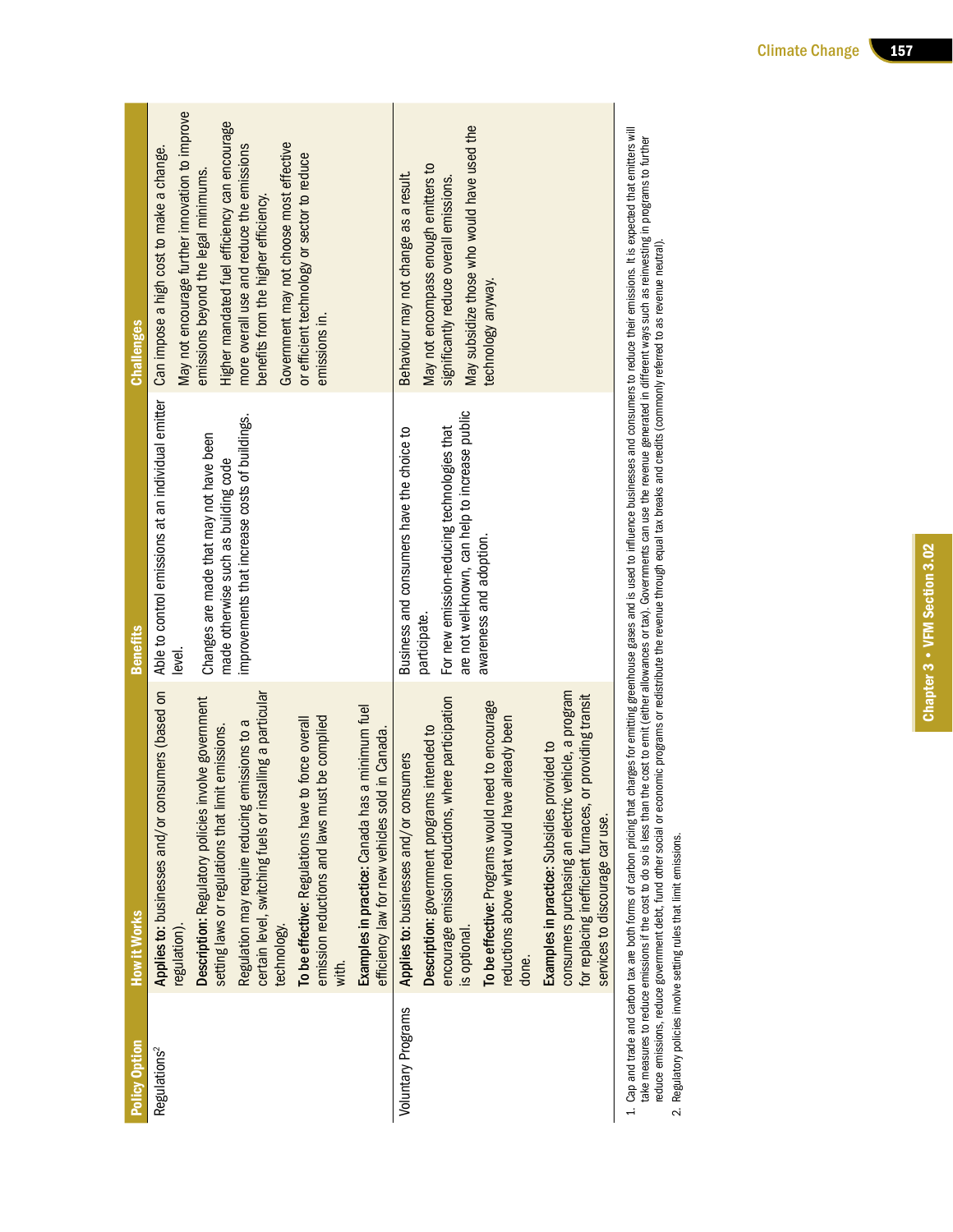#### Figure 5: Projects Designed to Reduce Emissions to be Funded from Proceeds of Cap and Trade

Source of data: Ministry of the Environment and Climate Change

|                                                                                                                                                                                                | <b>Cost</b>            | <b>Cost</b>             |                                     |
|------------------------------------------------------------------------------------------------------------------------------------------------------------------------------------------------|------------------------|-------------------------|-------------------------------------|
|                                                                                                                                                                                                | (Low End) <sup>2</sup> | (High End) <sup>2</sup> | <b>Forecasted Emissions</b>         |
| <b>Key Initiatives in Action Plan<sup>1</sup></b>                                                                                                                                              | (\$ million)           | (\$ million)            | <b>Reductions in 2020 (Mt)</b>      |
| Reduce electricity bills                                                                                                                                                                       | 1,000.0                | 1,320.0                 | 3.00                                |
| Creation of the Green Bank, a new government agency, to provide<br>programs and services to help industry and business increase use<br>of low-carbon technologies                              | 875.0                  | 1,100.0                 | 2.50                                |
| Infrastructure Subsidy for fuel distributors to increase availability of<br>renewable fuels                                                                                                    | 115.0                  | 175.0                   | 2.00                                |
| Introduce a renewable content requirement for natural gas                                                                                                                                      | 60.0                   | 100.0                   | 1.00                                |
| Green Commercial Vehicle Program and low-carbon fueling stations                                                                                                                               | 215.0                  | 290.0                   | 0.40                                |
| Ontario government buildings retrofits and updated government<br>emission targets                                                                                                              | 165.0                  | 175.0                   | 0.20                                |
| Subsidy for home upgrades and low-carbon technologies (New<br>Homes Rebate)                                                                                                                    | 681.0                  | 824.0                   | 0.18                                |
| Assist Agri-Food Sector in adopting low carbon technologies                                                                                                                                    | 50.0                   | 115.0                   | 0.15                                |
| Improve energy efficiencies in schools and hospitals                                                                                                                                           | 400.0                  | 800.0                   | 0.11                                |
| Support for municipalities: grants for emission reduction projects,<br>supporting community energy planning, and energy mapping                                                                | 270.0                  | 325.0                   | 0.10                                |
| Energy efficiency retrofits for social housing and grants for<br>apartment building retrofits                                                                                                  | 680.0                  | 900.0                   | 0.10                                |
| Increase the use of electric vehicles and replace less efficient<br>vehicles                                                                                                                   | 246.8                  | 277.0                   | 0.05                                |
| Implement Ministry's Waste-Free Ontario strategy                                                                                                                                               | 20.0                   | 30.0                    | 0.04                                |
| Improve cycling infrastructure and encourage cycling and walking                                                                                                                               | 150.0                  | 225.0                   | 0 (enables post 2020<br>reductions) |
| Regional Express Rail (Electrification of GO Rail project)                                                                                                                                     | 355.0                  | 675.0                   | 0 (enables post 2020<br>reductions) |
| Retrofit heritage buildings                                                                                                                                                                    | 40.0                   | 80.0                    | 0 (enables post 2020<br>reductions) |
| Support Ontario's clean tech sector                                                                                                                                                            | 140.0                  | 235.0                   | 0 (enables post 2020<br>reductions) |
| Home energy audits                                                                                                                                                                             | 200.0                  | 250.0                   | Not provided                        |
| Train workforce for development of low-carbon buildings (e.g.,<br>building materials science, materials design)                                                                                | 45.0                   | 70.0                    | Not provided                        |
| Collaborate with Indigenous communities                                                                                                                                                        | 85.0                   | 96.0                    | Not provided                        |
| Set tax and regulatory to encourage innovations                                                                                                                                                |                        | 1.0                     | Not provided                        |
| Create the Global Centre for Ultra Low-Carbon Mobility, based<br>out of a post-secondary institution, to advise government on low-<br>carbon transportation and to direct funding for research | 100.0                  | 140.0                   | Not provided                        |
| Develop a Land Use Carbon Inventory (understand how to measure<br>how land and forests remove and store carbon)                                                                                | 2.0                    | 3.0                     | Not provided                        |
| Implement Agricultural Soil Health and Conservation Strategy                                                                                                                                   | 30.0                   | 30.0                    | Not provided                        |
| Plant 50 million trees across the province by 2025                                                                                                                                             | 0.5                    | 1.5                     | Not provided                        |
| Reduce road congestion: grants for municipal transportation<br>management plans                                                                                                                | 10.0                   | 20.0                    | Not provided                        |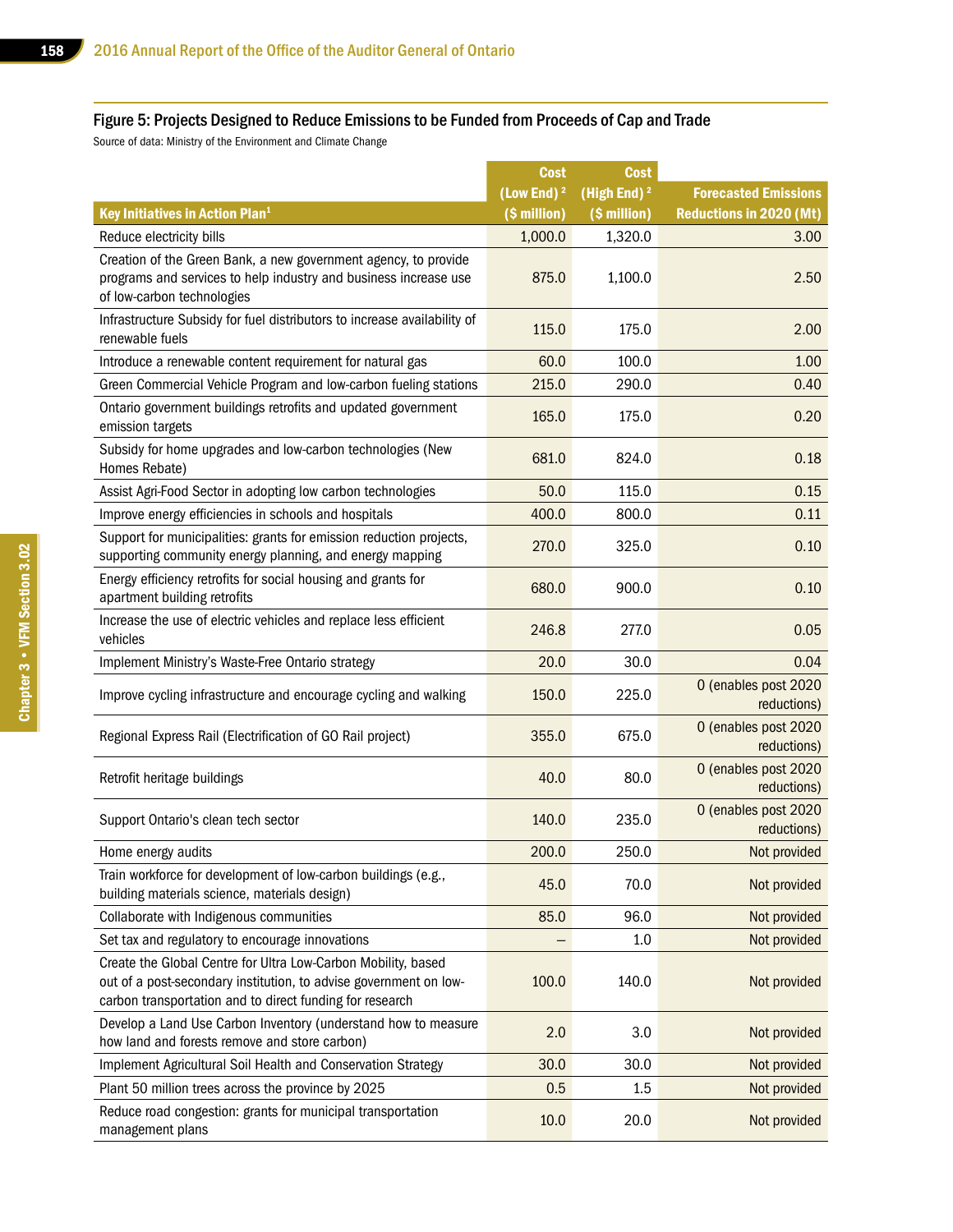|                                                                                                                      | <b>Cost</b>            | <b>Cost</b>    |                                |
|----------------------------------------------------------------------------------------------------------------------|------------------------|----------------|--------------------------------|
|                                                                                                                      | (Low End) <sup>2</sup> | (High End) $2$ | <b>Forecasted Emissions</b>    |
| Key Initiatives in Action Plan <sup>1</sup>                                                                          | (\$ million)           | (\$ million)   | <b>Reductions in 2020 (Mt)</b> |
| Other initiatives using cap and trade proceeds                                                                       |                        |                |                                |
| Electric vehicle charging stations in government locations                                                           | 0.5                    | 2.0            | Not provided                   |
| Car dealership program to provide training to increase electric<br>vehicle sales                                     | 10.0                   | 20.0           | Not provided                   |
| Electric school bus pilot project in five communities                                                                | 10.0                   | 10.0           | Not provided                   |
| Climate change partnerships with community organizations and<br>private sector to reduce emissions                   | 7.0                    | 7.0            | Not provided                   |
| OPS Carbon Challenge: competition for public service employees to<br>develop greenhouse gas reduction project        | 0.3                    | 1.0            | Not provided                   |
| Ontario Public Service Climate Change Information Centre: online<br>database for public service greenhouse gas tools | 1.0                    | 2.0            | Not provided                   |
| Climate change training for Ontario Public Service employees                                                         | 0.3                    | 1.0            | Not provided                   |
| Finalize a Wetlands Conservation Strategy for Ontario                                                                | 0.5                    | 1.0            | Not provided                   |
| <b>Total</b>                                                                                                         | 5,964.8                | 8,301.5        | $9.83^{3}$                     |

1. Initiatives that will not require the use of proceeds from cap and trade have not been included here.

2. A range of costs have been provided from the Ministry for each initiative to reflect the uncertainty of how much each will cost. Spending on each initiative may be adjusted downwards or upwards relative to cap-and-trade revenues collected.

3. The Ministry's environmental consultant estimates that spending cap-and-trade revenues on these types of initiatives will result in emission reductions of only 3.8 Mt in 2020.

A regulation of the Act outlines Ontario's cap—the total number of allowances the Ontario government will make available to emitters each year—from 2017 to 2020. The cap in 2017 is set at 142.3 million allowances (for 142.3 Mt of emissions), equivalent to the forecast emissions of the covered sectors in that year. The total number of allowances Ontario makes available to emitters is to decrease by about 4% each year to encourage emitters to reduce their emissions.

However, because Ontario is planning to link its cap-and-trade system with Quebec and California, Ontario emitters will actually have access to purchase significantly more allowances than the Ontario government releases. In fact, all three jurisdictions' individual caps will be combined to create an overall cap, as outlined in **Figure 7**.

Consequently, a jurisdiction can exceed its own cap as long as the total emissions in the linked system do not exceed the overall cap. For example, Ontario's 2018 cap is 136 million allowances (for 136 Mt of emissions); however, actual Ontario emissions can exceed 136 Mt as long as emitters

here purchase enough allowances from either Quebec or California to cover their emissions.

Price of Allowances and Government Revenue Governments generate revenue from the sale of allowances at auction, where price is expected to be influenced by demand by emitters and supply of allowances. To provide some stability, the three jurisdictions set a minimum price at each auction. In 2016, the minimum was close to \$17 per allowance, and it is scheduled to increase by 5% plus inflation each year until 2020.

However, at times, the price may drop below this level outside of auctions; for example, emitters may trade allowances directly with one another at prices lower than the minimum set by the three jurisdictions.

The Ministry has estimated Ontario's cap-andtrade system will generate about \$8 billion in government revenue from 2017 to 2020. It has indicated that it expects most of this to come from auctions of Ontario's allowances, primarily to fuel distributors.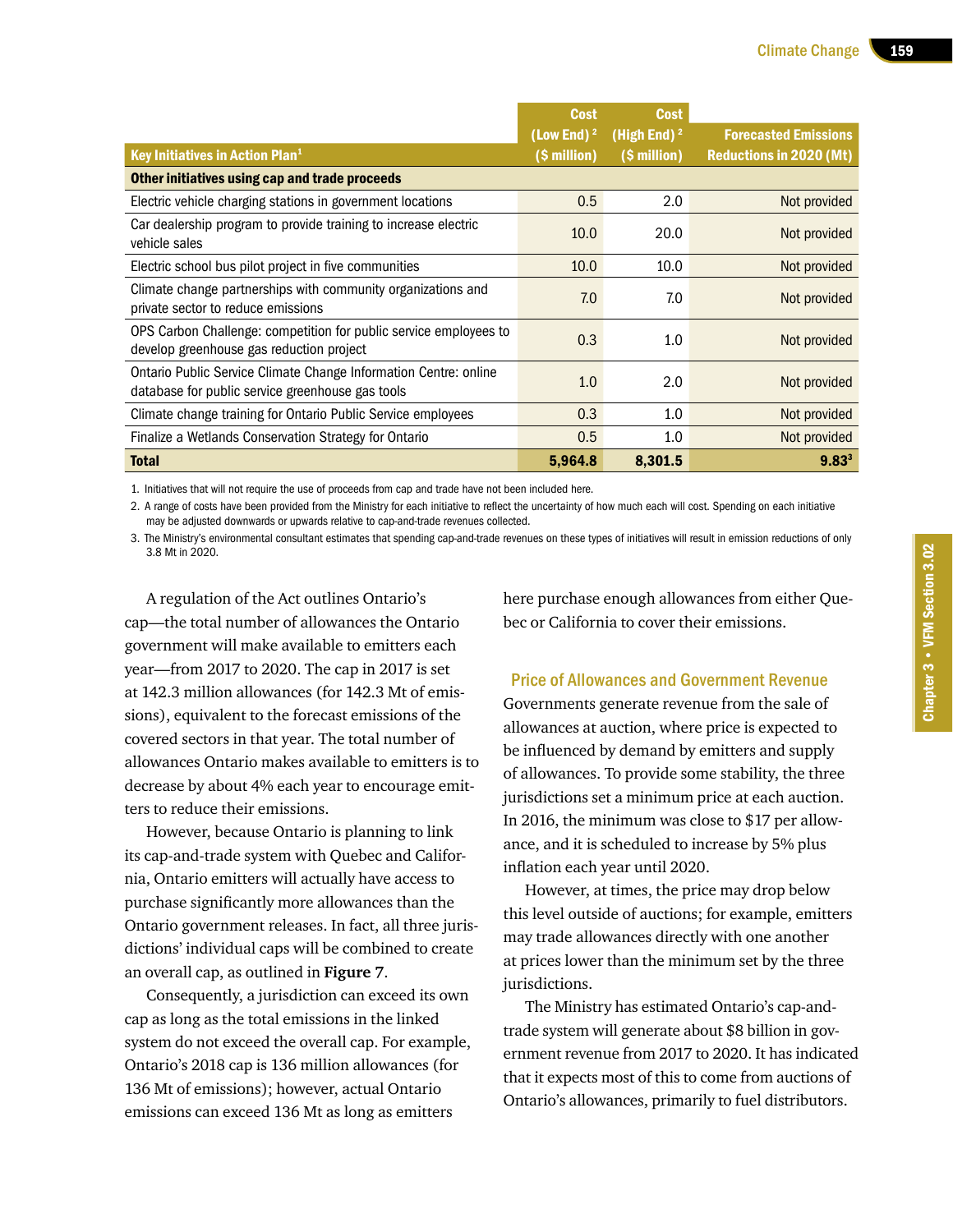#### Figure 6: Mandatory and Voluntary Participants in Ontario's Cap-and-Trade System

Prepared by the Office of the Auditor General of Ontario

| <b>Participants</b>                                                                                                          | <b>Emission Threshold</b>                                                                                       | <b>Free Allowances</b>                                                                         |  |  |  |
|------------------------------------------------------------------------------------------------------------------------------|-----------------------------------------------------------------------------------------------------------------|------------------------------------------------------------------------------------------------|--|--|--|
| Industry                                                                                                                     | Mandatory:1<br>>25,000 tonnes of emissions per year<br>Voluntary: <sup>3</sup><br>10,000-25,000 tonnes per year | 2017:<br>Free allowances for 100% of combustion and process<br>emissions <sup>2</sup><br>2018: |  |  |  |
|                                                                                                                              |                                                                                                                 | Free allowances for 95% of combustion and 100% of<br>process emissions <sup>2</sup>            |  |  |  |
|                                                                                                                              |                                                                                                                 | 2019:<br>Free allowances for 91% of combustion and 100% of<br>process emissions <sup>2</sup>   |  |  |  |
|                                                                                                                              |                                                                                                                 | 2020:<br>Free allowances for 87% of combustion and 100% of<br>process emissions <sup>2</sup>   |  |  |  |
| Institutions                                                                                                                 | Mandatory:1<br>>25,000 tonnes of emissions per year                                                             | Free allowances for 100% of all emissions until 2020                                           |  |  |  |
|                                                                                                                              | Voluntary: <sup>3</sup><br>10,000-25,000 tonnes per year                                                        |                                                                                                |  |  |  |
| Energy-from-Waste<br><b>Facilities</b>                                                                                       | Mandatory:1<br>>25,000 tonnes of emissions per year                                                             | Free allowances for 100% of all emissions until 2020                                           |  |  |  |
|                                                                                                                              | Voluntary: <sup>3</sup><br>10,000-25,000 tonnes per year                                                        |                                                                                                |  |  |  |
| <b>Fuel Distributors</b>                                                                                                     | Mandatory:1<br>>200 litres of fuel per year                                                                     | No free allowances                                                                             |  |  |  |
| Electricity from Other<br>Jurisdictions <sup>4</sup>                                                                         | Mandatory:1<br>All                                                                                              | No free allowances                                                                             |  |  |  |
| Non-participants: Smaller businesses and Ontario households will not participate directly in cap and trade. However, gas and |                                                                                                                 |                                                                                                |  |  |  |

electricity distributors that participate will pass on the full carbon price to households and businesses, for example, in the form of a higher price for gas in the hope that small businesses and households in Ontario will alter behaviour resulting in a reduction in emissions.

- 1. Mandatory participants are required to obtain allowances equal to emissions.
- 2. For more information on combustion and process emissions, refer to Appendix 1.
- 3. Voluntary participants can choose to obtain allowances equal to emissions. If they opt out, they will not receive free allowances and will pay the higher price passed on by fuel distributors.
- 4. Electricity sold to Ontario is charged for fossil fuels burned to create the electricity. In 2015, Ontario imported 5.8 TWh and exported 22.6 TWh of electricity.

#### Figure 7: Caps for the Three Linked Jurisdictions

Sources of data: California Air Resource Board; Quebec's Ministry of Sustainable Development, Environment and the Fight Against Climate Change; and Ontario's Ministry of the Environment and Climate Change

|      | <b>California</b>    |                           |                      | <b>Quebec</b>            |                      | <b>Ontario</b>            |               | <b>Overall</b>          |  |
|------|----------------------|---------------------------|----------------------|--------------------------|----------------------|---------------------------|---------------|-------------------------|--|
|      | Cap <sup>1</sup> (A) | $%$ Decrease <sup>2</sup> | Cap <sup>1</sup> (B) | % Decrease <sup>2</sup>  | Cap <sup>1</sup> (C) | $%$ Decrease <sup>2</sup> | $Cap1(A+B+C)$ | % Decrease <sup>2</sup> |  |
| 2017 | 370.04               | $\overline{\phantom{0}}$  | 61.08                | $\overline{\phantom{m}}$ | 142.33               |                           | 573.81        |                         |  |
| 2018 | 358.30               | 3.2                       | 58.96                | 3.5                      | 136.44               | 4.1                       | 553.70        | 3.4                     |  |
| 2019 | 346.30               | 3.3                       | 56.85                | 3.6                      | 130.56               | 4.3                       | 533.71        | 3.6                     |  |
| 2020 | 334.20               | 3.5                       | 54.74                | 3.7                      | 124.67               | 4.5                       | 513.61        | 3.8                     |  |

1. Cap is the total allowances made available, with one allowance per tonne of CO<sub>2</sub> (or CO<sub>2</sub> equivalent) emitted.

2. % decrease is the percentage by which the cap is lower than the year before.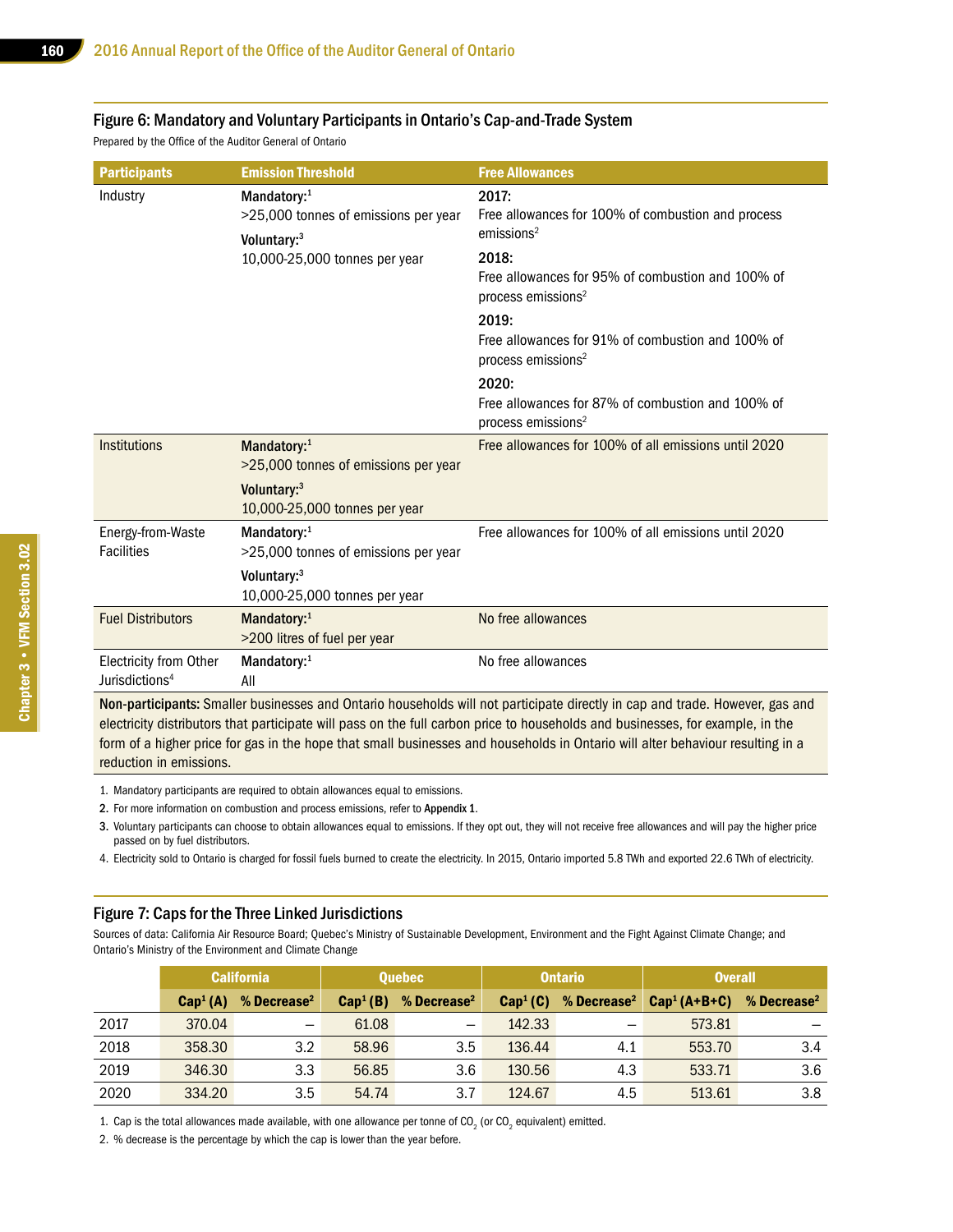## 2.2.3 Adaptation in Ontario

In 2011, the Ministry released *Climate Ready: Ontario's Adaptation Strategy and Action Plan, 2011–2014* (Plan), produced in response to the 2009 report of Ontario's Expert Panel on Climate Change Adaptation. The Plan concluded that:

- the greatest risk from climate change to Southern Ontario is from flooding caused by increases in storm frequency and severity; and
- the greatest risk from climate change to Northern Ontario is a high degree of warming that will reduce the availability of ice roads to remote communities, and melting of the permafrost, which will affect water and sewage lines, and damage local ecosystems. **Figure 8** outlines the action items in the Plan.

## 2.2.4 Ministry Organization and Key **Activities**

The Ministry spent about \$13 million on climatechange activities in the 2015/16 fiscal year. The Climate Change and Environmental Policy Division is the key division for climate change within the Ministry, and it has 144 full-time staff.

Three branches within this Division, collectively referred to as the Climate Change Directorate, were designated in 2014 to co-ordinate mitigation activities. They are:

• the Air Policy Instruments and Program Design Branch, responsible for the design of Ontario's cap-and-trade program as well as greenhouse-gas modelling;

#### Figure 8: Status of Action Items Contained in *Climate Ready: Climate Change Adaptation Strategy and Action* Plan, 2011–2014

Source of data: Compiled by the Office of the Auditor General of Ontario

Ontario's 2011 Climate Change Adaptation Strategy and Action Plan contained a number of action items spread across the government. The table below shows the title of each action item as contained in the Plan along with the current status (as of August 2016).

| Item | <b>Action Item</b>                                                                   | <b>Primary Ministry Responsible</b>                           | <b>Status as of August 2016</b> |
|------|--------------------------------------------------------------------------------------|---------------------------------------------------------------|---------------------------------|
| 1    | Require consideration of climate change in<br>existing and new policies and programs | <b>Environment and Climate Change</b>                         | Some parts completed            |
| 2    | Establish a Climate Change Directorate                                               | <b>Environment and Climate Change</b>                         | Completed                       |
| 3    | <b>Promote Water Conservation</b>                                                    | <b>Environment and Climate Change</b>                         | Some parts completed            |
| 4    | Review the Ontario Low Water Response<br>Program                                     | Natural Resources and Forestry                                | Little progress made            |
| 5    | Consider Climate Change Impacts in the<br><b>Building Code</b>                       | Municipal Affairs and Housing                                 | Some parts completed            |
| 6    | Undertake Infrastructure Vulnerability<br>Assessments                                | Economic Development,<br><b>Employment and Infrastructure</b> | Some parts completed            |
| 7    | <b>Build Climate Change Adaptation into</b><br>Ontario's 10-Year Infrastructure Plan | Economic Development,<br><b>Employment and Infrastructure</b> | Little progress made            |
| 8    | Integrate Climate Change Impacts into the<br><b>Environmental Assessment Process</b> | <b>Environment and Climate Change</b>                         | Little progress made            |
| 9    | Integrate Adaptive Solutions into Drinking<br>Water Management                       | <b>Environment and Climate Change</b>                         | Little progress made            |
| 10   | <b>Develop Guidance for Stormwater</b><br>Management                                 | <b>Environment and Climate Change</b>                         | Little progress made            |
| 11   | <b>Strengthen the Winter Road Network</b>                                            | Northern Development and Mines                                | Little progress made            |
| 12   | <b>Protect Animal Health</b>                                                         | Agriculture, Food and Rural Affairs                           | Some parts completed            |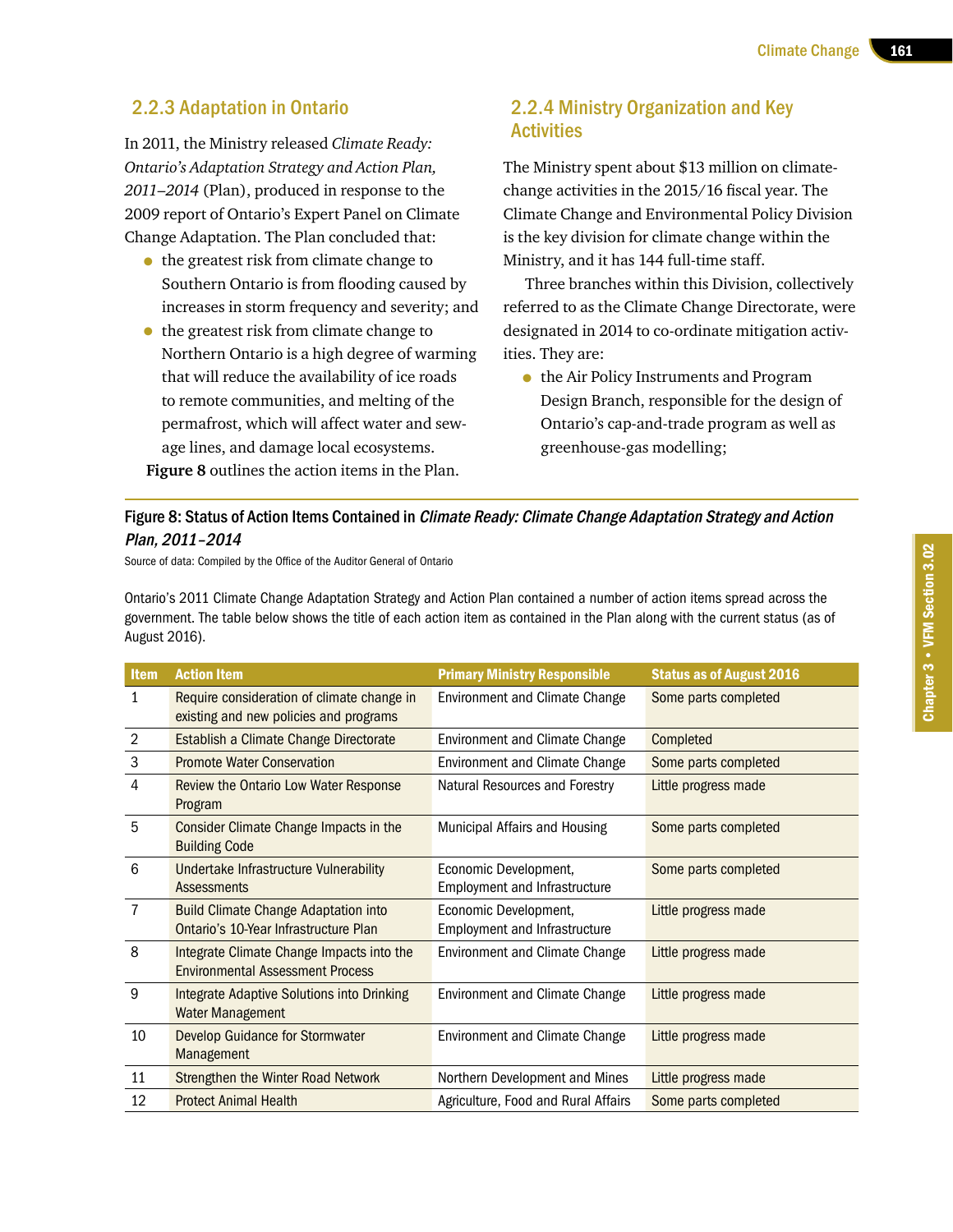| <b>Item</b> | <b>Action Item</b>                                                                                                              | <b>Primary Ministry Responsible</b>   | <b>Status as of August 2016</b> |
|-------------|---------------------------------------------------------------------------------------------------------------------------------|---------------------------------------|---------------------------------|
| 13          | <b>Protect Plant Health</b>                                                                                                     | Agriculture, Food and Rural Affairs   | Some parts completed            |
| 14          | <b>Encourage Business Risk-Management</b><br>Approaches                                                                         | Agriculture, Food and Rural Affairs   | Some parts completed            |
| 15          | Pilot Adaptation Strategies in the Tourism<br>Sector                                                                            | Tourism, Culture and Sport            | Little progress made            |
| 16          | Conserve biodiversity and support resilient<br>ecosystems                                                                       | Natural Resources and Forestry        | Little progress made            |
| 17          | Undertake forest adaptation assessment                                                                                          | Natural Resources and Forestry        | Some parts completed            |
| 18          | <b>Build adaptation into the Great Lakes</b><br>Agreements                                                                      | <b>Environment and Climate Change</b> | Completed                       |
| 19          | Examine Climate Change impacts on<br><b>Fisheries</b>                                                                           | Natural Resources and Forestry        | Completed                       |
| 20          | Develop the Lake Simcoe Adaptation<br><b>Strategy</b>                                                                           | <b>Environment and Climate Change</b> | Little progress made            |
| 21          | <b>Increase Awareness of Land Use Planning</b><br><b>Tools</b>                                                                  | Municipal Affairs and Housing         | Little progress made            |
| 22          | Integrate Adaptation Policies into the<br>Provincial Policy Statement (which is a<br>change to a policy alone)                  | Municipal Affairs and Housing         | Completed                       |
| 23          | Consider Climate Change in the Growth Plan<br>for Northern Ontario                                                              | Northern Development and Mines        | Completed                       |
| 24          | Raise Awareness about Health Hazards of<br><b>Climate Change</b>                                                                | Health and Long-Term Care             | Completed                       |
| 25          | Raise Public Awareness of Lyme Disease                                                                                          | Health and Long-Term Care             | Some parts completed            |
| 26          | <b>Update Intensity-Duration-Frequency Curves</b>                                                                               | Transportation                        | Completed                       |
| 27          | <b>Update the Environmental Farm Plan</b><br>Program                                                                            | Agriculture, Food and Rural Affairs   | Completed                       |
| 28          | Provide Community Outreach and Training                                                                                         | Natural Resources and Forestry        | Little progress made            |
| 29          | Develop the Far North Land Use Strategy                                                                                         | Natural Resources and Forestry        | Little progress made            |
| 30          | Incorporate Climate Change into Curriculum                                                                                      | Education                             | Some parts completed            |
| 31          | <b>Enhance Climate-Related Monitoring</b>                                                                                       | Natural Resources and Forestry        | Little progress made            |
| 32          | Undertake Climate Impact Indicators Study                                                                                       | Environment and Climate Change        | No parts completed              |
| 33          | <b>Undertake Research Partnerships for</b><br><b>Climate Modelling (the Plan has specific</b><br>partnerships to be undertaken) | <b>Environment and Climate Change</b> | Completed                       |
| 34          | Establish an Ontario Public Service Climate<br><b>Modelling Collaborative</b>                                                   | <b>Environment and Climate Change</b> | Little progress made            |
| 35          | <b>Establish and Lead Ontario's Regional</b><br><b>Adaptation Collaborative</b>                                                 | <b>Environment and Climate Change</b> | Completed                       |
| 36          | Work with Canadian Council of Ministers of<br>the Environment and Canadian Council of<br><b>Forest Ministers</b>                | <b>Environment and Climate Change</b> | Completed                       |
| 37          | Participate in the Territorial Approach to<br><b>Climate Change</b>                                                             | <b>Environment and Climate Change</b> | Some parts completed            |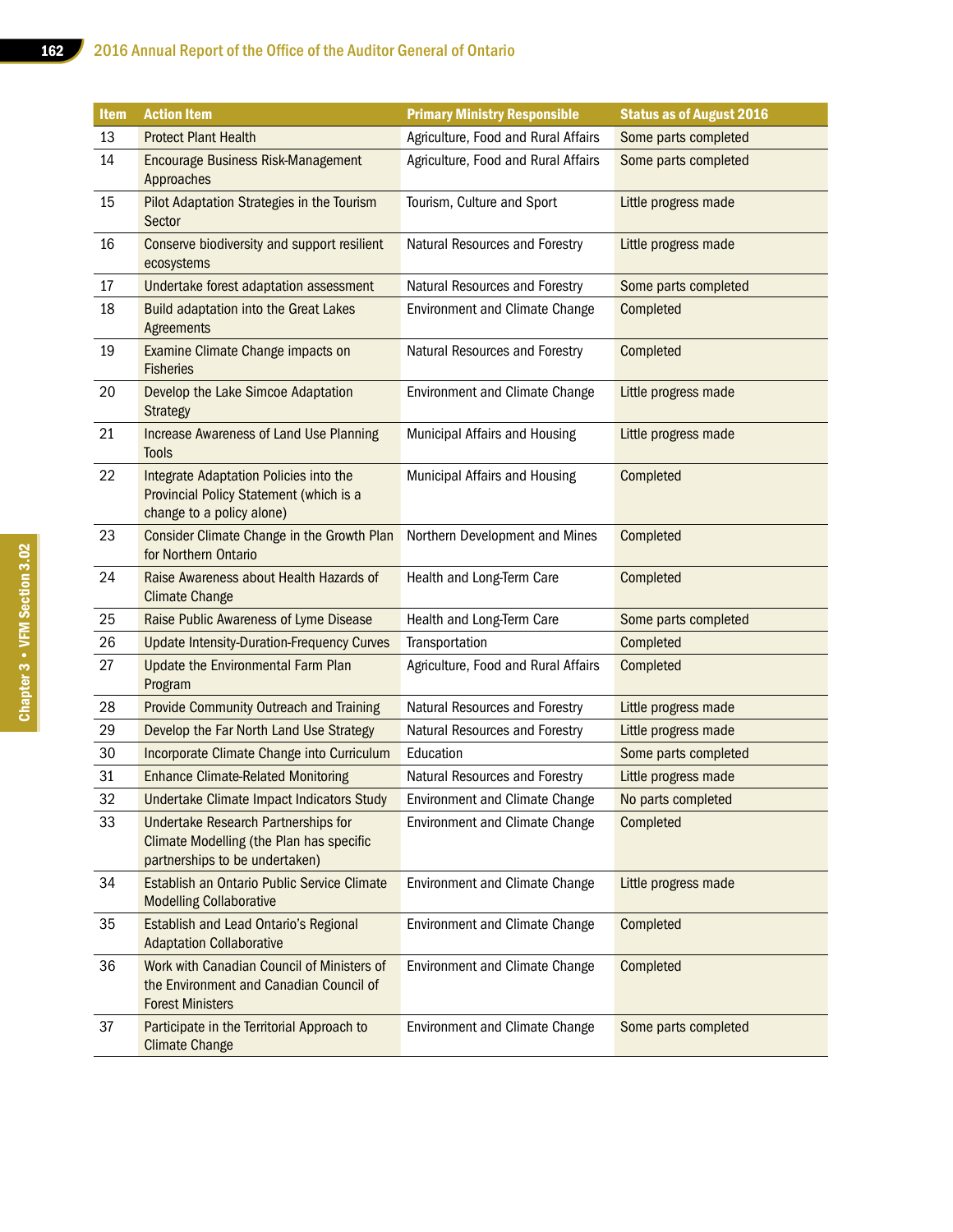- the Air Policy and Climate Change Branch, responsible for the development of the Climate Change Strategy and Action Plans; and
- the Partnerships Branch, responsible for partnerships between the Ministry and external organizations related to climate change.

Other branches in the Division are responsible for climate-change adaptation efforts, supporting intergovernmental agreements on climate change, and managing non-hazardous-waste-related greenhouse-gas emissions.

Under the *Environmental Assessment Act* (Act), the Ministry's Operations Division is responsible for overseeing environmental assessments for government projects subject to the Act, many of which can have a direct impact on greenhouse-gas emissions. **Appendix 6** provides more information on how environmental assessments relate to climate change.

Under the *Environmental Protection Act*, the Ministry is also responsible for ensuring that emitters have environmental approvals in order to release emissions into the air from public- or private-sector projects, and that these do not exceed allowable limits; however, greenhouse-gas emissions are not specifically considered under the environmental approvals process. **Appendix 6** provides more information on environmental approvals.

Although various other ministries and government agencies engage in climate-change-related projects, the Ministry does not systematically track these activities, and so could not provide an estimate of total government spending on climate change.

Most programs that we identified in the course of our audit that reduce greenhouse gases were not created primarily for this reason. For example, the original goal of closing coal-fired electricity-generating plants was to improve air quality, and the primary goal of major transit projects is to reduce traffic congestion. In most cases, greenhouse-gasemissions reduction was a secondary goal. Our audit indicated very few government programs are established with a primary goal of reducing greenhouse gases. Other than cap and trade, the only two such programs we identified were:

- Landfill Gas Collection: Regulations under the *Environmental Protection Act* require all large landfills over 1.5 million cubic metres to have processes to capture landfill gas created by the decomposition of organics. In 2014, such systems collected nearly 3 Mt of carbon dioxide equivalents in methane gas.
- Electric Vehicle Incentive Program: This voluntary program subsidizes the cost of an eligible electric vehicle as well as the installation of equipment needed to properly charge the vehicles at homes. As of October 2016, vehicles subsidized represented 0.018 Mt of annual greenhouse-gas reductions.

## 3.0 Audit Objective and Scope

Our audit objective was to assess whether:

- the Ministry of the Environment and Climate Change (Ministry) has effective systems and processes in place to ensure efforts to mitigate greenhouse gases are sufficient, comprehensive, and co-ordinated, and are undertaken and assessed using accurate and timely information;
- relevant government programs have integrated climate-change mitigation and adaptation plans and actions, where relevant, and are assessed to ensure achievement of appropriate results on an ongoing basis; and
- a climate-change strategy is developed and followed for achieving short- , medium- and long-term mitigation and adaptation goals. Senior management at the Ministry agreed to our audit objective and criteria.

Our audit work was conducted primarily at the Ministry's offices in Toronto from December 2015 to June 2016. We focused on implementation of past and current mitigation and adaptation climate-change plans and on evaluating challenges in implementing them, and also the upcoming capand-trade system set to start in 2017 that is part of the province's 2016 Climate Change Action Plan.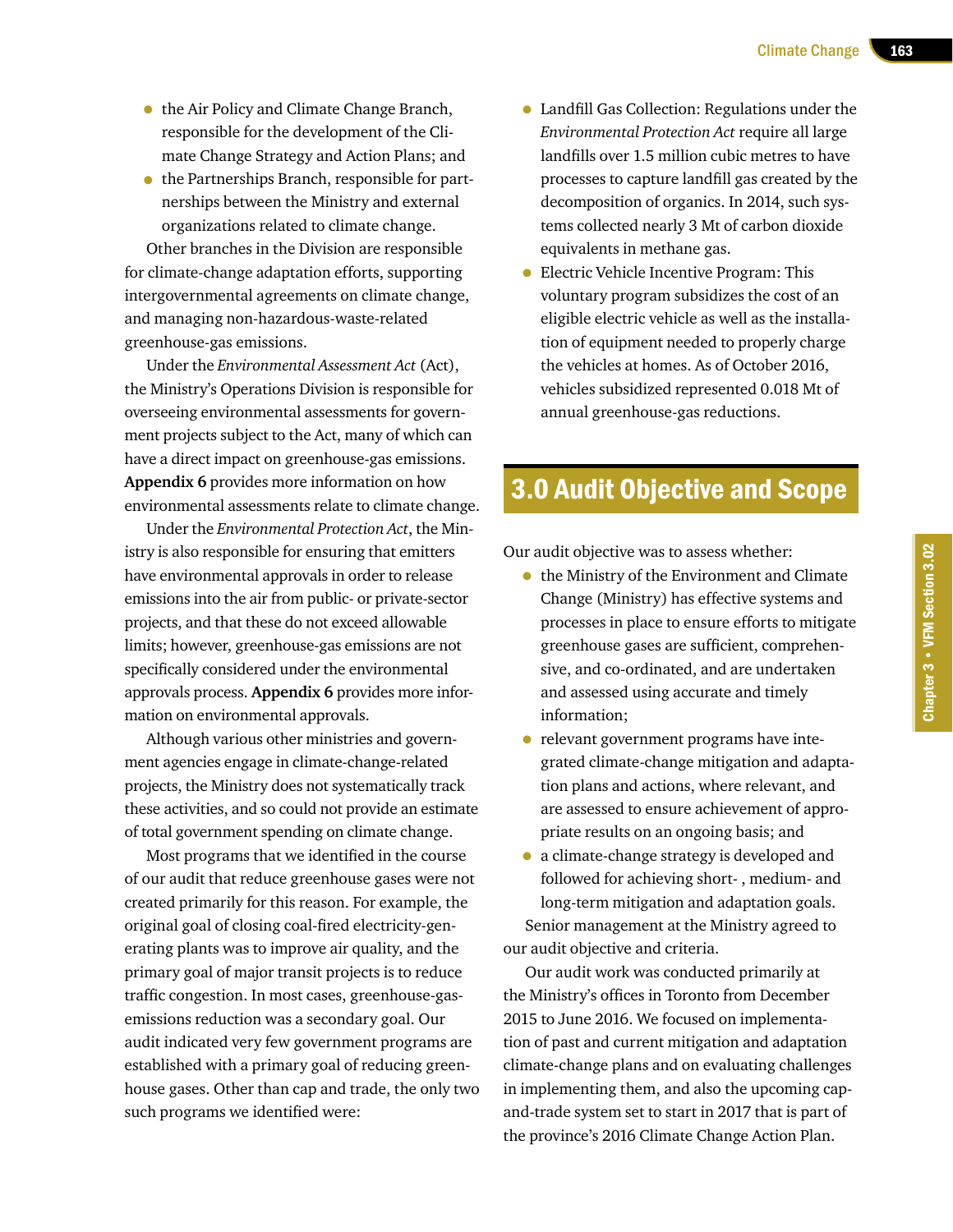We reviewed documentation at the Ministry from 2006 to 2016 relating to climate change, and contracted a national survey company to ask natural gas ratepayers their views about including the cost of cap and trade on their gas bills.

As climate change is a broad topic involving many ministries within government, we interviewed representatives from the ministries of Economic Development and Growth; Education; Energy; Finance; Housing; Municipal Affairs; Indigenous Relations and Reconciliation; Infrastructure; Natural Resources and Forestry; Northern Development and Mines; Research and Innovation; Tourism, Culture and Sport; and Transportation. We also researched climate-change mitigation and adaptation strategies, including international, federal and other provinces' practices.

In addition, we met with other provincial bodies, including the Independent Electricity System Operator, Infrastructure Ontario, the Ontario Energy Board, Treasury Board Secretariat, Waste Diversion Ontario, and former members of the Climate Change Secretariat, dismantled in 2011.

We also spoke to such organizations as the Association of Municipalities of Ontario, the California State Air Resource Board (a state agency generally equivalent to Ontario's Ministry of the Environment and Climate Change), the City of Toronto, Environment and Climate Change Canada, the Institute for Catastrophic Loss Reduction, the Insurance Bureau of Canada, the Ontario Chamber of Commerce, CFIB (Canadian Federation of Independent Businesses), the C.D. Howe Institute, and the Ontario Waste Management Association.

We also engaged two experts in the field of climate change to guide us in conducting this audit.

We also reviewed reports of the Environmental Commissioner of Ontario, and relied upon these where applicable. While the Office of the Auditor General of Ontario has a mandate to assess whether public money has been spent with due regard for economy and efficiency, and whether appropriate procedures were in place to measure and report on program effectiveness, the Environmental Commis-

sioner is responsible for reviewing and reporting on the government's compliance with the *Environmental Bill of Rights*. Such reporting includes reviewing whether ministries consult the public regarding environmentally significant project proposals, which is required under the *Environmental Bill of Rights*, and whether government decisionmaking considers the environment. Also, the Commissioner has been responsible for reporting on the government's progress on reducing greenhouse gases since 2009.

The province has announced its intentions to link with Quebec's and California's cap-and-trade systems in 2018, but, at the time of our audit, had not finalized formal linking agreements. The Ministry had also not finalized the design of Ontario's cap-and-trade system beyond 2020 and told us that its estimates and projections related to the impact of cap and trade beyond 2020 were very preliminary.

This audit is part of a collaborative audit with the Office of the Auditor General of Canada and most provincial legislative audit offices across Canada that has as its central goal to determine the extent to which federal, provincial and territorial governments in Canada are meeting commitments to reduce greenhouse-gas emissions and adapt to climate change. The collaborative report is expected to be tabled in 2017.

Subsequent to the end of our field work, in October 2016, the federal government announced its intention to implement a minimum national carbon price, starting in 2018. All provinces and territories will be required to implement some type of carbon pricing system. The federal proposal was preliminary at the time of the completion of our audit, and further details were still needed to fully assess the impact of this new federal policy on Ontario's projected emissions reductions.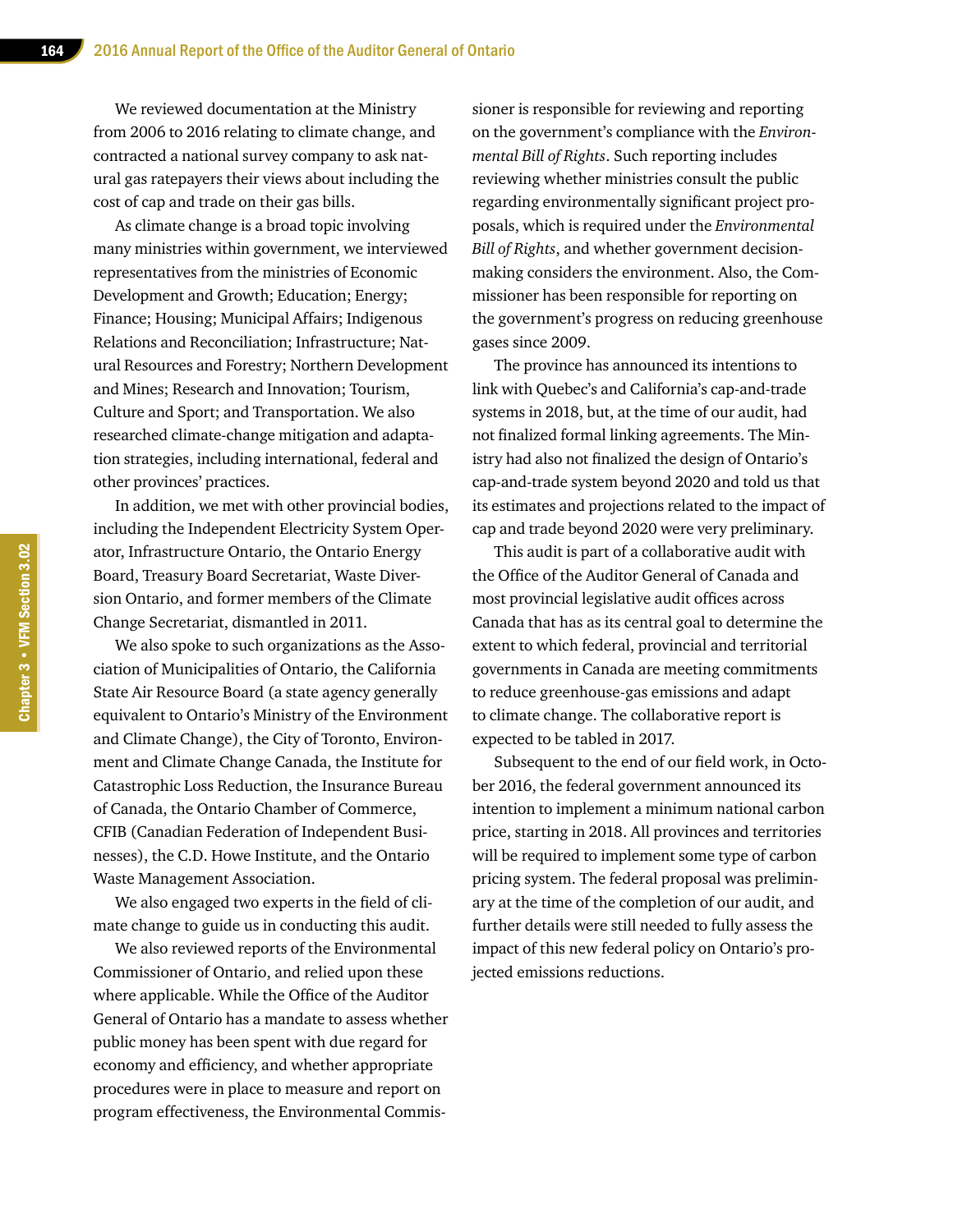## 4.0 Detailed Audit **Observations**

## **Mitigation**

The Ministry of the Environment and Climate Change (Ministry) is the lead on the government's efforts to reduce greenhouse gases, which are referred to as mitigation activities. According to the Ministry, a cornerstone of these activities is the cap-and-trade program, which is to commence in 2017. **Sections 4.1** to **4.6** address the Ministry's mitigation activities.

## 4.1 Recent Global Initiatives May Force Ministry to Refine Targets

**Figure 9** compares Ontario's targets for reducing greenhouse-gas emissions to those of other Canadian provinces. It shows that British Columbia's 2020 target and Quebec's 2020 and 2030 targets require proportionately larger reductions than Ontario.

According to the Ministry, Ontario's targets were established in 2007 to be consistent with the

principles of the Kyoto Protocol, an international agreement linked to the United Nations Framework Convention on Climate Change, which came into force in 2005.

Under Kyoto, Canada, Europe and 36 other industrialized countries committed to reduce greenhouse-gas emissions by at least 5% below 1990 levels between 2008 and 2012 (the first commitment period), and by at least 18% below 1990 levels between 2013 and 2020 (the second commitment period). Canada withdrew from Kyoto in 2011.

In October 2016, 192 countries, including Canada, signed the Paris Agreement, also within the United Nations Framework Convention on Climate Change, which commits them to "holding the increase in the global average temperature to well below 2°C above pre-industrial levels and pursuing efforts to limit the temperature increase to 1.5°C above pre-industrial levels, recognizing that this would significantly reduce the risks and impacts of climate change."

Consistent with the goals of the Paris Agreement, the Canadian government has indicated it will review its national target, provide targeted funding, and ensure that provinces and territories have

Figure 9: Percentage Difference Between Target Emissions for Each Year and 1990 Emissions Prepared by Office of the Auditor General of Ontario

|                           | 2014     | 2020      | 2030           | 2050           |
|---------------------------|----------|-----------|----------------|----------------|
| <b>Ouebec</b>             | $-6$     | $-20$     | $-37.5$        | $-80$ to $-90$ |
| <b>British Columbia</b>   | $+6^{1}$ | $-19$     | n/a            | $-76$          |
| <b>Ontario</b>            | $-6$     | $-15$     | $-37$          | $-80$          |
| <b>New Brunswick</b>      | n/a      | $-10$     | $-35$ to $-45$ | $-65$ to $-79$ |
| Newfoundland and Labrador | n/a      | $-10$     | $-35$ to $-45$ | $-74$ to $-85$ |
| Nova Scotia               | $-4$     | $-10$     | $-35$ to $-45$ | $-80$          |
| PEI <sup>2</sup>          | n/a      | $-10$     | $-35$ to $-45$ | $-74$ to $-84$ |
| Manitoba                  | $-6$     | -6        | n/a            | n/a            |
| Canada                    | $+1$     | $+1$      | $-15$          | n/a            |
| Saskatchewan              | n/a      | $+22^{1}$ | n/a            | n/a            |
| Alberta <sup>3</sup>      |          | $+49^{1}$ | n/a            |                |

Note: n/a in the figure means no target has been set for the year indicated.

1. Due to the comparison of targets against the 1990 baseline, some of the provincial and federal targets are shown here as a positive number, representing an increase in targeted emissions compared to 1990 levels.

2. PEI uses an "Atlantic Canada" target.

3. Alberta's target is based on reducing emissions below its current 2020 forecast.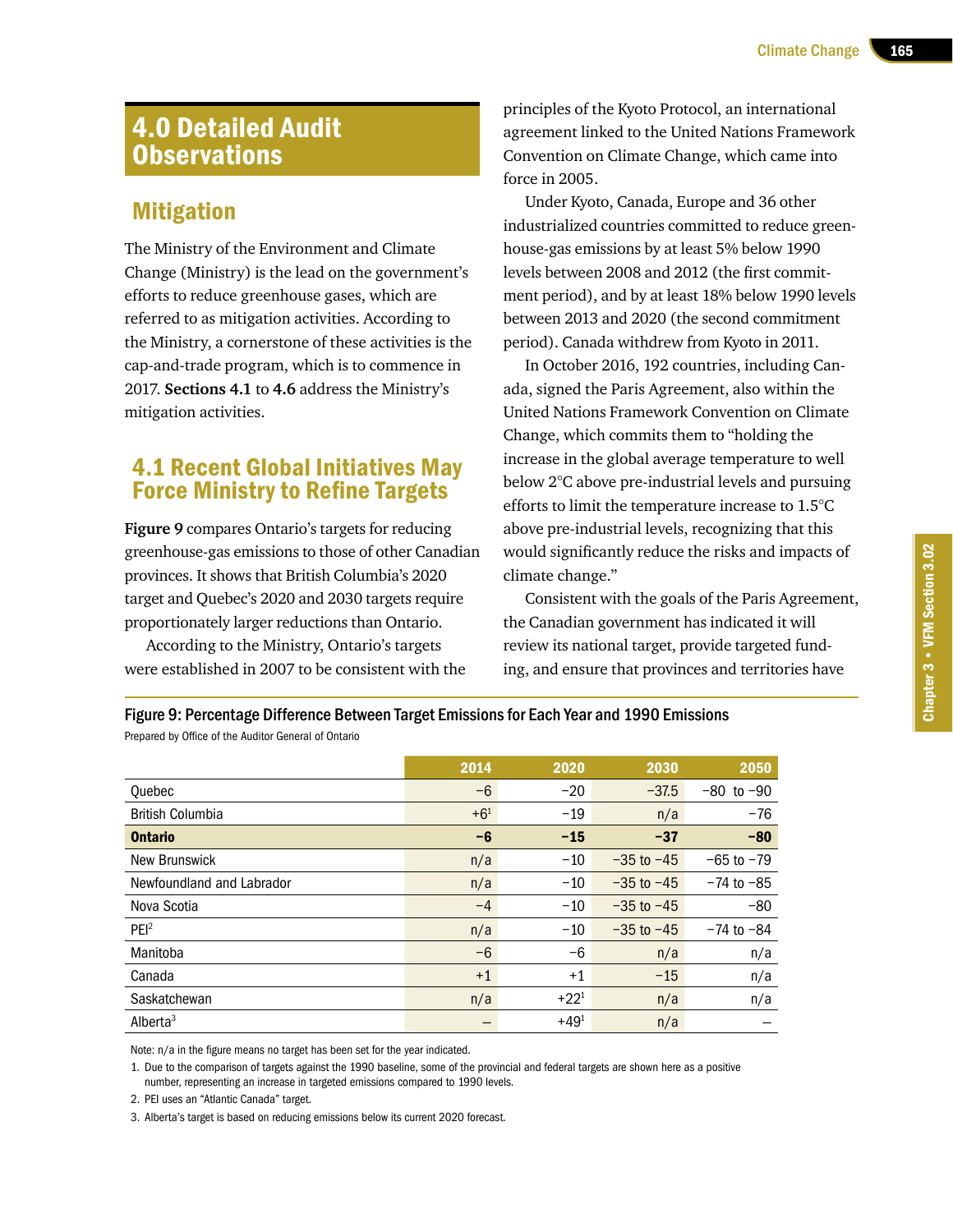the flexibility to design their own carbon pricing. Meeting such a new national target will depend on emissions reductions by the provinces and territories, although the provinces and territories are not legally required to establish targets in line with the federal ones. In fact, Ontario's *Climate Change Mitigation and Low-carbon Economy Act, 2016* (Act) indicates that reduction targets may be increased to be consistent with the United Nations Framework Convention on Climate Change.

#### RECOMMENDATION 1

To ensure Ontario's targets are aligned with those of the federal government, the Ministry of the Environment and Climate Change should:

- co-ordinate with the federal government regarding impacts of the federal targets on key policies and programs in Ontario; and
- ensure any process for revising targets considers the impacts on and interests of Ontarians.

#### MINISTRY RESPONSE

The Ministry agrees with the Auditor General's recommendation. Ontario recognizes the federal government has a crucial role to play fighting climate change.

Ontario will continue to work with Canada and the other provinces/territories on the pan-Canadian framework and will continue to advocate for federal support to Ontario in addressing climate change.

Ontario's legislated target exceeds Canada's current international climate change commitment. We will continue to monitor national and international developments to ensure we remain a leader in the fight against climate change.

## 4.2 Coal Plants Closing and Recession Main Contributors to Achievement of Ontario's 2014 Reduction Target

As noted in **Figure 2**, Environment and Climate Change Canada determined that Ontario emitted 170 Mt of greenhouse gases in 2014 (the latest year for which figures are available). Based on this data, Ontario met its 2014 target of reducing emissions by 6% below 1990 levels.

According to Ontario's Climate Change Update 2014 (Update), total emissions in Ontario declined by 34 Mt between 2007 and 2014, with the greatest reductions in the electricity and industrial sectors.

Much of the 34-Mt decrease was attributable to the government acting on its 2003 commitment to close all of Ontario's coal-fired electricity-generating plants. The government decommissioned the plants between 2005 and 2014, resulting in a significant decrease in greenhouse-gas emissions.

In addition, the 2008 financial crisis that sparked a recession in Ontario also indirectly helped the province meet its target; the Update attributes 10 Mt of the 34-Mt decrease to plants reducing production or closing altogether between 2007 and 2012. See **Figure 10** for actual and projected greenhouse-gas emissions by year.

As of the 2007/08 fiscal year, the Ministry committed to report annually on emissions levels and its plans regarding future efforts to cut emissions. However, it was under no legal obligation to do so, and in fact issued no such reports in 2011 and 2013.

Although the Ministry's 2007 Mitigation Plan outlined specific initiatives to reduce emissions, as seen in **Figure 3**, its annual reporting does not link changes in emissions to individual initiatives, making it difficult to evaluate the outcome of those initiatives. The Environmental Commissioner has already commented in its 2013 report on the Ministry's delays in producing annual reports and the lack of detailed explanations in the reports on actions taken by the Ministry to reduce greenhouse gases. (For more information on the Environmental Commissioner, see **Appendix 7**.)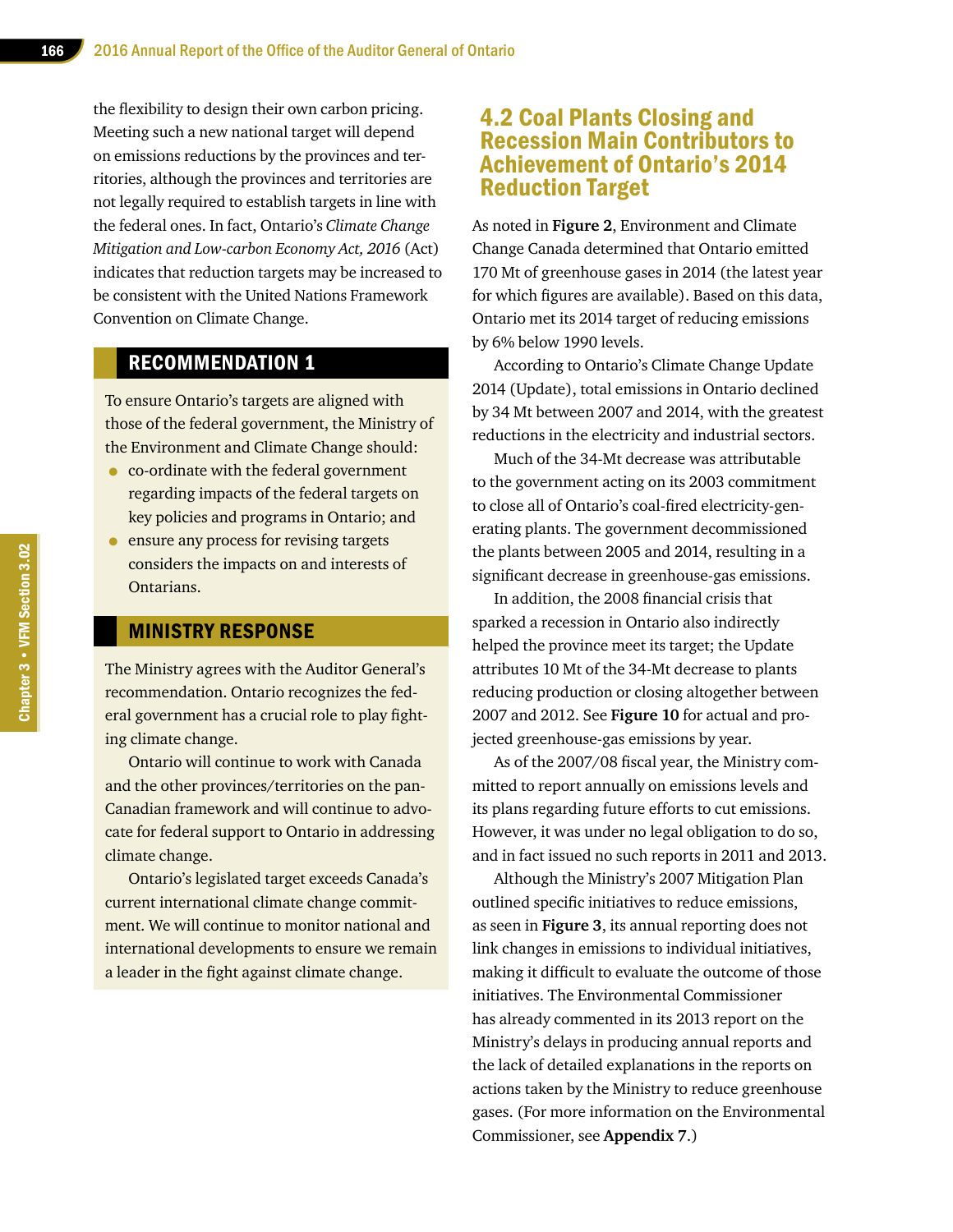

#### Figure 10: Ontario's Emission Targets Compared to Expected Emissions

Source of data: Ministry of the Environment and Climate Change's environmental consultant

## RECOMMENDATION 2

To keep Ontarians updated on the status of its efforts to reduce greenhouse gases, the Ministry of the Environment and Climate Change should:

- report at least annually to the public on its overall progress toward meeting its emissions targets; and
- explain the outcomes of its specific initiatives to reduce emissions.

#### MINISTRY RESPONSE

The Ministry recognizes the importance of keeping Ontarians informed of the status of the government's efforts to reduce greenhouse-gas emissions. The Ministry has already established the requirement for annual reporting under the *Climate Change and Low Carbon Economy Act, 2016*.

The Minister of the Environment and Climate Change is also required by the Act to review and provide an evaluation to Treasury Board of any initiative proposed to be funded through the Greenhouse Gas Reduction Fund, and report annually on evaluations and the status of the funded initiatives set out in the Climate Change Action Plan. This status will include the emissions reductions achieved from the initiatives.

## 4.3 Ontario Cap and Trade Will Not Significantly Lower Actual Emissions up to 2020

Under its plans to link its cap-and-trade system with Quebec and California, Ontario is expected to achieve only a relatively small reduction in actual emissions within Ontario from implementation through to 2020. However, the Ministry intends to count in its own emissions totals some of the reductions achieved in the two other jurisdictions.

The Ministry did limited analysis of alternative approaches prior to selecting a cap-and-trade system linked to Quebec and California in 2008 as a means of reducing emissions in Ontario.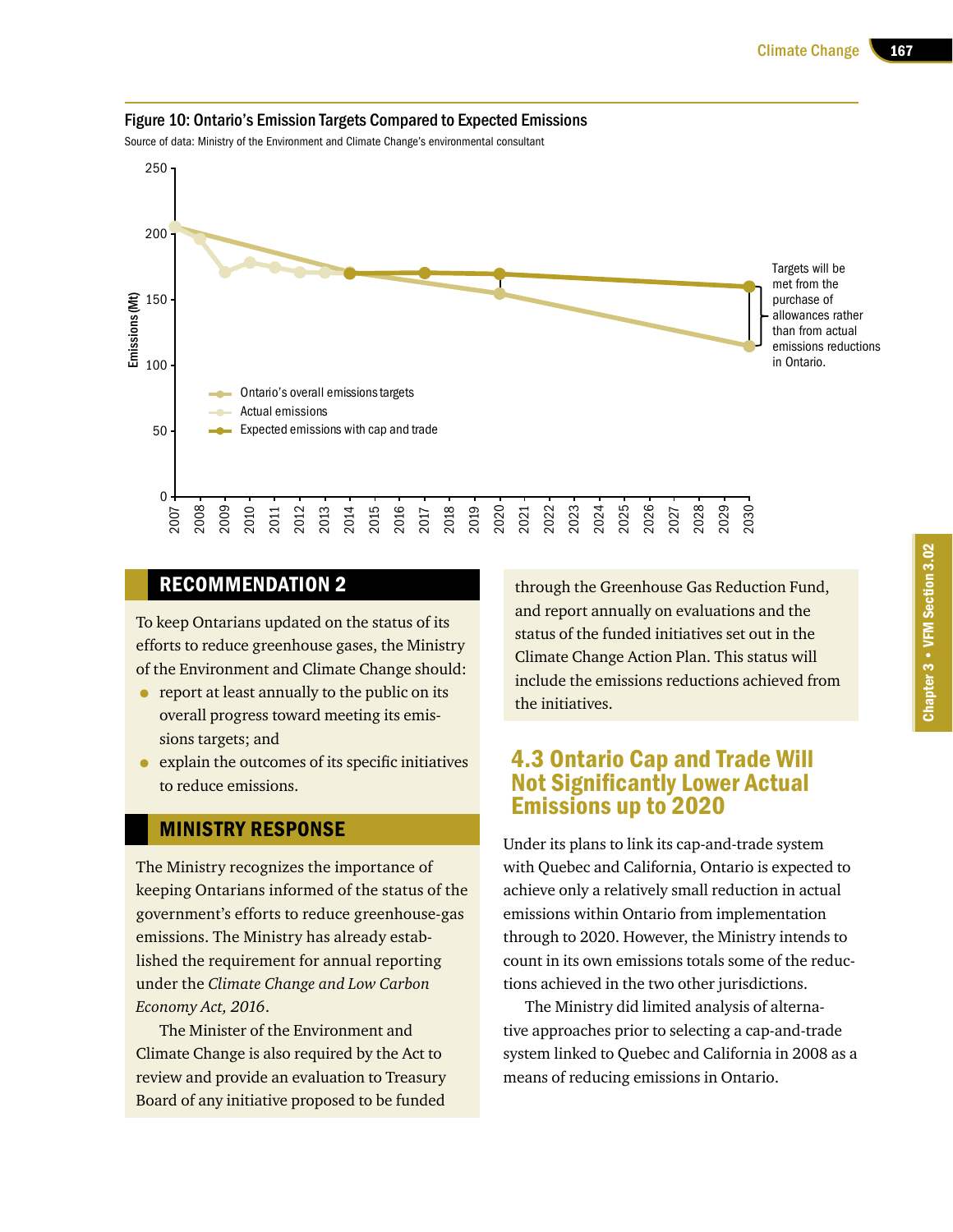In May 2016, the Ministry received and made public an economic analysis of alternatives from its environmental consultant, entitled *Impact Modelling and Analysis of Ontario Cap and Trade Program*. This analysis supported the choice of its linked cap-andtrade system. However, the analysis was produced about eight years after Ontario signed a memorandum of understanding for a linked cap-and-trade system, and just a day before it gave Royal Assent to supporting legislation (the *Climate Change Mitigation and Low-carbon Economy Act, 2016*).

The analysis compared four possible approaches, one of which was the linked cap-andtrade model that Ontario chose. The others were an Ontario-only cap-and-trade system, and two carbon-tax models in which businesses and consumers are directly taxed based on the quantity of emissions they produce. **Figure 11** shows the projected economic impact of each of the four options, along with the forecast emissions reductions.

In order for Ontario to meet its 2020 target of 155 Mt, the Ministry needs to find ways to reduce emissions, because its current projections indicate the province will be 18.7 Mt over target. The current plan is to rely on cap and trade, and other measures funded from cap-and-trade revenues, to close this 18.7 Mt gap.

However, as seen in **Figure 11**, the analysis commissioned by the Ministry forecast that of the required 18.7 Mt, only about 3.8 Mt in actual reductions is expected to be achieved in Ontario—the remaining 15 Mt is expected to be achieved in Quebec and California.

The analysis commissioned by the Ministry indicates that, up until 2020, Ontario businesses will, for the most part, buy allowances from California and/or Quebec instead of making changes such as installing new equipment. The Ministry intends to include these purchased allowances in the tally to help it meet the Ontario target. The Ministry has not determined details of the cap-and-trade program after 2020.

The analysis indicates that the price of an allowance in 2020 would have varied extensively depending on which cap-and-trade system was chosen:

#### Figure 11: Relative Impact of Carbon Pricing Options on Emissions Reductions in 2020 According to Study Commissioned by the Ministry

Source of data: May 2016 Report commissioned by the Ministry of the Environment and Climate Change

|                                                                                           | <b>Emissions</b><br><b>Reduction</b>                                                     |                                                                                      |                                                                                               |                                                                        |                                          | <b>Allowance</b>                                                               |
|-------------------------------------------------------------------------------------------|------------------------------------------------------------------------------------------|--------------------------------------------------------------------------------------|-----------------------------------------------------------------------------------------------|------------------------------------------------------------------------|------------------------------------------|--------------------------------------------------------------------------------|
| <b>Options</b>                                                                            | <b>Projected to</b><br>be Needed in<br>2020 to Meet<br><b>Ontario's Target</b><br>(Mt) A | <b>Allowances</b><br><b>Purchased</b><br>from California<br>and/or Quebec<br>(Mt) B* | <b>Emissions</b><br><b>Reduction due</b><br>to Businesses<br><b>Leaving Ontario</b><br>(Mt) C | <b>Actual</b><br><b>Emissions</b><br><b>Reductions</b><br>$(Mt)$ A-B-C | <b>Economic</b><br>Impact as<br>% of GDP | <b>Price per</b><br><b>Tonne to</b><br>be Paid by<br><b>Emitters</b><br>$(\$)$ |
| <b>Considered in Study</b>                                                                |                                                                                          |                                                                                      |                                                                                               |                                                                        |                                          |                                                                                |
| Model chosen: Linked Cap<br>and Trade, funding received<br>spent on reduction initiatives | 18.70                                                                                    | 14.90                                                                                | 0.28                                                                                          | 3.52                                                                   | (0.03)                                   | 18                                                                             |
| Unlinked Cap and Trade,<br>funding received spent on<br>reduction initiatives             | 18.70                                                                                    |                                                                                      | 1.75                                                                                          | 16.95                                                                  | (0.39)                                   | 157                                                                            |
| Carbon Tax, funding received<br>spent on reduction initiatives                            | 18.70                                                                                    |                                                                                      | 5.84                                                                                          | 12.86                                                                  | (0.40)                                   | 69                                                                             |
| Carbon Tax, funding received<br>returned as tax cuts                                      | 18.70                                                                                    |                                                                                      | 6.04                                                                                          | 12.66                                                                  | (0.21)                                   | 72                                                                             |

\* May also include offsets.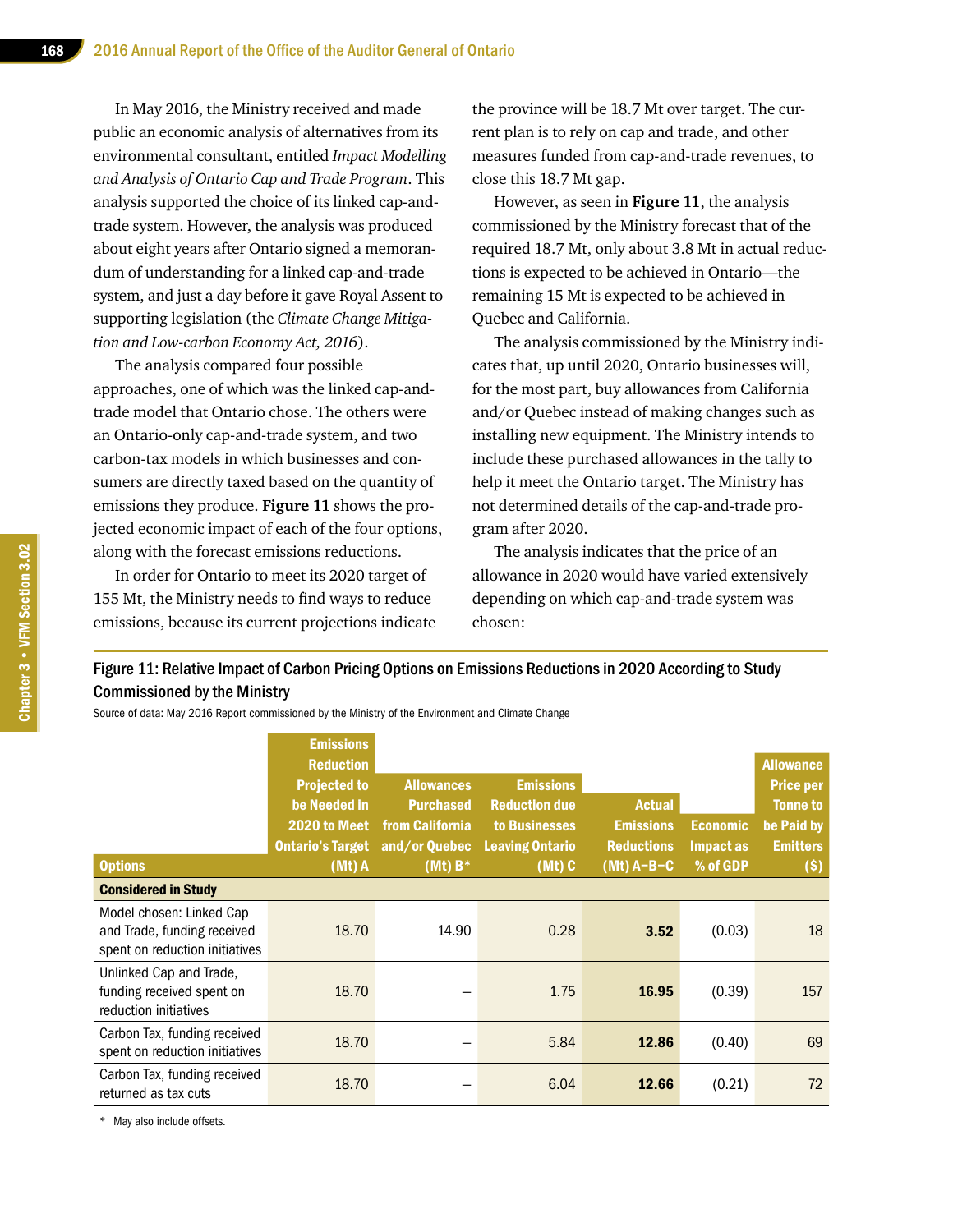- Under the current linked system, an allowance is projected to cost \$18 per tonne of emissions.
- In an unlinked Ontario-only system, the price was projected to be \$157 per tonne, or almost nine times more.

The two systems have such a significant price variance because the number of allowances available for sale from an only Ontario system would be much smaller than the linked system, where a larger number of allowances would be available from the two other jurisdictions.

The analysis also noted that in an Ontario-only, unlinked cap-and-trade system, actual reductions in greenhouse gases in the province in 2020 would close the projected gap in emissions mentioned above—that is, they would be almost 18.7 Mt versus 3.8 Mt, or almost five times higher than in a linked system.

However, the analysis further pointed out that more businesses might leave the province in an Ontario-only system because the cost of doing business would be considerably more as a result of the higher-priced allowances (\$157 per tonne versus \$18 per tonne).

The higher price of allowances would make it more expensive for businesses to produce emissions. Businesses can choose to either obtain allowances equal to their emissions; invest in the technologies needed to reduce their actual emissions; reduce production to lower their emissions; or leave the province.

 Businesses leaving Ontario, combined with the higher cost to all consumers of fossil fuels such as gasoline and natural gas, would have a more significant negative impact on the province's GDP (the gross domestic product, a measure of all goods and services produced in the province) under the unlinked system.

The Ministry justified its choice of the linked capand-trade system by saying this option had the least onerous impact, claiming that the linked model offers the benefits of greater actual emissions reductions while avoiding high economic costs.

#### 4.3.1 Ontario Businesses to Pay \$466 Million for Quebec and California Allowances in Linked Cap and Trade

The Ministry's analysis also indicates that under the linked cap-and-trade system, many Ontario businesses are initially more likely to buy allowances almost 15 Mt worth in 2020—rather than pay for the more expensive equipment needed to actually reduce emissions.

Based on estimates of the number of allowances required from outside Ontario, and the forecast prices, Ontario businesses will pay approximately \$466 million for Quebec and California allowances by the end of 2020, money that will leave the Ontario economy. Based on early forecasts in 2015 used to inform program design, the Ministry estimated this could rise to \$2.2 billion in 2030. However, if initiatives outlined in the Government's Climate Change Action Plan are successful at reducing emissions over the long term, this number may be lower.

In addition, the allowances sold by the government of Ontario are forecast to raise about \$8 billion over the four years.

The Ministry estimates households are expected to face an average increase in direct yearly costs (of fossil fuels) of \$156 (\$13 per month) in 2017. Preliminary estimates by the Ministry of Finance have estimated the direct costs to the average Ontario household in 2019 will be \$210, plus an additional \$75 in indirect costs (e.g., goods and services). The Ministry has not determined the specific impact of cap and trade on rural and Northern households.

## 4.3.2 Ontario's Emissions Reporting Will Not Follow Federal Rules

As noted above, the main benefit of the plan to link with Quebec and California is the Ministry's assertion that it will meet the 2020 target. However, the Ministry has not publicly said that it intends to achieve Ontario's target by counting reductions achieved in its partner jurisdictions.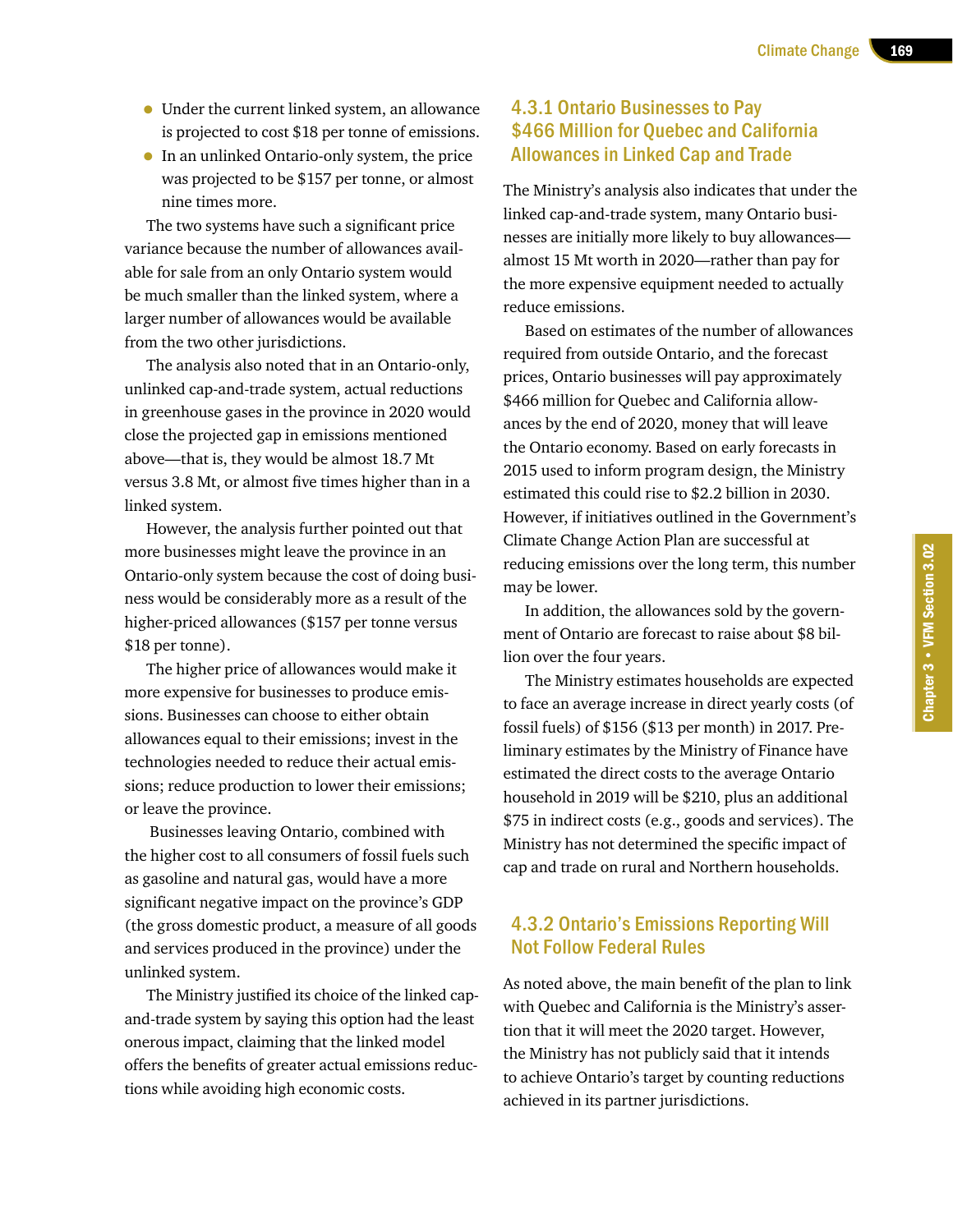Furthermore, since the final determination of whether Ontario has met a given target is based primarily on the National Inventory Report (NIR) prepared by the federal government (see **Section 2.1.1**), Ontario will likely be assessed as not meeting its target, since the NIR does not currently recognize reductions made outside Ontario, such as those from Quebec and California. In addition, while the 2015 Paris Agreement allows one country to claim another's emissions reductions, this is permitted only if both federal governments have formally agreed to such an exchange. Canada at present has no such agreement with the United States. Consequently, if Ontario claims reductions made in California, currently these would not be eligible for inclusion in the NIR reporting.

Finally, the provincial government has not clearly communicated to the public in its 2015 Climate Change Strategy or its 2016 Climate Change Action Plan its intention to use other jurisdictions' emissions reductions to meet Ontario targets.

#### RECOMMENDATION 3

To ensure Ontarians receive a complete picture of the province's emissions reductions, the Ministry of the Environment and Climate Change should report publicly on:

- the short- and long-term financial impacts of cap and trade on Ontarians; and
- both the projected and actual reductions for its 2020 and other targets, in accordance with the reporting requirements of the Canadian National Inventory Report.

## MINISTRY RESPONSE

The Ministry agrees with the Auditor General that public reporting on progress toward greenhouse-gas emissions reductions is a critical element related to accountability and transparency of climate change initiatives. A key element of the *Climate Change Mitigation and Low-carbon Economy Act, 2016* is the requirement for an

annual report on implementation of the Climate Change Action Plan and the use of cap-andtrade proceeds to support emissions reductions. As part of this reporting, we will also include the short-and long-term financial impacts of cap and trade on Ontarians.

Cap and trade is an internationally recognized system for reducing greenhouse-gas emissions. The recently ratified Paris Agreement includes provisions for internationally transferred mitigation outcomes, which is a recognition that national jurisdictions may voluntarily participate in emissions trading and that national reporting frameworks need to account for such trading.

The Ministry will ensure it continues to report historical emissions in accordance with the Canadian National Inventory Report (NIR) and with the United Nations Framework Convention on Climate Change's guidelines and practices for this purpose. The Ministry intends to also separately report on progress on mitigation commitments, apart from the NIR, and recognize allowances from other jurisdictions as the NIR currently only recognizes domestic reductions. Ontario will be working closely with its partners in Québec and California on how progress under a linked cap-and-trade program will be communicated.

Ontario also continues to work closely with the federal government on a national approach to pricing carbon emissions through the development of a pan-Canadian framework that aligns with the Paris Agreement on global climate change action.

## 4.3.3 Ontario Linking with Quebec and California May Not Significantly Reduce Global Emissions in 2020

The Ministry's economic analysis of cap and trade indicates that linking with Quebec and California is a reasonable climate-change strategy because it will ultimately yield lower global emissions. The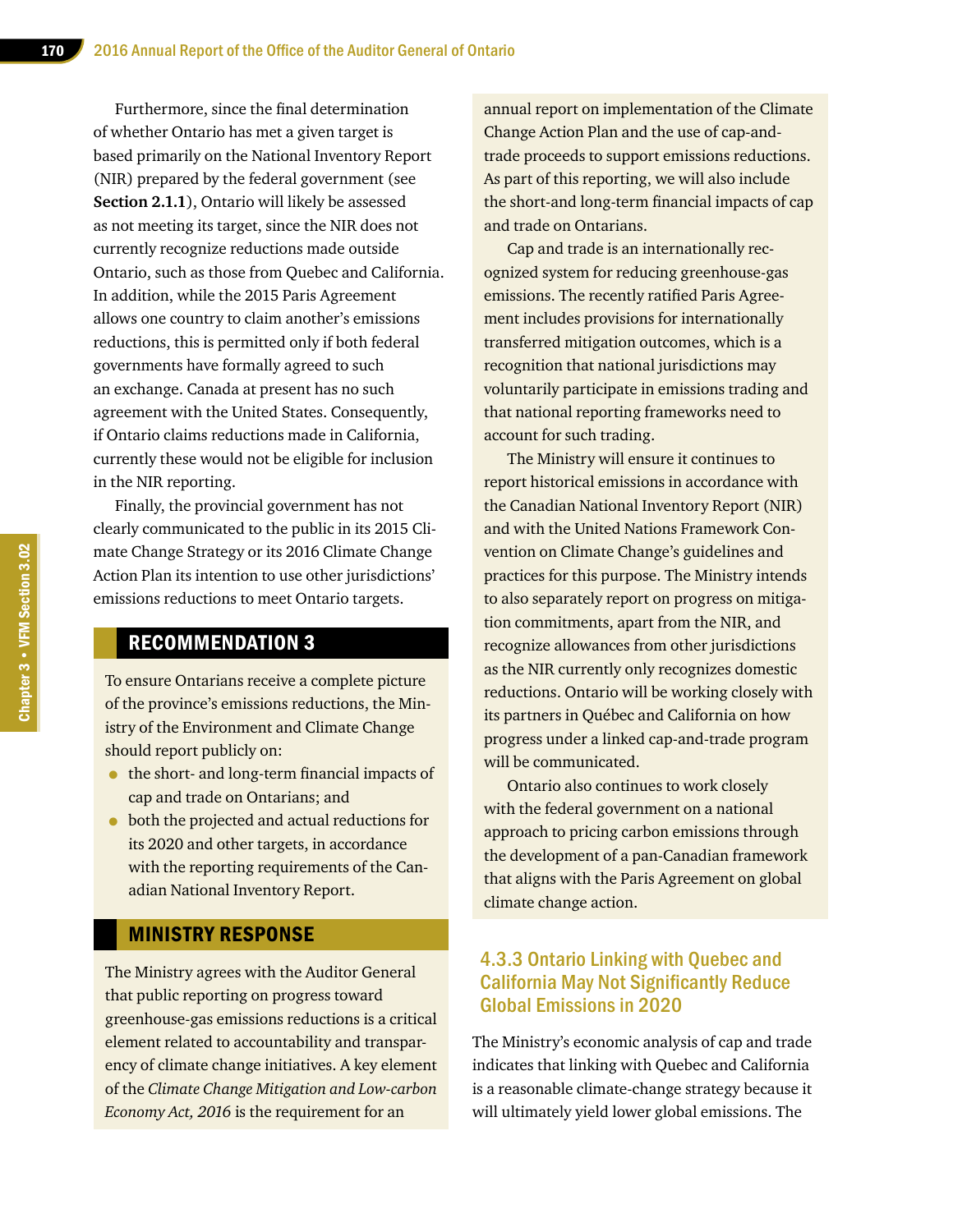Ministry told us it assumes businesses in Quebec and California will further reduce their emissions in order to sell allowances to Ontario companies.

However, this assumption is questionable based on current allowance trading information. This information indicates that well over the 14.9 Mt of allowances that will be needed by Ontario companies are already available—over a year in advance of Ontario entering the linked cap-and-trade system. According to trade data from the California Air Resource Board (a California government board responsible for cap and trade), Quebec and California had more allowances available for sale at auction as of August 2016 than were sold. Only 32% of allowances available in the most recent quarterly auction in August 2016 were sold, and over 60 Mt of allowances went unsold.

In addition, during several months in 2016, the price of allowances traded between emitters themselves had fallen below the minimum auction price set by the governments.

There are two primary reasons why an oversupply of allowances may occur: either a jurisdiction releases more allowances than are needed to cover actual emissions, or other government policies force emissions reductions, resulting in emitters not needing as many allowances.

The experience of the European Union Emissions Trading System (EU ETS) has also shown that when there is an oversupply of allowances, the price falls and the incentive for businesses to reduce emissions also decreases. The EU ETS includes 28 European Union states plus Iceland, Lichtenstein and Norway, and covers around 45% of the EU's emissions.

Between 2008 and 2012, participating governments provided close to 90% of allowances for free, and auctioned the remaining 10%. This was against the background of the 2008 economic crisis, which reduced the demand for allowances.

A collaborative audit by the European Organization of Supreme Audit Institutions in 2012 found that a surplus of inexpensive allowances provided little incentive to businesses to make actual longterm emissions reductions. Reports by the Euro-

pean Parliament and European Commission (the executive branch of the European Union) indicate the surplus had reached 955 million allowances (or the right to emit 955 Mt of emissions), and the price of allowances had fallen from €30 per tonne in 2008 to €3 per tonne in 2013. Part of the reason for the steep decline in the price was the EU ETS did not establish a minimum allowance price for auctions, such as has been established in Ontario.

The ongoing emission-reduction strategies of California especially indicate its reductions may have occurred regardless of whether Ontario was part of the linked cap-and-trade system. For example, California has a number of initiatives to reduce emissions in addition to cap and trade, including standards for low-carbon fuel, vehicle emissions, and renewable electricity. In fact, California's 2014 climate change plan forecasts that 70% of reductions required to achieve its 2020 goal will be achieved through initiatives other than cap and trade.

#### RECOMMENDATION 4

To ensure that it adopts the best possible greenhouse-gas-reducing system, the Ministry of the Environment and Climate Change should better study the emissions impact of Ontario joining a linked cap-and-trade system to confirm that Ontario's participation is contributing to additional global emissions reductions.

#### MINISTRY RESPONSE

The best possible greenhouse-gas-reducing program is one that achieves the greatest level of emissions reductions at the lowest cost. A linked cap-and-trade program allows Ontario to achieve its emissions reduction commitments of 18.7 Mt at a substantially lower cost than an unlinked or carbon tax program.

Ontario has conducted evaluations of the benefits of the linked cap-and-trade program on actual emissions reductions in Ontario and potential linking partnerships, and will continue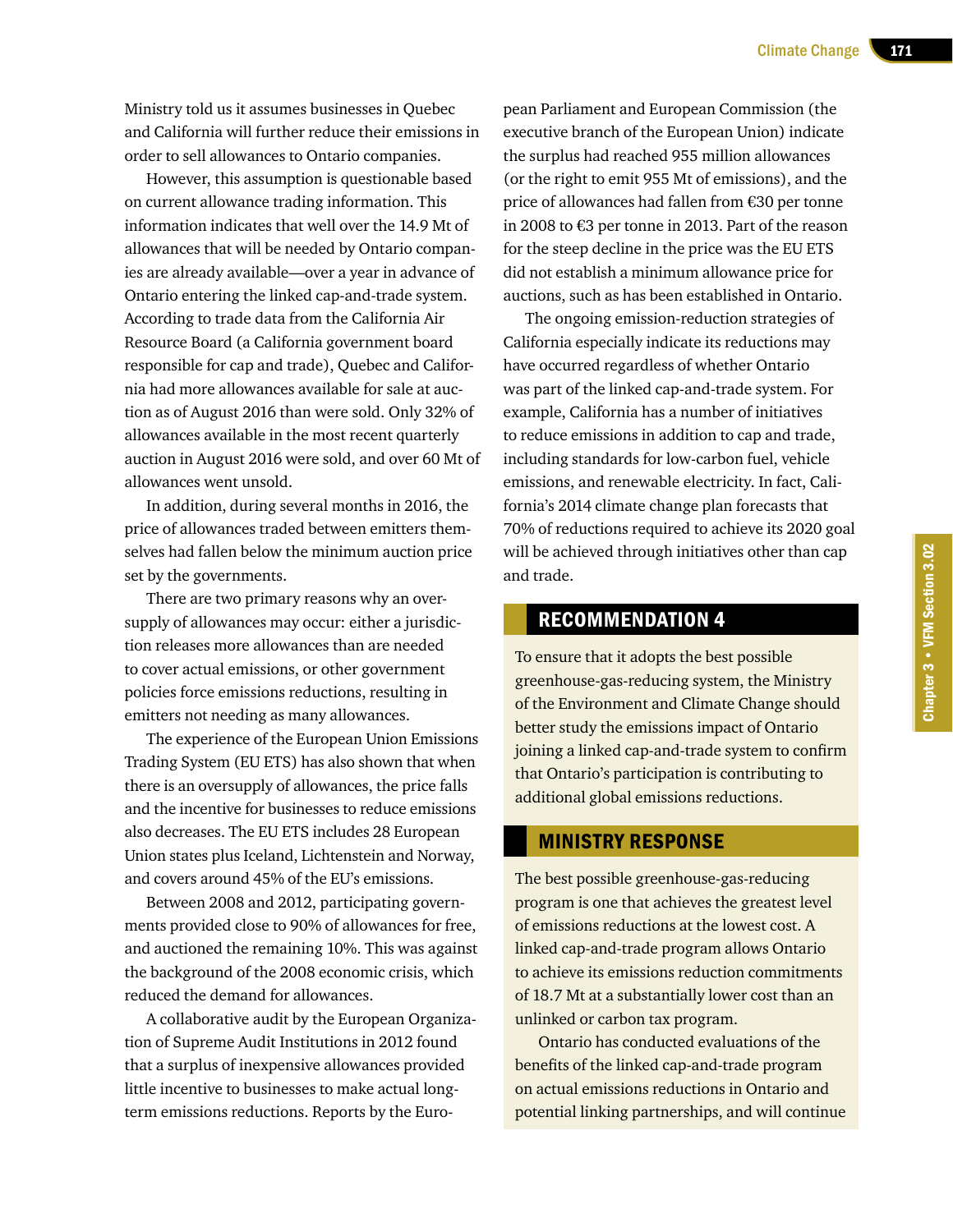to study the impacts of the program in emission reductions. We are moving forward with plans to join Quebec and California by linking the cap-and-trade programs in 2018. Pursuing other appropriate linkages will continue to be actively investigated and assessed.

Modelling of alternative programs, such as unlinked cap and trade or carbon tax, showed that the costs of an unlinked Ontario program to households and businesses would be far greater than a linked program, which achieves similar environmental benefits. It also suggests broader linkages with other jurisdictions could further improve outcomes.

#### 4.3.4 Allowances May Be in Short Supply by 2030

While market forecasts suggest that emissions in 2020 for Ontario, Quebec and California are expected to be easily covered by the number of allowances available in 2020, this situation is expected to change in 2030. All three jurisdictions have set targets for much greater emissions reductions in 2030 and are planning to release fewer allowances to ensure their targets are achieved. Consequently, allowance shortages are expected.

## 4.3.5 Unresolved Issues Remain with Ontario's Cap-and-Trade System

#### Emissions Reductions May Be Used in Multiple Jurisdictions' Emissions Reporting

WCI, Inc. has an allowance tracking system that is to ensure that each allowance is claimed only once by emitters. However, Ontario, Quebec and California have not formally agreed on how to account for and present the reductions resulting from cap and trade in their own jurisdictional emissions reporting. As a result, there is a risk that two jurisdictions will take credit for one instance of reduction: the jurisdiction that actually made the reduction, and the jurisdiction that bought the allowance.

For example, if a company in California has an allowance available for sale because it reduced its emissions and so does not need it, California may take credit for the reduction in its reporting. When an Ontario company buys the allowance from the California company, Ontario may, under current plans, also take credit, counting the allowance toward its target.

Our review of California's emissions reporting and the current agreement between Quebec and California also indicates that these two jurisdictions have not resolved how to account for allowances sold by one jurisdiction to the other in jurisdictional emissions reporting.

As of June 2016, no mechanism had been put in place to prevent the double reporting of emissions reductions from the buying and selling of allowances among the three jurisdictions.

#### Method of Measuring the Impacts of Offsets Not Yet Established

Ontario's cap-and-trade system allows for up to 8% of emissions from large emitters to be covered by "offset allowances." Offset allowances are emissions-reducing projects, such as planting trees and collecting landfill gases (refer to **Appendix 5** for more details on offsets in Ontario's cap-and-trade program).

However, in practice, the emissions-reducing impacts of such projects may be difficult to measure and verify. For example, it may be hard to confirm the extent to which a new-growth forest absorbs greenhouse gases.

The Office of the Auditor General of British Columbia raised concerns about the lack of information to adequately assess offsets in a 2013 report entitled *An Audit of Carbon Neutral Government*. The report noted that the regulation setting out offset rules was unclear and that the British Columbia government did not provide proper oversight of the third parties responsible for validating the offsets. The report recommended the British Columbia Ministry develop guidelines to clarify the regulation. At the time of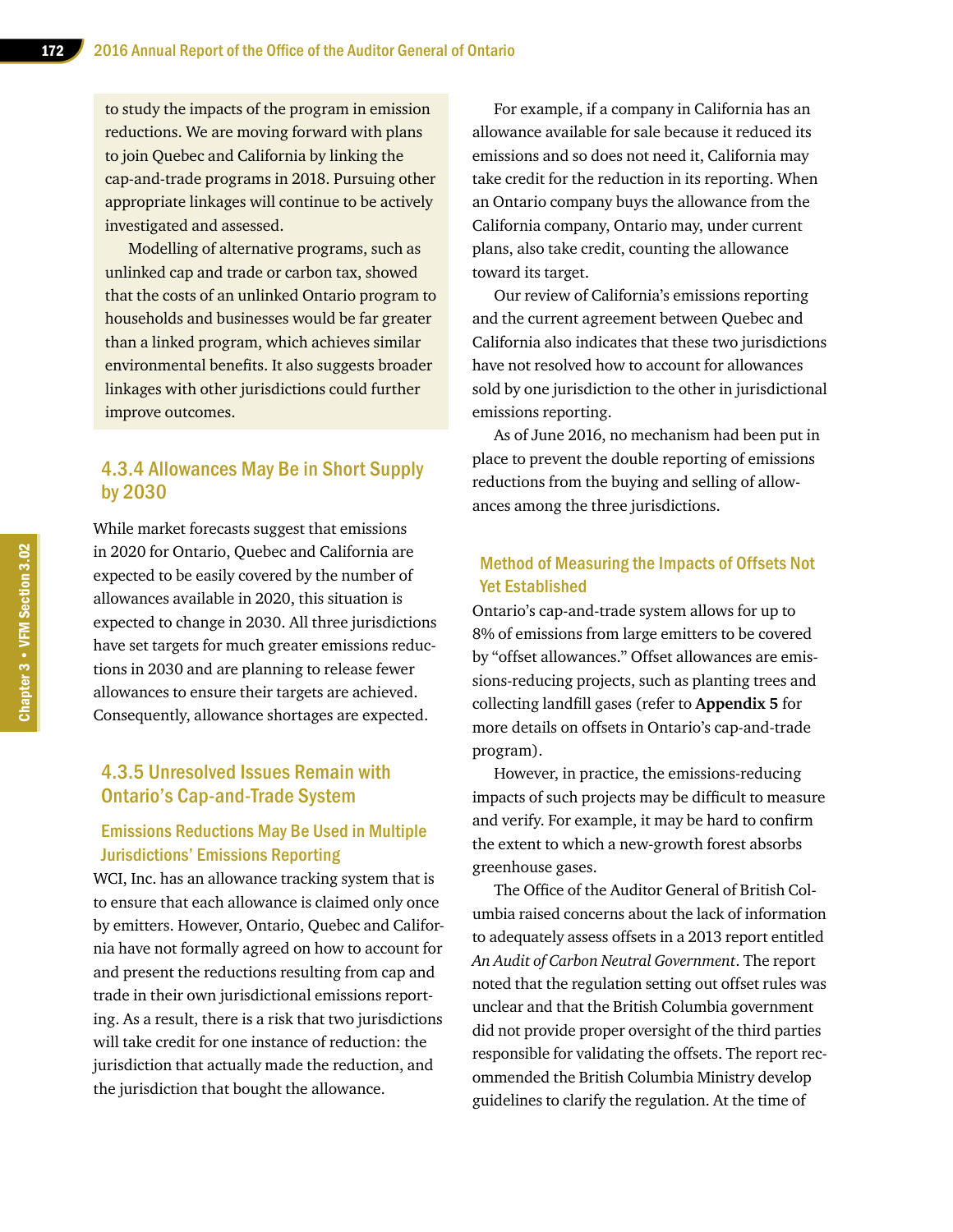our audit, the Ontario Ministry was in the process of developing protocols for measuring the impacts of projects resulting in offset allowances.

#### Ontario May Exceed Cap Due to Impact of Free Allowances for Actions Taken Prior to Cap and **Trade**

Under Ontario's cap-and-trade system, the Ministry plans to issue free allowances to companies for up to a total of 2 Mt worth of allowances for emissions reductions achieved between 2012 and 2016, prior to the start of cap and trade. Businesses receiving these free allowances will be able to use them in 2017 or carry them forward to any subsequent year.

In 2020, Ontario is planning to release just enough allowances to enable Ontario to meet the 2020 target (the cap). However, the Ministry has not factored these additional free allowances into its cap. The risk is that companies will now have allowances permitting them to collectively emit up to 2 Mt more than the cap.

At the time of our audit, the Ministry had not yet issued any of these allowances and was still considering how to implement this policy.

#### Cap and Trade Will Likely Contribute to an Increase in Electricity Prices for Industry

The Ontario Chamber of Commerce informed us that, based on its 2015 survey of 1,000 businesses, the high cost of electricity poses one of the largest competitive risks to businesses in Ontario. Under cap and trade, the price of electricity is expected to rise further.

The government is planning to use cap-andtrade revenues to offset higher electricity prices (discussed in **Section 4.4**). Using limited information on the cap-and-trade program that is currently available past 2020, the Ministry has forecast that, even with a planned \$5.68 billion allotted for this offset, large industrial electricity customers will still see a 7% increase on their 2030 electricity bills directly attributable to cap and trade. This increase is over and above the planned increases in the 2013 Long-Term Energy Plan (discussed in **Section 4.4**).

## RECOMMENDATION 5

To ensure the new cap-and-trade system operates consistently and fairly to achieve maximum greenhouse-gas emissions reductions in Ontario, the Ministry of the Environment and Climate Change (Ministry) should resolve outstanding matters before implementing the system. Specifically, the Ministry should:

- develop protocols for accurately measuring and verifying the impacts of projects eligible for offset allowances;
- consider the impact of the free allowances it plans to offer Ontario businesses for emissions reductions achieved before the implementation of cap and trade; and
- ensure that the same reductions are not reported by multiple jurisdictions.

#### MINISTRY RESPONSE

The Ministry appreciates the Auditor General's concern with the consistency and fairness of the operation of the cap-and-trade program. The Ministry is taking the following action to finalize cap-and-trade program design to ensure that the cap-and-trade program achieves maximum greenhouse-gas emissions reductions at the lowest cost, and in a fair and consistent manner when implemented in 2017:

#### **Offsets:**

Ontario will be consulting the public on a regulatory proposal for offset credits in fall 2016, which would approve the creation of offset credits based on protocols that will be adapted to meet the standards agreed to by Quebec, California and Ontario. Thirteen protocols will be adapted by early 2018. The public will have the opportunity to review and provide comments on the draft protocols.

#### **Early Reduction Credits:**

Ontario is planning to implement rules for early reduction credits in 2017. As set out in the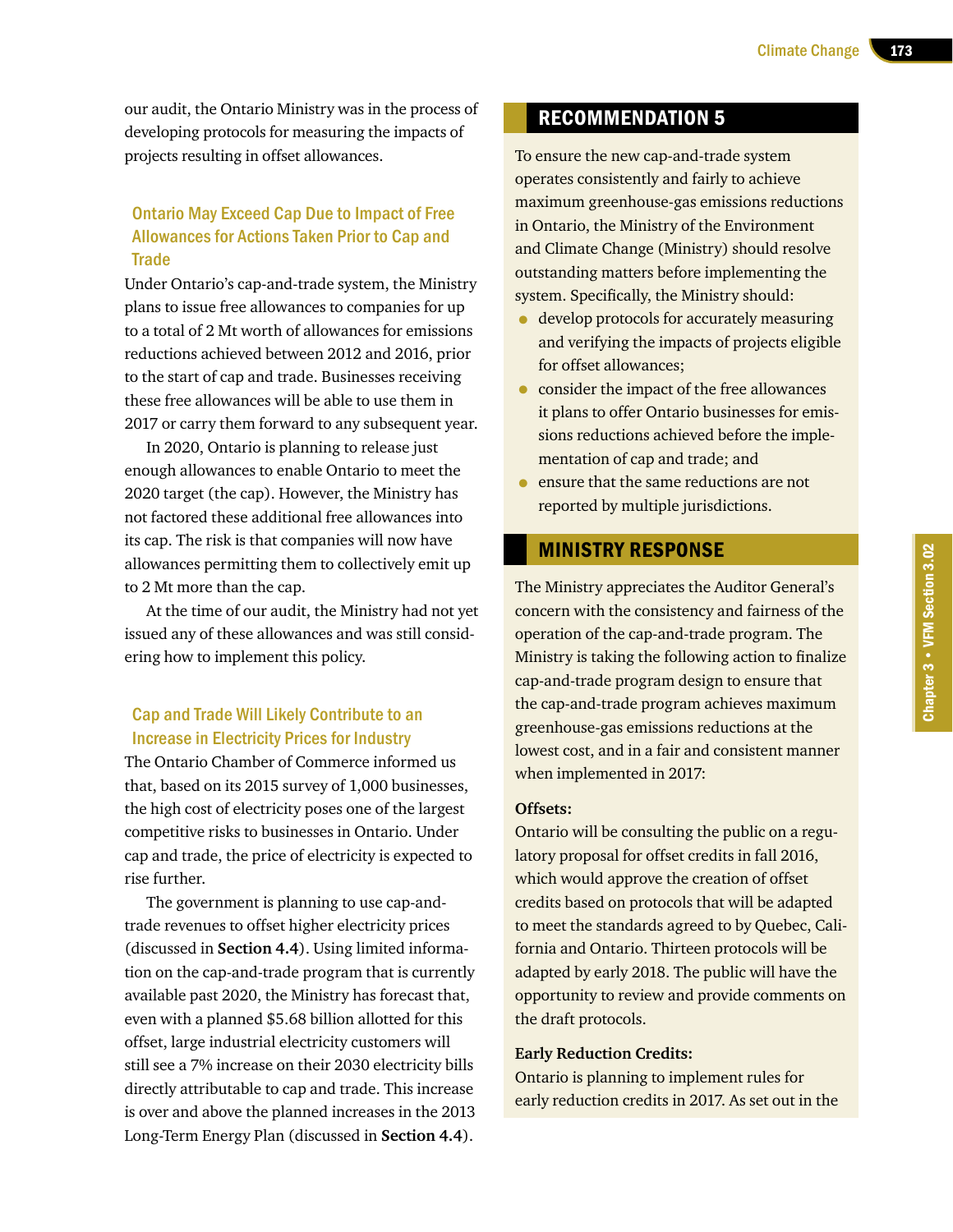regulatory proposal in February 2016, Ontario would issue a limited number of early reduction credits (up to 2 Mt). These credits are to help capped emitters that took early action to mitigate greenhouse gases. Eligible projects will need to meet rigorous criteria in order to receive the credits.

#### **Double Reporting:**

With regard to greenhouse-gas reduction targets, Ontario is committed to working with California and Quebec to meet reduction targets to ensure there is no double counting in reporting of progress.

## 4.4 Ministry Forecasts Less Greenhouse-Gas Emissions Reduction than Its Own Action Plan Publicly Communicates

The government has said it plans to use the estimated \$8 billion in revenue that cap and trade will generate by 2020 for projects to reduce greenhouse-gas emissions and to administer the cap-and-trade program. These projects, outlined in the Ministry's Climate Change Action Plan (Action Plan) of June 2016, are listed in **Figure 5**.

However, it is unlikely that these projects will actually achieve the forecast 9.8-Mt emissions reduction in 2020, which the Ministry has indicated it expects in its Action Plan, since many of the projects' estimated reductions were not supported by a thorough analysis.

The Ministry led the development of the Action Plan, working with 15 other ministries to:

- identify initiatives to help Ontario achieve its 2020 greenhouse-gas reduction target; and
- lay the foundation for future reductions.

Ministries were also asked to submit proposed projects to the Ministry outlining each project's potential for emissions reductions, implementation costs and timelines.

As seen in **Figure 5**, the Ministry expects the projects to be funded under the Action Plan to

result in emissions reductions of nearly 10 Mt. However, as discussed in **Section 4.3**, the 2016 analysis titled *Impact Modelling and Analysis of Ontario Cap and Trade Program*, commissioned by the Ministry, forecasts that reductions in Ontario would only reach 3.8 Mt. The analysis included the impact on emissions of both cap and trade and the Ministry's spending of cap-and-trade revenues on initiatives similar to those considered in the Action Plan. The following are examples of projects whose estimated emissions reductions needed to be better supported:

• *Electricity price reductions will have marginal impact:* The Ministry plans to spend up to \$1.32 billion between 2017 and 2020 to offset the financial impact of cap and trade on residential and commercial electricity bills, and thereby decrease emissions by 3 Mt. The Independent Electricity System Operator was able to provide us with support to show the impact of this subsidy on the average household electricity bill—which is projected to increase 23% (or \$34.07 per month) from 2015 to 2020 even after applying this reduction. However, neither the Ministry of the Environment and Climate Change nor the Ministry of Energy was able to demonstrate how the \$1.32 billion subsidy would result in the estimated 3 Mt reduction in emissions; the two ministries informed us they had not decided on how the subsidy would be used to achieve these reductions. In theory, lowering electricity prices should motivate a greater use of electricity over natural gas and diesel—and therefore reduce greenhouse gases. However, the impact of the \$1.32 billion on electricity prices is expected to be marginal; without the subsidy, and factoring in the cost of cap and trade, residential bills are projected to rise by 25% and industrial bills by 14% by 2020; with the \$1.32 billion applied, residential rates will still increase by 23% and industrial rates by 13%. Finally, such increased electricity costs may make natural gas, which is responsible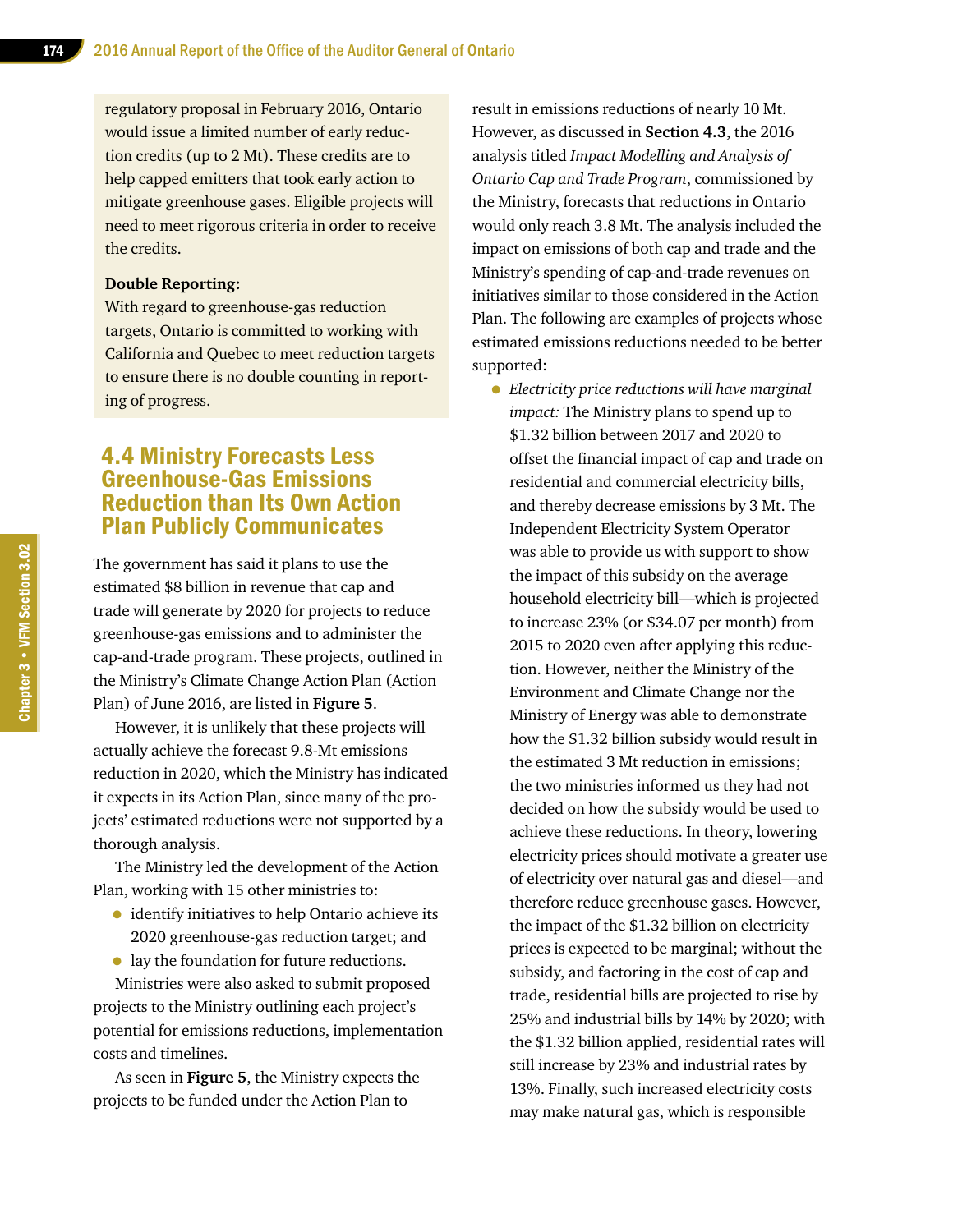for significantly more greenhouse-gas emissions than cleaner energy sources like solar, hydro, nuclear and wind, an even more economical option.

- *No plan for achieving renewable natural gas goal:* \$100 million will go toward a project to help natural gas distributors increase their use of "renewable" natural gas (methane made from the decomposition of organic material, also known as "biogas"). The Action Plan indicates this initiative will reduce emissions by 1 Mt by increasing the renewable portion of all natural gas used in the province from 0% to 2% by 2020. Our review of a 2013 report from the Biogas Association of Canada indicated that the current biogas-generation capacity is insufficient to meet this proposed demand. In fact, in order to increase the renewable portion of all natural gas distributed in Ontario to 2%, 500 times more renewable natural gas is required than what Ontario currently produces. The Action Plan does not indicate how this shortfall will be met—it just assumed a level of production of renewable natural gas from a 2011 project proposal from gas distributors that the Ontario Energy Board did not approve due to insufficient information provided by the utilities proposing the project.
- *Zero-emission home rebate initiative not supported:* Funding of \$200 million will be provided to the Zero Emission Certification and Incentive Program, an initiative to provide a one-time \$20,000 rebate for each house built or retrofitted to a zero-emissions standard. This is expected to achieve an annual 0.01‑Mt reduction. It is assumed that 2,500 such homes will be sold each year between 2017 and 2020—as compared to about 70,000 homes built in Ontario in 2015. The initiative does not consider how much more than \$20,000 homeowners will need to spend to get their home to zero emissions, and whether they will be willing to spend it.

Without this information, there is no basis for projecting the sale of 2,500 such homes a year for four years.

Other concerns with the extent to which the Action Plan items would likely contribute to reductions in greenhouse gases are as follows:

- **Projects initiated before the Action Plan are now being presented as new climatechange initiatives:** The Ministry allocated \$952 million for two projects (with projected emissions reductions of over 0.05 Mt in 2020) that were initiated before the Action Plan, as follows:
	- *Electric vehicles (\$277 million to achieve 0.05 Mt reduction in 2020):* In 2009, the government committed to the goal of having "one in 20 passenger vehicles on the province's roads being electric by the year 2020." The government is currently falling far short of achieving this goal; as of 2016, there were only about 9,000 electric vehicles registered in Ontario compared to the 500,000 vehicles sold annually. Nevertheless, the Ministry has factored the increased use of electric cars into the impact on emissions in 2020.
	- *Regional Express Rail (\$675 million to achieve reductions after 2020):* The Regional Express Rail is a component of the province's regional transportation plan for the Greater Toronto and Hamilton area. The Ministry had already factored the project into its 2014 annual public report on emissions.

Without cap-and-trade revenues, the government would have needed to either downsize the projects from the original commitments or find alternative revenue sources to fund the \$952 million in project costs—since the government had committed to these projects before the introduction of the Action Plan. Including these projects in the Action Plan does not result in any additional emissions reductions.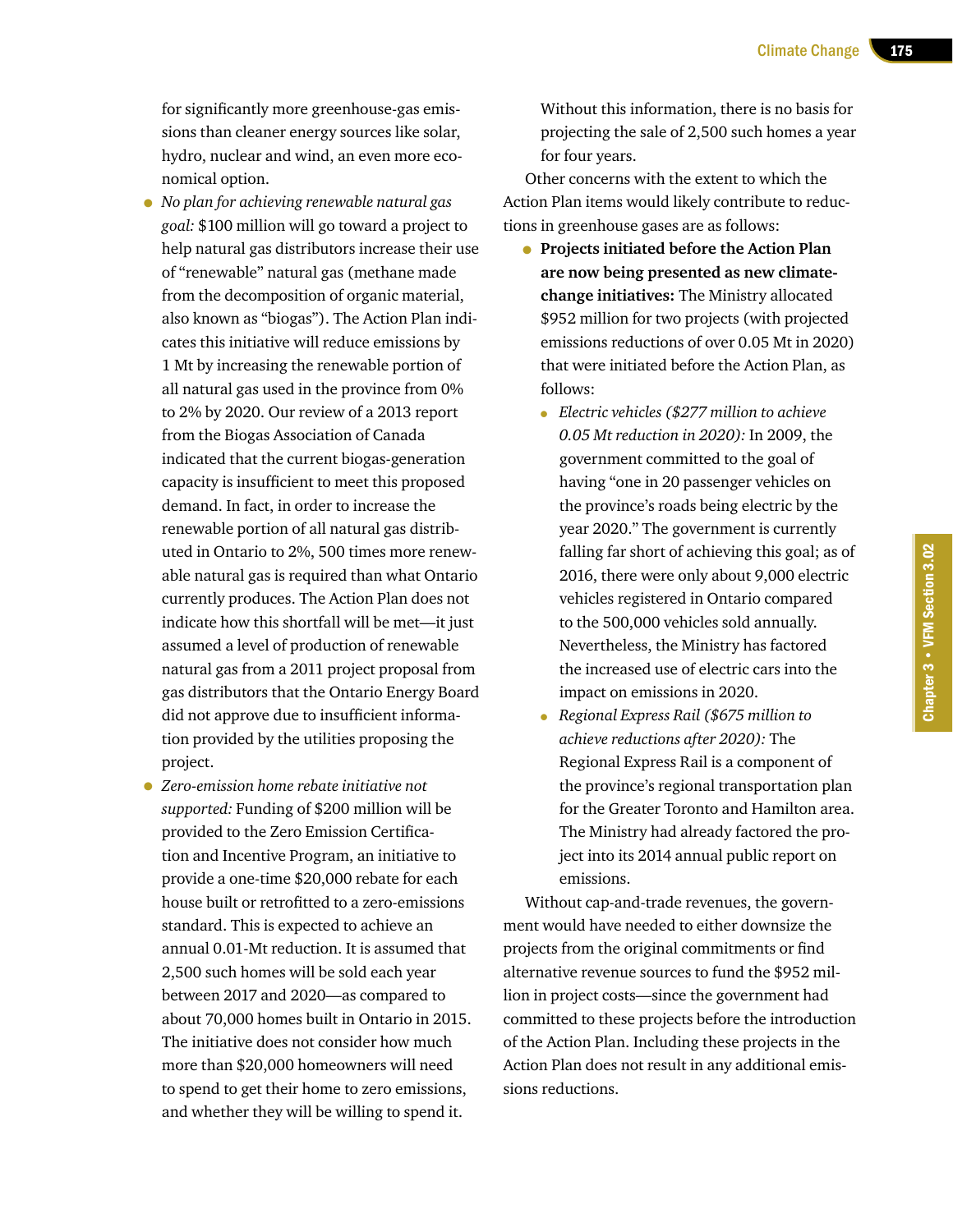- **Action Plan takes credit for reductions that may have occurred without subsidies:** Many initiatives in the Action Plan are geared to changing Ontarians' behaviour so that they use fewer resources that generate greenhouse gases. The initiatives offer subsidies to effect this change—but some recipients would have changed their behaviour anyway. These Action Plan initiatives do not account for the portion of the subsidy that was unnecessary to change behaviours, and therefore overstate reductions attributable to the Action Plan. For example:
	- *Energy efficiency retrofits (\$900 million to achieve 0.10 Mt in 2020):* This initiative provides funding for apartment-building owners and social-housing projects to replace boilers, install adaptive thermostats and retrofit lighting. But some of these improvements would have been made even without the Action Plan because the age of the buildings would have required them.
	- *Electric vehicles (\$277 million to achieve 0.05 Mt in 2020):* This funding to subsidize eligible electric vehicles and their related infrastructure was made without consideration given to the people who would have bought such vehicles even without a subsidy. For example, the initiative provides a \$3,000 subsidy for an electric vehicle that retails between \$75,000 and \$150,000. The emissions calculation assumes that vehicles in this high cost category would have been purchased only as a result of the relatively small subsidy.

The goals of these types of initiatives are to encourage the adoption of lower-emitting technology. Some independent research organizations, in particular the C.D. Howe Institute and the Ecofiscal Commission, have published reports that conclude that using revenue generated from programs like Ontario's cap and trade to fund greenhouse-gasreducing programs may be unnecessary, especially for sectors covered by the cap. For example, the

C.D. Howe Institute suggests that merely implementing carbon pricing (e.g., cap and trade) will encourage the adoption of such technologies without additional inducements. The Institute also suggests such funding would be better spent on targeted subsidies for riskier technology research and development—that is, projects that would not be funded by the private sector.

• **Emissions reductions overstated in the Action Plan because combined effect of initiatives not considered:** The expected emissions impact as measured overall by the Ministry has been determined by measuring the impact of each project in isolation. However, some initiatives will shrink the emissions impact of others, and failing to take this into account can result in overstating total emissions reductions. For example, the building retrofit program will reduce the amount of natural gas that buildings consume, thus reducing the impact of any increased use of biogas. California government environment officials told us that the State uses software that factors in this overlapping effect when estimating the impact of emissions on various initiatives.

#### 4.4.1 Legislation Provides Little Guidance on Eligibility of Action Plan Initiatives

As noted, many of the initiatives in the Climate Change Action Plan do not provide a sound basis for achieving the nearly 10 Mt of emissions reductions forecast by the Ministry. One reason for this is that the *Climate Change Mitigation and Low-carbon Economy Act, 2016* (Act) does not provide clear criteria for which types of projects can be funded.

The Act allows the Ministry to use cap-andtrade revenue to fund a wide range of initiatives, with the only requirement being that the initiative is reasonably likely to support the reduction of greenhouse gas.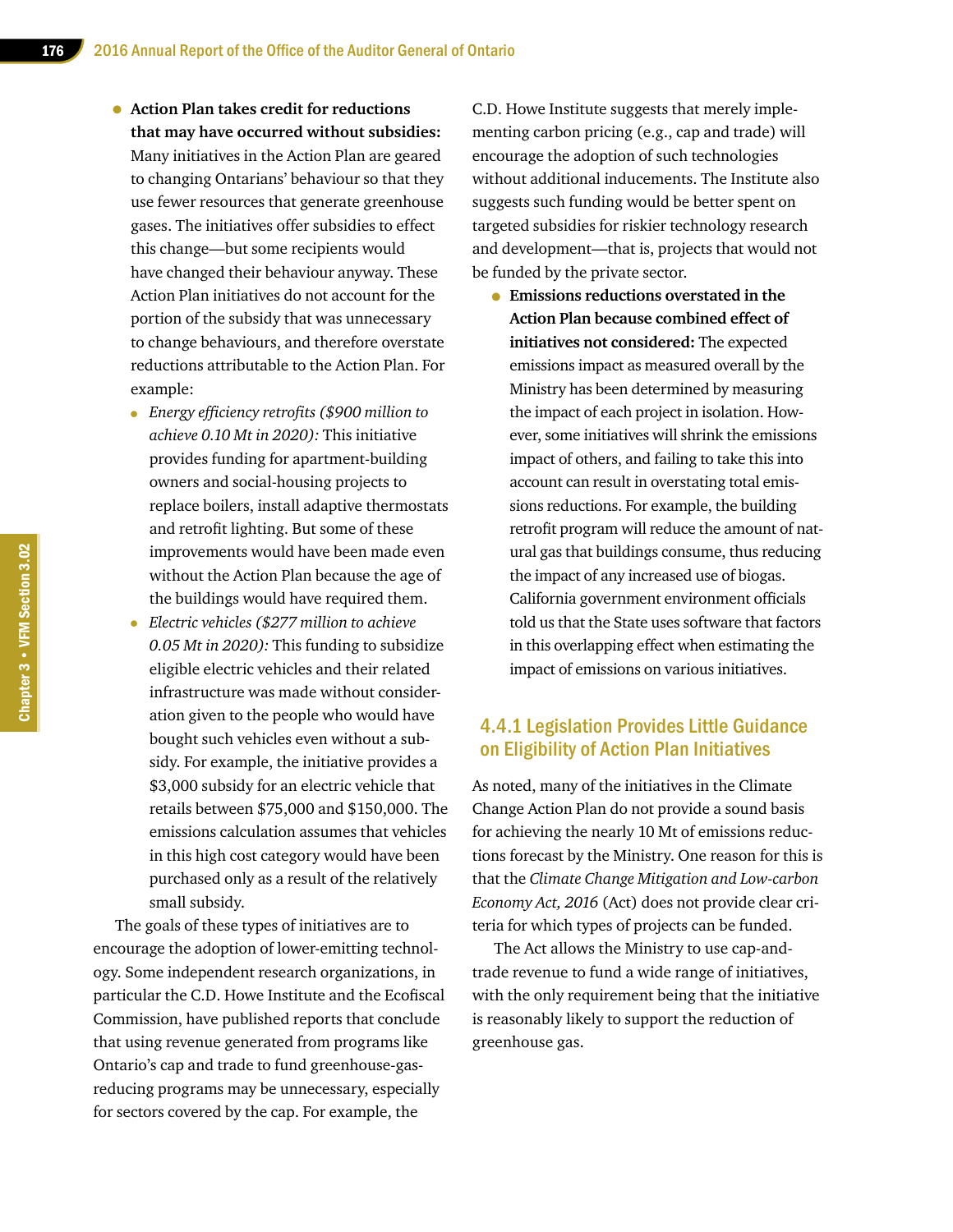## 4.4.2 Consideration of Alternative Approaches Could Identify More Cost-Effective Ways of Reducing Electricity Prices

As noted, the Climate Change Action Plan proposes to spend up to \$1.32 billion of cap-and-trade revenue to reduce the price of electricity. While the Independent Electricity System Operator found that this spending would indeed help offset electricity price increases, our analysis indicated that the Action Plan's approach was not the most cost-effective.

We identified alternative approaches that could yield better outcomes. One was providing free cap-and-trade allowances to electricity generators to keep electricity costs lower, and subsidizing residential electricity bills using cap-and-trade revenue. (For more on the businesses receiving free allowances, see **Figure 6**.) The Independent Electricity System Operator performed preliminary calculations that indicated this would yield the same reductions to the cost of electricity bills but would take \$500 million less out of cap-and-trade revenues than the approach in the Action Plan. However, this alternative approach was never considered by the Ministry.

## RECOMMENDATION 6

The Ministry of the Environment and Climate Change should ensure that projected emissions reductions expected from the 2016 Climate Change Action Plan initiatives that it intends to fund from cap-and-trade revenues:

- are supported by sound assumptions; and that
- it selects initiatives that achieve the highest value-for-money.

#### MINISTRY RESPONSE

The Ministry agrees with the Auditor General's recommendation on the need for the evaluation of initiatives funded from cap-and-trade proceeds, and ensuring the best value for money of the government's climate change efforts. That is why it has put in place a rigorous evaluation framework for program proposals including refining emissions reduction forecasts prior to their approval for funding. The Minister of the Environment and Climate Change is required to review and provide an evaluation to Treasury Board of any initiative proposed to be funded through the Greenhouse Gas Reduction Fund, and report annually on evaluations and funded initiatives.

The Ministry is also committed to transparency in its decision-making and will report annually on emissions reduction progress as well as on initiatives funded from cap-and-trade proceeds.

## 4.5 Impact on Emissions Often Not Routinely Considered in Provincial Ministries' and Agencies' Decision-Making

Provincial government programs and activities have the potential to cause or reduce emissions. However, provincial ministries and agencies responsible for those programs and activities do not consistently consider this.

The Ministry can do more to co-ordinate emissions reductions in the programs for which it is directly responsible, such as waste diversion. It can also do more to encourage other ministries to prioritize emissions reduction. We discuss this in further detail below.

## 4.5.1 Ministry Has Not Improved Diversion of Non-Hazardous Waste to Reduce **Emissions**

The Ministry has not met its 2004 goal of diverting 60% of all non-hazardous waste; it estimates that less than 30% of non-hazardous waste in Ontario is currently being diverted. Non-hazardous waste diversion reduces greenhouse-gas emissions.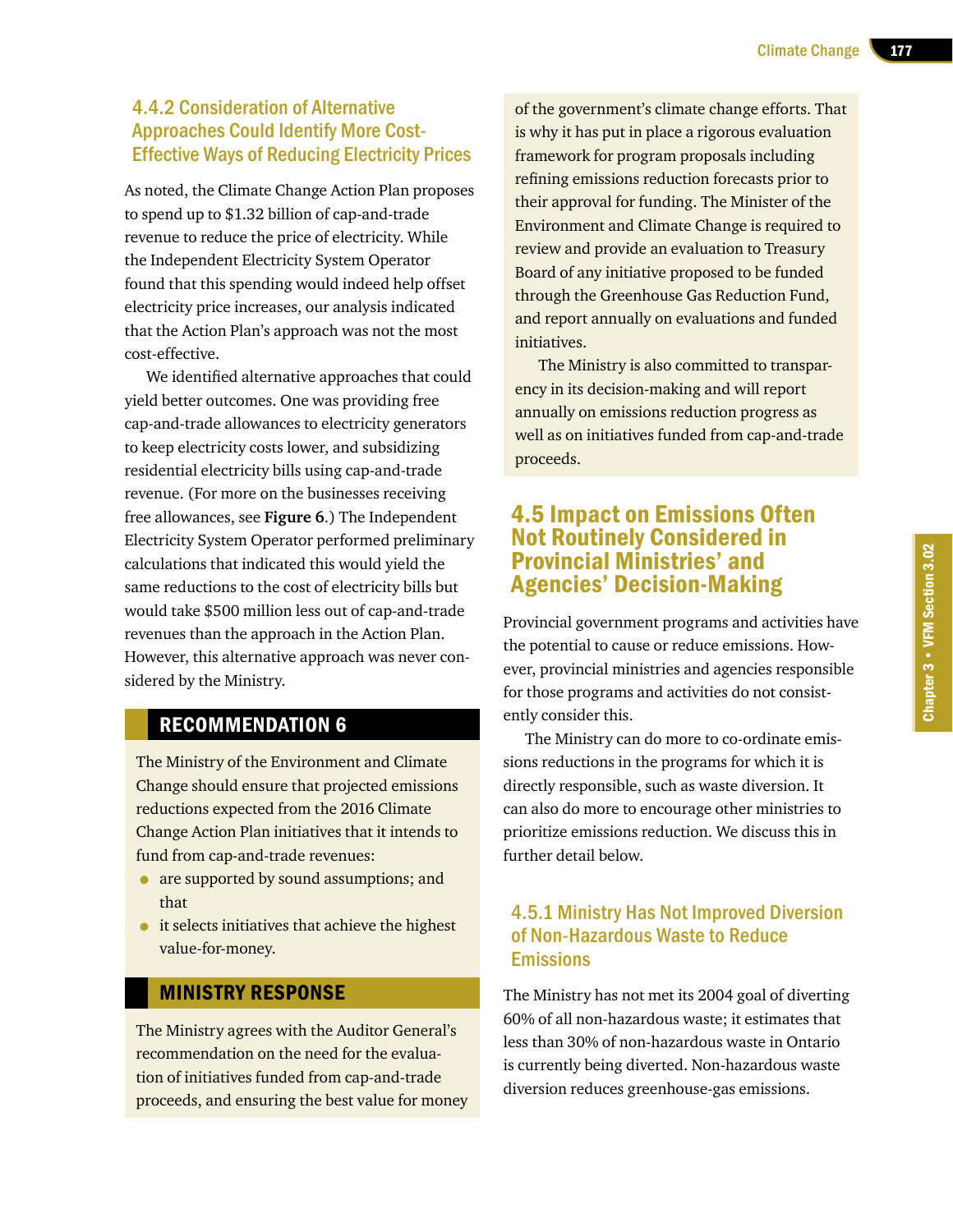According to Environment and Climate Change Canada, about 8.5 Mt of Ontario's emissions in 2014 resulted from the decomposition of organic waste in landfills. If organic non-hazardous waste is diverted from landfills and instead composted, emissions are avoided.

Recycling also reduces greenhouse-gas emissions, albeit less directly, by reducing the need to extract the natural resources needed to manufacture new products.

The Ministry is responsible for setting standards for the management of non-hazardous waste through legislation and regulations, and enforcing compliance. Our 2010 audit noted that while there was a significant improvement in diversion for households, the industrial, commercial and institutional sector had not improved its overall diversion rates. In our 2012 follow-up, we noted that a number of our recommendations remain outstanding, and that the Ministry had not:

- developed a province-wide organics waste diversion program, which meant that in 2015, only 38% of organic waste in Ontario was being diverted; and
- improved waste diversion in the industrial, commercial and institutional sector, which is responsible for managing its own waste. The Ministry has noted that current regulations have been largely ineffective in improving waste diversion in this sector because, for example, they apply only to large businesses and do not apply to organic waste. Further, there is little economic incentive for businesses to increase waste diversion. For example, according to a recent Ministry study, in 2014 the average cost per tonne of sending organic waste to landfill was about \$130, compared to about \$200 for diversion in the Industrial, Commercial and Institutional sector.

In 2015, the Ministry introduced a long-term goal of zero waste and zero greenhouse-gas emissions from the waste sector. In June 2016, the government passed the *Resource Recovery and Circular Economy Act, 2016* and the *Waste Diversion*  *Transition Act, 2016*. At the time of our audit, the Ministry could not estimate the expected waste diversion that would result from this legislation because its regulations had yet to be drafted, and the Ministry had not approved a timeline on when it planned to achieve its long-term zero waste goal.

#### 4.5.2 Ministry Has Not Clarified How Environmental Assessments Should Incorporate Climate-Change **Considerations**

Under the *Environmental Assessment Act* (Act), the Ministry has the authority to set the criteria that must be considered when an environmental assessment is conducted on a proposed project or plan.

The scope of the Act is very broad, and applies to plans ranging from a new transportation corridor that includes both transit and highways for the entire province, to a single new landfill site.

Environmental assessments require an evaluation of alternatives in advance of a project or plan being implemented. The criteria to be considered when evaluating alternatives include such factors as noise, odour and impact on water quality. Before 2014, the Ministry did not require environmental assessments to consider how a particular project or plan would impact climate change. In 2014, the Ministry updated the requirements for all environmental assessments as follows: "Consideration should also be given to how the project and its alternatives may interrelate with components of the environment, including with potentially changing climatic conditions over time." The Ministry has yet to provide any additional guidance on how this requirement should be implemented, for example, by clarifying that environmental assessments should consider alternatives that have varying impacts on greenhouse-gas emissions, with one alternative being focused on minimization. Municipal staff who conduct environmental assessments on proposed projects such as roads and hydro facilities told us that the current requirements are vague and would be better supported by detailed guidance.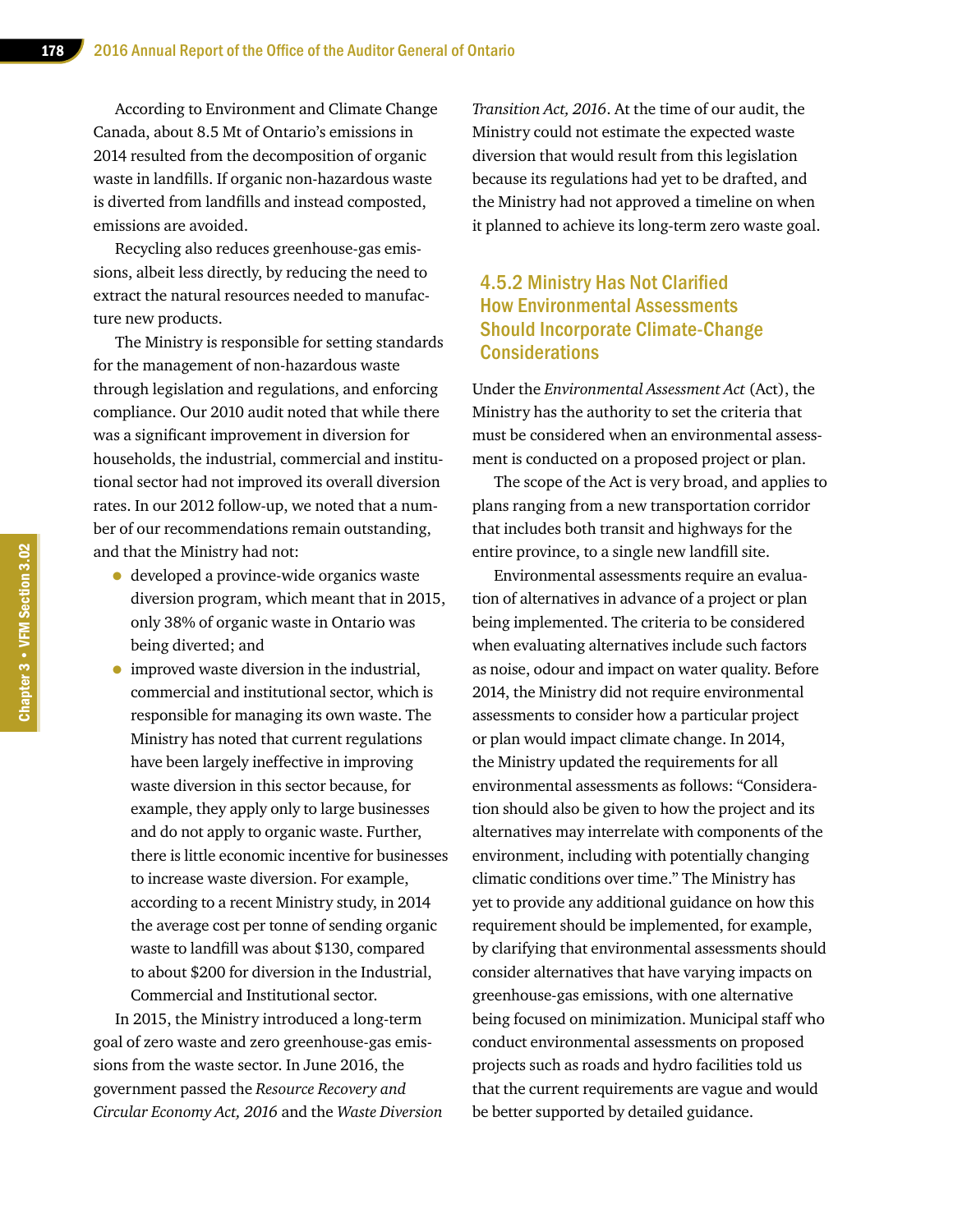## 4.5.3 Emissions Impact Is Not Consistently Being Considered Prior to Launching Significant Projects

Ministries are not required to consider the impact of their projects or initiatives on greenhouse gases. The following are examples of provincial ministries undertaking projects or major initiatives without factoring in their impact on emissions:

- The Ministry of Transportation has recently introduced a pilot project to allow vehicles with only one passenger to use its high occupancy vehicle (HOV) lanes in exchange for paying a toll. This will likely decrease drivers' incentive to car pool, which is one of the strategies to reduce overall vehicle emissions. Our review indicated that the Ministry of Transportation has not analyzed the impact of this initiative on expected emissions.
- The Ministry of Energy can significantly influence emission levels in the electricity sector, because it decides the sources of power it will acquire. Some sources, such as hydroelectricity, produce no greenhouse gases; others, such as natural gas, produce more significant amounts. The government's 2013 Long-Term Energy Plan did not consider emissions in the province's future energy-supply mix. Currently, Ontario's electricity mix results in fewer greenhouse gases than provinces such as Alberta and Saskatchewan that use coal, but more greenhouse gases than Manitoba and Quebec that use more hydroelectricity.
- The mandate of the Ministry of Northern Development and Mines is to encourage economic development in the North. While there are clear benefits to this, the mandate may conflict with the goal of reducing emissions, because mining usually involves destruction of forests, which can absorb greenhouse gases; use of heavy equipment and machinery that can only be powered by burning fossil fuels; and on-site ore purification processes that produce greenhouse gases. At present,

Ministry decisions related to mining projects do not consider the impact on emissions.

- The Ministry of Economic Development, Employment and Growth announced in April 2015 that it would provide \$230 million in loans and grants to mostly northern and rural communities to connect them to the natural gas pipeline system. This initiative was intended to reduce energy bills and encourage industry to locate in remote areas. In some cases, the move could reduce greenhouse gases—6% of households in the region currently use heating oil, for example, and a switch to natural gas would mean fewer emissions. However, the 11% of households currently using electricity would, if they switched to natural gas, raise the level of emissions. As a result, this initiative may lead to long-term increases in greenhouse gases by increasing reliance on fossil fuels. By fall 2016, this Ministry had not determined the overall impact of this initiative on emissions.
- The Ministry of Finance provided \$215 million in mostly diesel-fuel-tax exemptions in 2015 for home heating and the non-highway use of construction, forestry, mining and agricultural equipment. There are no current plans to introduce legislative changes to discontinue these exemptions. The Environmental Commissioner noted in a 2016 report that subsidies of fossil fuels are a barrier to reducing their use, and it conflicts with the goal of reducing greenhouse-gas emissions.

Government decision-making has historically considered only the direct financial costs of projects (for example, the cost of materials and labour to build a bridge) and not the emissions produced.

However, with the growing awareness of climate change, some decision-makers are taking into account the "social cost of carbon"—an estimate of the economic damage of rising carbon-dioxide emissions. (**Appendix 8** provides a detailed discussion on considering the costs of carbon.)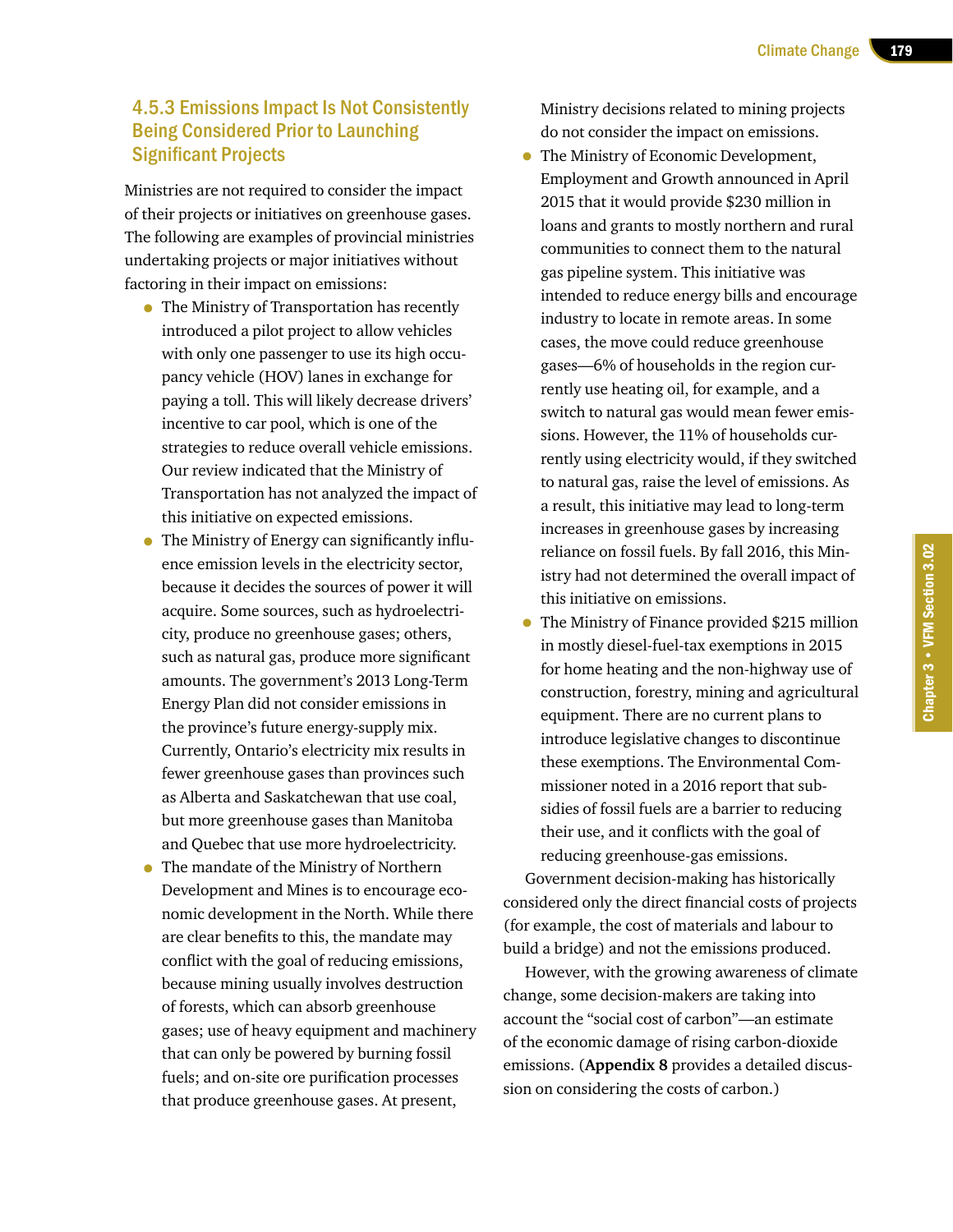Including social costing of carbon in project costs can increase the cost of projects that are expected to increase emissions (highway expansions, for example), but it can also decrease the cost of projects expected to reduce emissions (ethanol fuel programs, for example). Examples where the social cost of carbon has been applied to project evaluations include the following:

- The Ministry's Greener Diesel Regulation, intended to increase the use of biofuels in diesel, was evaluated to have a benefit of \$31.56 per tonne to reflect the social cost of carbon. The Ministry derived this amount by averaging economic and environmental estimates of the average cost of a tonne of emissions.
- The Hurontario Light-Rail Transit Project, where Metrolinx considered estimates of resulting emissions in its business case by building into its decision-making model a cost of \$40 per tonne of emissions, based on an average of social-costs analyses, including one by Environment Canada.

At the time of our audit, the Ministry had not developed any guidance on how ministries and agencies should consistently incorporate the concept of a social cost of carbon into their decision-making.

In 2007, the government recognized the need for an overriding authority to support its climatechange goals, given that ministries often do not consider the impact their projects or initiatives have on greenhouse-gas emissions.

The government established a Climate Change Secretariat that operated out of Cabinet Office from 2008 to 2011, when it was dismantled. The Secretariat was responsible for co-ordinating and reporting on the progress of climate-change initiatives, but it did not have the authority to require ministries to take specific actions to reduce emissions. Instead, it had the authority only to suggest possible actions, which ministries could either act upon or ignore.

We spoke with former members of the Secretariat, who indicated that initially their work had included regular meetings with the Premier to assess the progress of government climate-change initiatives and suggest actions that could be taken to reduce greenhouse gases—in effect, acting as an adviser to the Premier. However, the economic downturn caused a shift in priorities, and the Secretariat ceased to operate in this capacity and was eventually dismantled.

The former staff also indicated that in order to be effective, an independent climate-change entity would need to be established, and would need to have more cross-ministry influence, and this entity should report directly to Cabinet rather than just to the Minister. Such direct reporting was considered necessary to ensure climate-change goals were also given priority along with the goals of ministries.

Currently, the government has a Minister's Table on Climate Change intended to engage ministers on climate-change related issues. The Table consists of ministers from ten ministries: Environment and Climate Change, Transportation, Economic Development and Growth, Northern Development and Mines, Government and Consumer Services, Agriculture and Rural Affairs, Energy, Municipal Affairs, Treasury Board Secretariat, and Finance.

#### RECOMMENDATION 7

To help guide decisions of ministries and agencies on projects and initiatives, the Ministry of the Environment and Climate Change should develop guidance on the social cost of greenhouse-gas emissions that the ministries and agencies can consistently factor into their decision-making.

#### MINISTRY RESPONSE

The Ministry recognizes the importance of considering the social cost of carbon in government and agency decision-making. The social cost of carbon is used in a number of jurisdictions as an estimate of the value of avoided climate change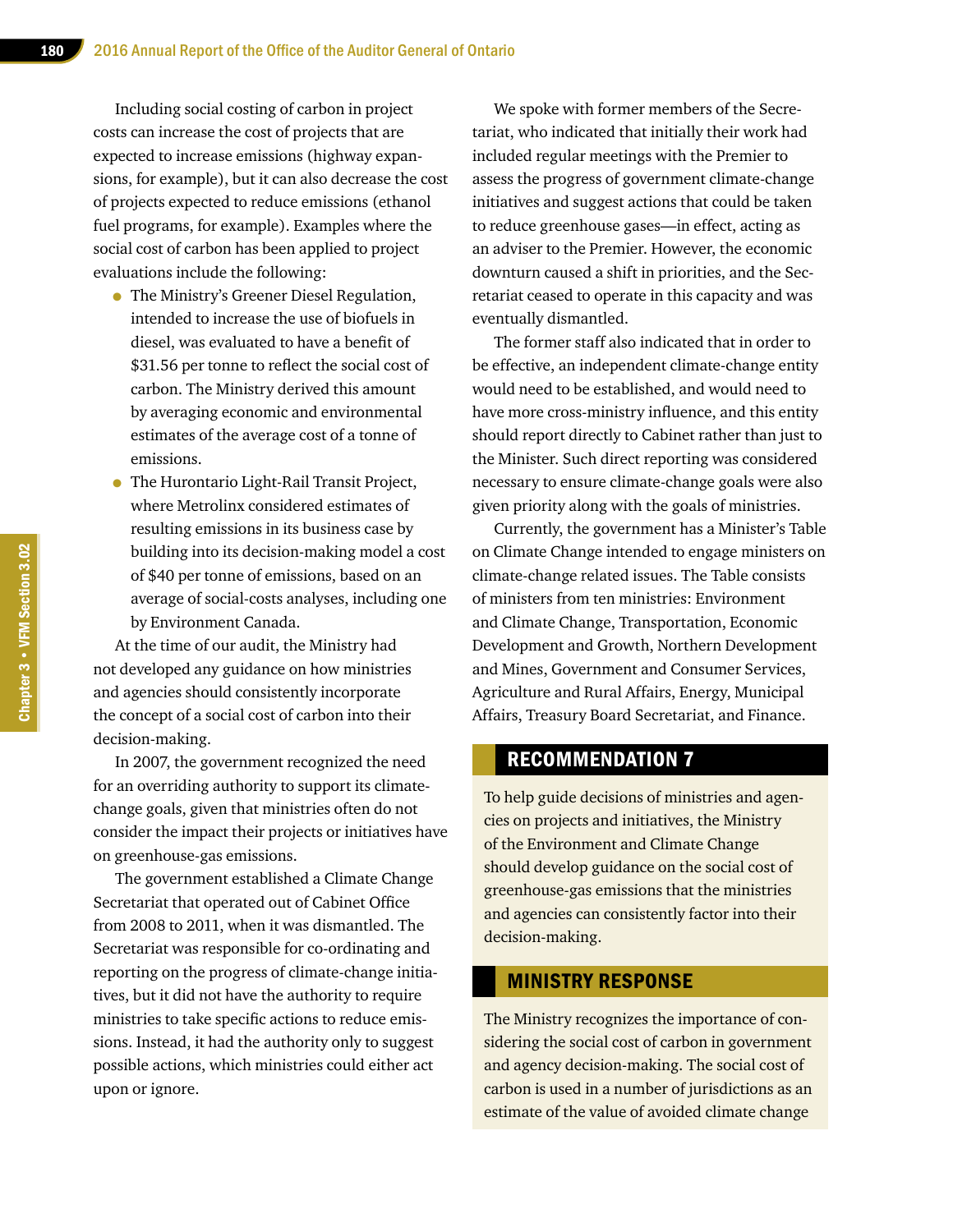resulting from regulations and policies that reduce greenhouse-gas emissions. Both the Canadian and U.S. federal governments apply the social cost of carbon in their regulatory impact analyses. The Ministry is supportive of this recommendation and is working to encourage greater consideration of climate change impacts in the Government of Ontario's decision-making on a consistent basis.

The Ministry will consider the development of a guidance document on the social cost of carbon for ministries and agencies to use in their decision-making.

#### RECOMMENDATION 8

To support climate-change mitigation and adaptation efforts government-wide, the Ministry of the Environment and Climate Change should:

- evaluate whether the Minister's Table on Climate Change is sufficient to ensure climate-change mitigation and adaptation goals are also given priority in ministries' and agencies' projects and initiatives and take any necessary corrective action; and
- revise the guidance on how environmental assessments are conducted to ensure it includes a range of alternatives that have varying impacts on greenhouse-gas emissions.

#### MINISTRY RESPONSE

The Ministry appreciates the Auditor General's comments on how we can better support government-wide climate change efforts.

The Ministry has been charged with leading the fight against climate change on behalf of the Government of Ontario, and our Minister is chair of Cabinet's Minister's Table on Climate Change. We work with partner ministries, stakeholders, Indigenous partners and the public to oversee the implementation of the Climate Change Action Plan, to ensure reductions in greenhouse gas pollution and to support Ontario's transition to a low-carbon economy. In addition, the Ministry will evaluate whether the Minister's Table on Climate Change is sufficient to ensure climate-change goals are also given priority.

Action on climate change cuts across a number of ministries. Where other ministries have a role, they have been mandated to deliver results under the Action Plan.

To further broader adoption of climatechange-supportive actions in decision-making, the Ministry's draft guidance for considering climate change in Environmental Assessment was posted on the Environmental Registry on September 12, 2016. The draft guidance requests proponents review their project for the potential to reduce greenhouse-gas emissions (climate change mitigation) before reviewing the same project for its resilience (climate change adaptation). The Ministry expects to finalize this guidance document shortly.

## 4.6 Communication to Public about Cap and Trade Has Been Confusing

In an area as complex as cap and trade, there are inherent challenges in communicating clear and accurate messages to the public. These challenges grow even more complex when factoring in uncertainty about how initiatives impact greenhouse-gas emissions, and the social cost of carbon.

That said, we noted instances where ministries' messages about cap and trade may have been incomplete and confusing. **Figure 12** presents some of these public communications and additional facts.

Further, communications to natural gas ratepayers starting in 2017 will not be clear and transparent regarding the impact that cap and trade will have on natural gas bills.

Starting in 2017, such bills will increase by \$60 a year. However, the Ontario Energy Board ruled, on July 28, 2016, that it would not require natural gas bills to explicitly state that this additional cost is attributable to cap and trade.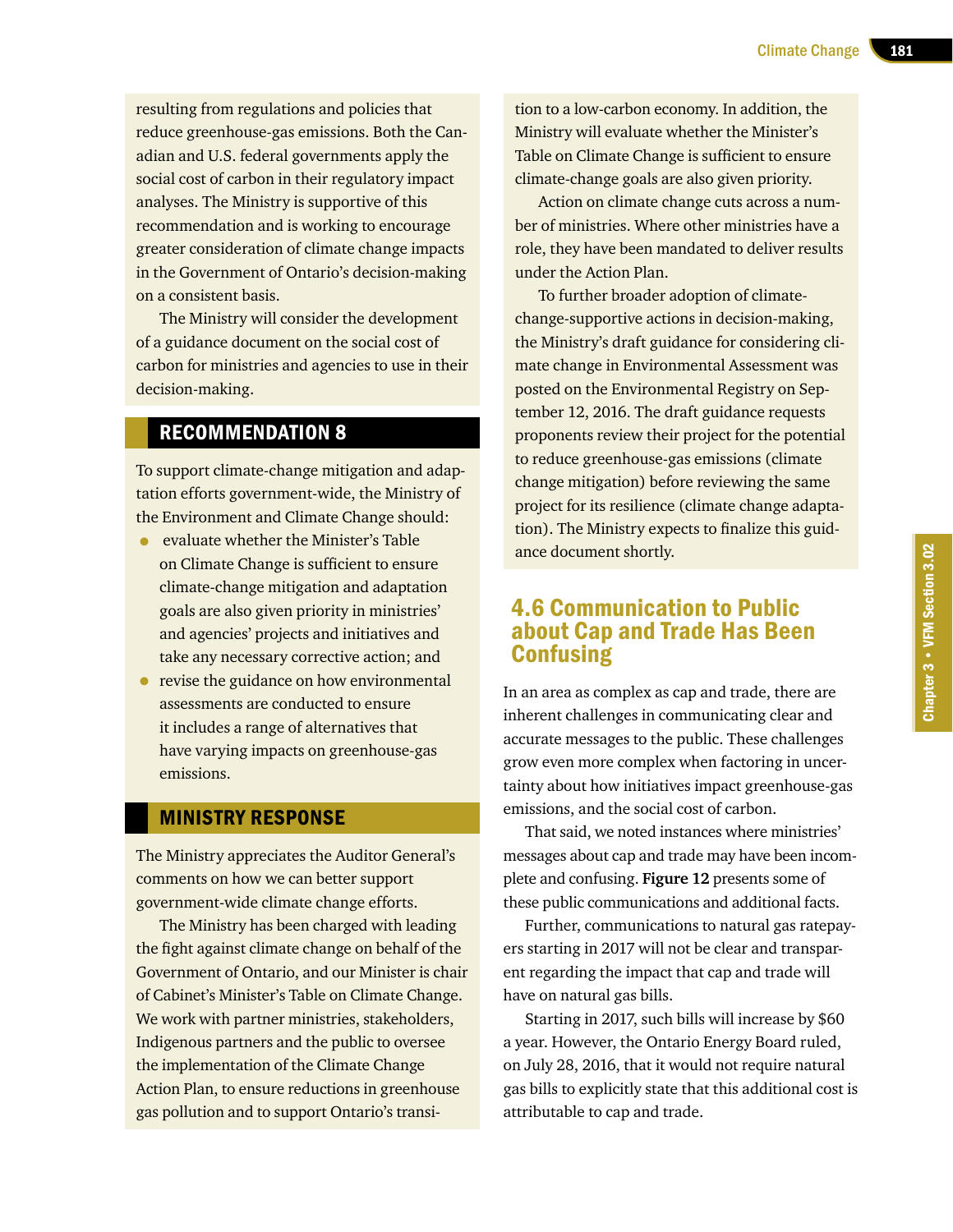#### Figure 12: Confusing Messages about the Cap-and-Trade System

Source of data: Various

| <b>Cap-and-Trade System as Presented to the Public</b>                                                                                                                   | <b>Additional Facts</b>                                                                                                                                                                                                                                                                                                                                                                                                                                                                                                   |
|--------------------------------------------------------------------------------------------------------------------------------------------------------------------------|---------------------------------------------------------------------------------------------------------------------------------------------------------------------------------------------------------------------------------------------------------------------------------------------------------------------------------------------------------------------------------------------------------------------------------------------------------------------------------------------------------------------------|
| Under cap and trade, Ontario will achieve sufficient<br>emission reductions to enable it to meet its 2020<br>target.                                                     | Most reductions will be achieved by buying allowances from California<br>and Quebec. Actual projected emissions reductions achieved in<br>Ontario will be only 3.80 Mt of the total 18.7 Mt needed. An analysis<br>commissioned by the Ministry notes it is estimated that, in 2020,<br>\$268 million will be spent by Ontario companies purchasing allowances<br>from California and Quebec. Preliminary estimates by the Ministry used to<br>inform program design forecast this to rise to over \$2.2 billion in 2030. |
| Price paid by emitters for an allowance will be<br>determined by the market.                                                                                             | The market price of an allowance sold at auction cannot fall below the<br>floor determined jointly by the three jurisdictions involved in the linked<br>cap-and-trade system. The floor price is based on the previous year's floor<br>price plus 5% and inflation.                                                                                                                                                                                                                                                       |
| Ontario emissions cannot go above the Province's<br>emissions cap.                                                                                                       | Ontario may exceed its cap because of free allowances provided for<br>actions taken before the introduction of cap and trade. Also, linking with<br>Quebec and California will mean Ontario's emissions can exceed Ontario's<br>own cap as long as the total emissions in the linked system do not exceed<br>the overall cap.                                                                                                                                                                                             |
| Industry funds the bulk of cap-and-trade costs and<br>households benefit.                                                                                                | Households and small/medium businesses will initially pay the majority<br>from charges embedded in fuel costs.                                                                                                                                                                                                                                                                                                                                                                                                            |
| Cost of cap and trade to an average household is<br>\$13/month in 2017.                                                                                                  | There will also be indirect costs. Preliminary estimates by the Ministry of<br>Finance note that the direct costs to the average Ontario household will<br>be \$210 in 2019, with an additional \$75 in indirect cost for goods and<br>services. The Ministry has not determined the impact on more vulnerable<br>northern and rural households.                                                                                                                                                                          |
| The Climate Change Action Plan indicates cap-<br>and-trade revenues spent on emissions reduction<br>projects can achieve 9.8 Mt of greenhouse gas<br>reductions by 2020. | Ministry's environmental consultant estimated cap and trade and<br>spending of cap-and-trade revenues would result in reductions of 3.8 Mt.                                                                                                                                                                                                                                                                                                                                                                               |
| The Climate Change Action Plan is a new initiative.                                                                                                                      | The Climate Change Action Plan has allocated \$952 million to existing<br>projects, such as the electrification of GO Transit in the 2014 Budget.                                                                                                                                                                                                                                                                                                                                                                         |

The Board said that it was not necessary to separately disclose the impact of cap and trade for regular household ratepayers because, in its view, the impact of one component of the bill is irrelevant. Instead, the Board said, total cost is the only factor that impacts the amount of natural gas used. However, the Board has decided to require natural gas utilities to disclose the added cost to large industrial users.

The Board obtained feedback from 80 stakeholder groups that included Vulnerable Energy Consumers Coalition, utilities such as Enbridge and Union Gas, and the Association of Power Producers of Ontario. Seventy-five of these stakeholder groups indicated that they supported separate disclosure on the natural gas bill. The Board did not seek comments from the general public. We contracted a national survey company to conduct a broad survey of Ontario natural gas ratepayers, and it found that 89% of respondents thought it important to disclose the impact of cap and trade on natural gas bills. Furthermore, in our view, disclosing this information on the natural gas bill could help educate ratepayers on the impact that using natural gas has on greenhouse gases, which could encourage them to switch to an energy source, such as electricity, that produces less greenhouse gas.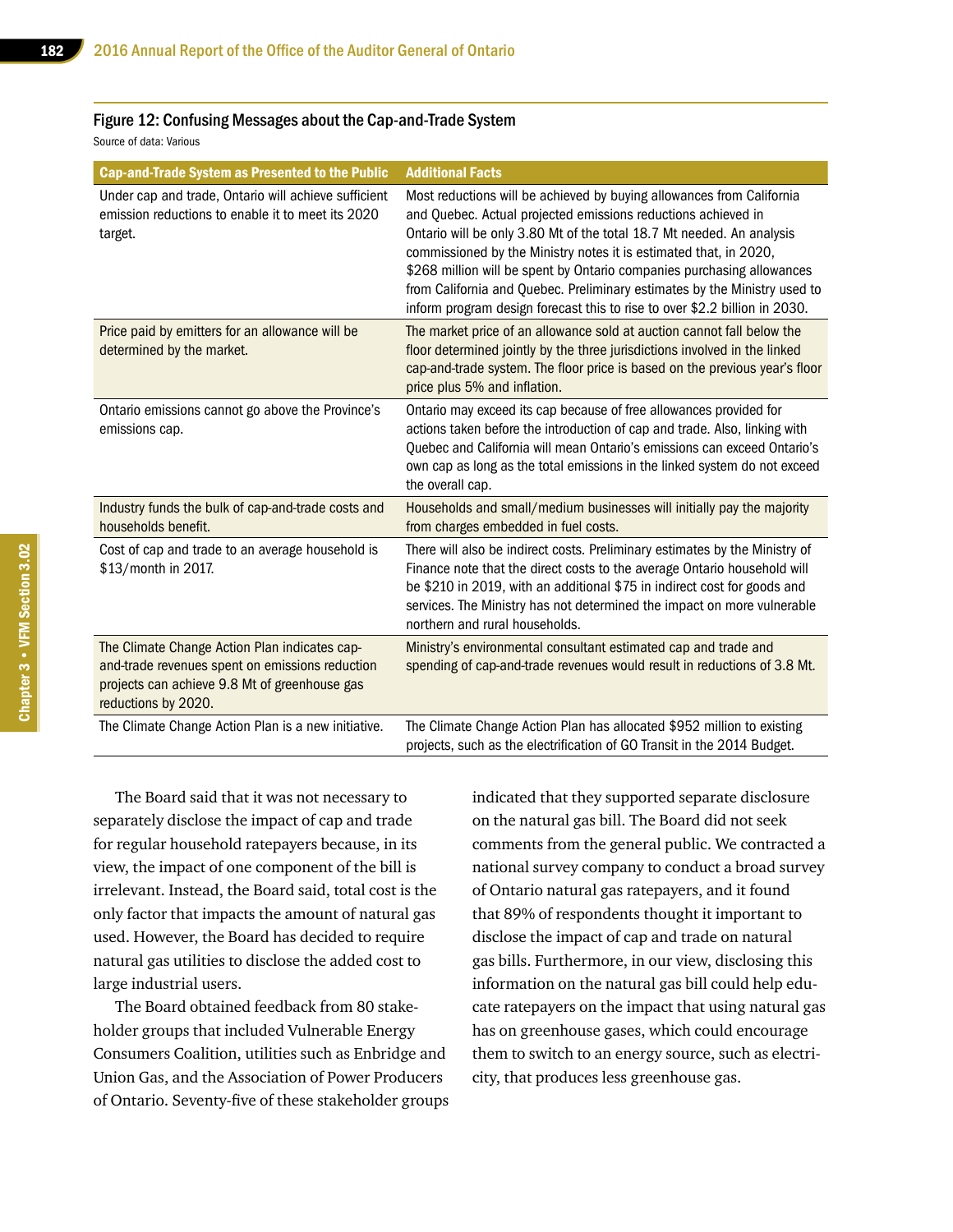## RECOMMENDATION 9

To ensure that Ontarians have a clear understanding of the impact on them of cap and trade, the Ministry of the Environment and Climate Change should:

- ensure that its communications to the public are open and transparent; and
- explain clearly how it plans to meet its targets for reducing greenhouse-gas emissions, including all costs to Ontarians associated with implementing the system.

#### MINISTRY RESPONSE

The Ministry recognizes the importance of Ontarians having a clear understanding of the impact of climate change and how cap and trade can drive emissions reductions by changing behaviour in how we use fossil fuels in our homes, transportation systems and businesses. The Ministry has undertaken many forms for communication with the public, and has endeavoured to be open and transparent in its communications.

In 2015, Ontario engaged Ontarians in a province-wide dialogue on climate change. We held dialogues in 15 communities across the province with over 1,200 individuals and nearly 300 businesses, had more than 31,000 responses through an online consultation tool, and received over 500 comments on a discussion paper. Those consultations helped shape our Climate Change Strategy and Climate Change Action Plan.

Since finalizing the rules for cap and trade in May 2016, we have continued to engage the public, stakeholders and industry on the development of this program. As suggested by the Auditor General, we will explore additional ways of clarifying our messaging to the public and clearly reporting on the costs to Ontarians of the cap-and-trade program.

## RECOMMENDATION 10

In order to ensure transparency and inform natural gas ratepayers about the greenhouse-gas impacts of their energy choices, the government should ensure that natural gas bills disclose the portion of charges in the bill attributable to the cap-and-trade program.

#### ONTARIO ENERGY BOARD RESPONSE

The following is what the Ontario Energy Board plans to include in customer gas bills:

[Your utility] is taking steps to address climate change. As part of Ontario's Cap and Trade program, there will be costs related to carbon emissions that your utility emits in order to deliver gas to you as well as the cost of carbon emissions resulting from the natural gas consumed by you. The charges to recover these costs are included in the delivery line. Further information on this may be found at (website).

The Ontario Energy Board will hold a hearing to review the natural gas distributors' cap-andtrade compliance plans for prudence and reasonableness of the costs consequences of these plans. As part of that adjudicative process, the Ontario Energy Board will issue a broad public notice of hearing, and the hearing will be held in an open and transparent manner. That notice will include an estimate of the monthly bill impact on customers of the cap-and-trade program. Interested parties can participate in the Board's hearing and information on the cost of the cap-and-trade program will be publicly available.

#### AUDITOR GENERAL'S RESPONSE

The Office of the Auditor General feels that more transparency is still required by disclosing the portion of charges in natural gas bills attributable to the cap-and-trade program and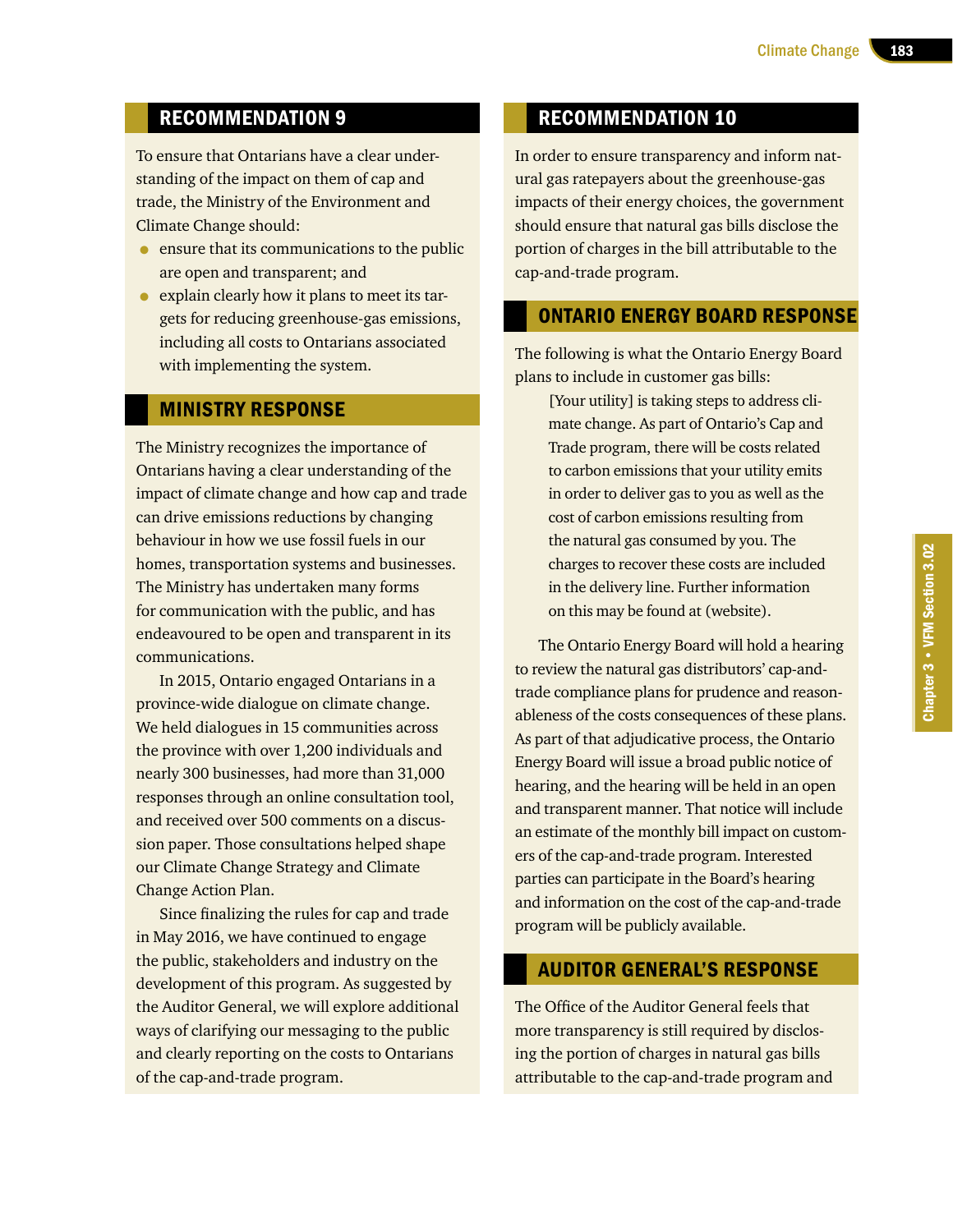informing natural gas ratepayers about the greenhouse-gas impacts of their energy choices.

## Adaptation

The Ministry of the Environment and Climate Change (Ministry) does not have the authority to ensure the government implements the necessary measures to reduce the harm caused by climate change—that is, their adaptation activities. However, the Ministry is the lead in developing the government's Adaptation Plan. **Section 4.7** addresses provincial adaptation activities.

## 4.7 Many Actions Recommended by Expert Panel in 2009 Still **Outstanding**

In 2007, the Ministry assembled an Expert Panel on Climate Change Adaptation (Expert Panel) to consider the potential risks posed by climate change to Ontario's infrastructure, water, agriculture, forests and ecosystems, and to Ontarians' quality of life in general.

The Expert Panel issued a final report in 2009 to "help the Ontario government, municipalities and Ontarians prepare and plan for the impact of climate change in areas such as public health, environment, infrastructure and the economy."

The report was used to develop Climate Ready, the Ministry's Climate Change Adaptation Strategy and Action Plan (Adaptation Plan), which included 37 actions to be completed across the government between 2011 and 2014. However, many of the action items were not completed as of August 2016. (**Figure 8** provides the current status of each action item.)

The Adaptation Plan set out most of the Expert Panel's recommended initiatives to address the more significant risks of climate change. The Ministry listed actions to be undertaken by other ministries. However, the Ministry does not have the authority to require other ministries to complete the actions or to report back.

As detailed in the following sections, our discussions with these ministries indicated that little or no progress had been made.

#### 4.7.1 Northern Ontario More Vulnerable but Adaptation Actions Not Implemented

The Ministry and the Expert Panel forecast that Northern Ontario will be most affected by climate change due to a higher degree of warming, and compounded by the fact that the North's infrastructure and economy depend on colder weather. The Ministry of Northern Development and Mines was accordingly assigned the following action items:

- **Northern Community Winter Roads:** Under the Adaptation Plan, the Ministry of Northern Development and Mines was tasked with strengthening the winter ice-road network for rural northern communities. Winter ice roads are important to sustain the economies and health of remote communities by ensuring reliable supplies of food and other essential goods. However, the Ministry of Northern Development and Mines has not determined what parts of the winter ice road network are most likely to be vulnerable to warming. The Ministry also does not track the frequency of air transport of supplies and food to Northern Ontario and so could not estimate the extent to which the deterioration of ice roads might have affected the availability of supplies to northern communities. However, it reported that winter roads were available one or two months less than usual in the winter of 2015/16, resulting in delayed shipments of food, fuel and other supplies.
- **Northern Community Decision-Making and Monitoring:** In 2011, the Ministry of Northern Development and Mines initiated a Growth Plan for Northern Ontario to be fully implemented within 25 years. Among other things, the plan was to:
	- incorporate considerations of climatechange adaptation into its planning and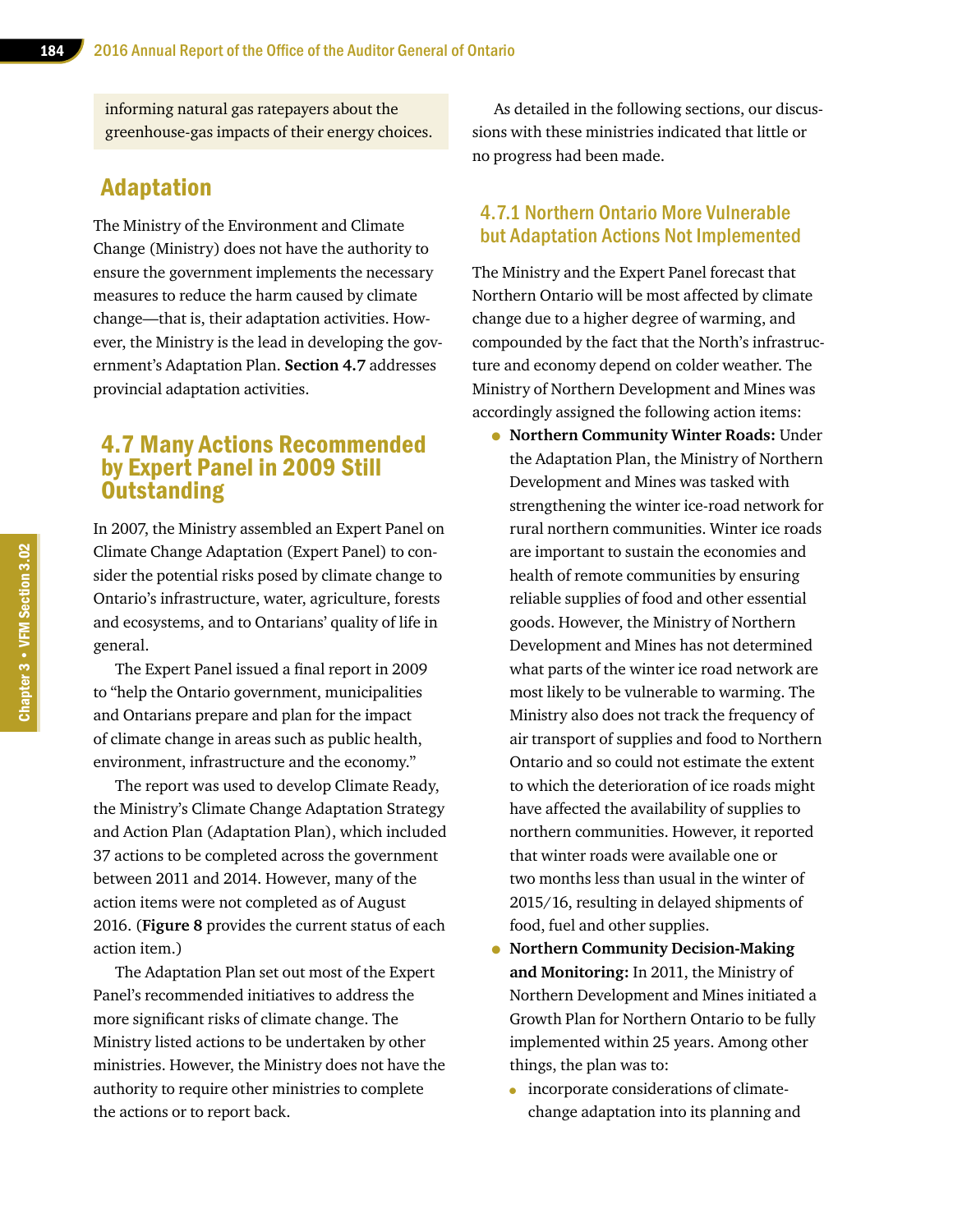decision-making, including monitoring the impact of climate change on Northern Ontario; and

• implement measures to protect and preserve air quality from possible forest fires, water quality and quantity from reduced water levels, and natural heritage from the destructive storms anticipated due to climate change.

The Plan does not provide timelines to measures progress towards planned actions, such as those related to climate-change adaptation.

#### 4.7.2 Adaptation Also Required in Southern Ontario

Although Northern Ontario is expected to experience the most significant effects of climate change, southern Ontario will also likely experience more severe weather.

The impact will also be magnified by the larger population in the south, leading to the potential for more overall property damage and widespread impact on quality of life. Threats identified in the Adaptation Plan, but not adequately addressed include:

- **Building Codes:** The Ministry of Municipal Affairs and Housing was tasked with developing changes to the provincial Building Code that would make buildings more resilient to the effects of climate change, but it has no data on the extent to which the current Building Code (applicable as of 2014) has incorporated considerations related to climate change.
- **Tourism:** The Ministry of Tourism, Culture and Sport was to run pilot programs on adaptation strategies for Ontario's tourism industry by 2014 in an effort to gradually shift tourism from winter-weather outdoor activities to more warm-weather ones, but none were ever run.

#### 4.7.3 Preserving Biodiversity and Supporting Ecosystems in a Changing **Climate**

Climate change is expected to have a significant impact on the biodiversity of the various ecosystems in Ontario. The Ontario Biodiversity Council notes that biodiversity is important because the survival of all species is interconnected.

Under the Adaptation Plan, the Ministry of Natural Resources and Forestry (MNR) was tasked with preserving biodiversity and improving the resiliency of ecosystems to climate change. In response, the MNR in 2011 developed Ontario's Biodiversity Strategy, which committed it to complete many of the required actions by 2015, and the rest by 2020.

However, the Ontario Biodiversity Council reported in 2015 that little progress had been made on most of the actions to improve ecosystems' resilience to climate change.

## 4.7.4 Inadequate Assessment of Impact on Public Buildings and Energy Infrastructure

#### **Buildings**

The Province directly owns or controls almost 5,000 buildings and related facilities, such as courthouses, detention centres, Ontario Provincial Police facilities, data centres and government offices. In addition, the Province is also responsible for hospitals, schools and college campuses. In total, these assets are collectively worth more than \$50 billion. Given the value and importance of these assets, it would be wise for the government to identify and plan for risks arising from climate change.

The Ministry's 2011 Adaptation Plan committed to conduct reviews of all types of government buildings throughout the province. In order to perform this kind of assessment, the Ministry would have needed to obtain profiles of different building types, and the number of buildings of each type in different parts of the province. However, the Ministry did not obtain this information.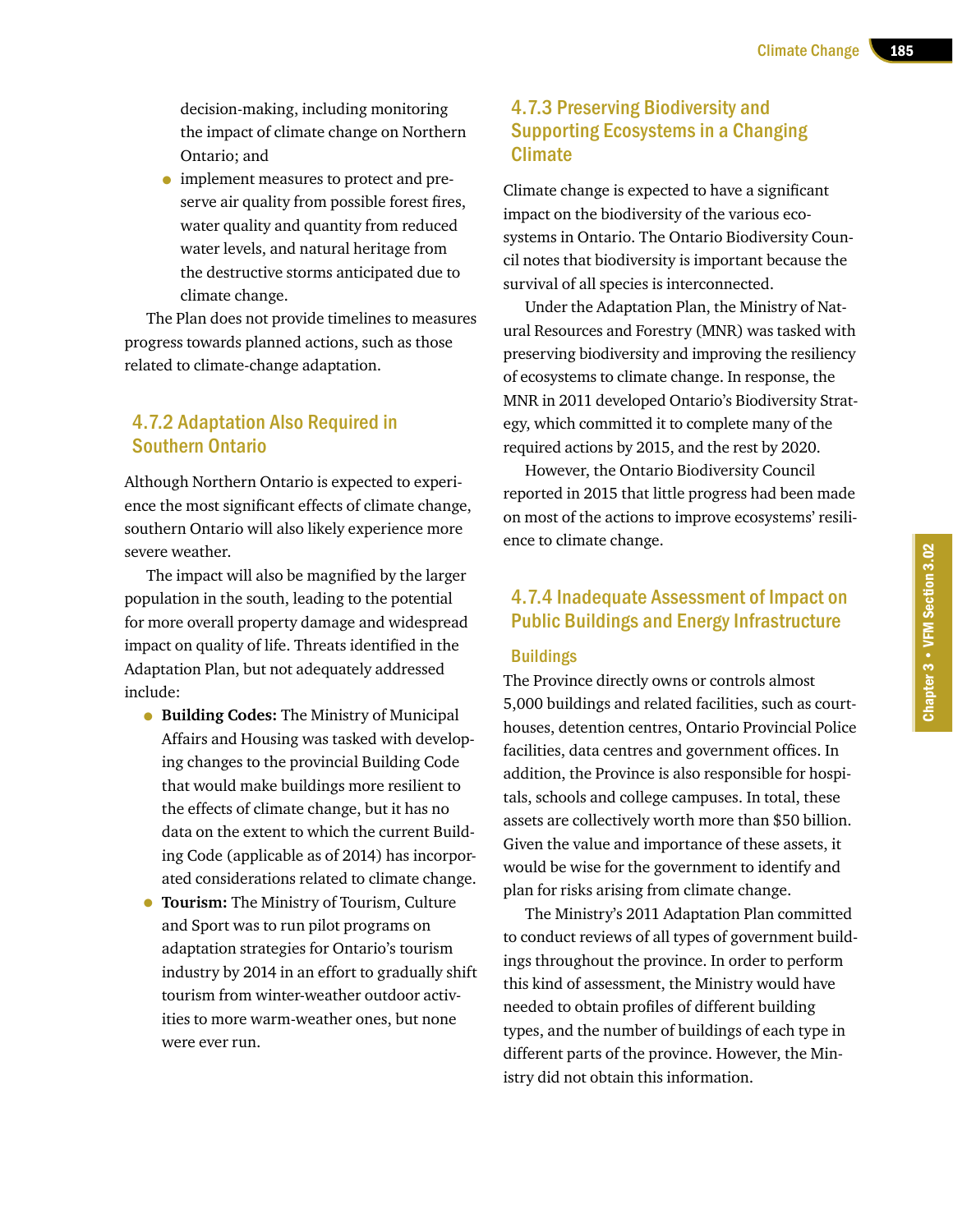Instead, in 2012, the Ministry conducted a climate-change vulnerability assessment of only three buildings. While each of the assessments reviewed a different type of building (specifically, a courthouse, police detachment and administrative building), all were located in southern Ontario. The Ministry does not have any plans to conduct further vulnerability assessments.

#### Energy Infrastructure

The Adaptation Plan has not assigned specific actions to address the effects of climate change on the province's energy infrastructure. The Ontario Energy Board (OEB) relies on each local distributor of electricity and natural gas to identify infrastructure upgrades needed to guard against future climate-change risks, such as extreme storms. However, neither the OEB nor the Ministry of Energy have any information on whether appropriate actions are being taken to ensure distributors can withstand the effects of climate change.

## RECOMMENDATION 11

To better prepare Ontario for the effects of climate change, the Ministry of the Environment and Climate Change (Ministry) should:

- review its Climate Change Adaptation Strategy and Action Plan to determine whether it should be revised, and revise it as required;
- ensure all Climate Change Adaptation Strategy and Action Plan actions have completion timelines; and
- ensure it completes the action items for which it is directly responsible.

#### MINISTRY RESPONSE

As part of its mandate letter commitments (September 2016) and the commitments in the Climate Change Action Plan, the Ministry has been directed to "work with partner ministers, stakeholders and Indigenous partners, and develop a (new) Climate Change Adaptation Plan for

Ontario that sets out priorities and actions Ontario will take to adapt to the effects of Climate Change". This builds on the efforts made on some of the recommendations in Ontario's first adaptation plan announced in 2011.

To support the development of the new Climate Change Adaptation Plan, since spring 2016, the Ministry has been engaging with partner ministries and key stakeholders to:

- discuss successes of Climate Ready, including an assessment of progress on actions, and identification of areas that can be further strengthened;
- build on previous commitments and identify new actions for the new Plan with a focus on current priorities (i.e., infrastructure, food security, remote communities); and
- ensure actions in the new Plan are supported by specific implementation and reporting timelines.

In addition, the Ministry is also exploring options to enhance governance and accountability mechanisms to co-ordinate adaptation action across government.

#### RECOMMENDATION 12

The Secretary of Cabinet, in conjunction with relevant ministries through the Ontario Deputy Ministers' Council, should help to ensure that actions in the Climate Change Adaptation Strategy and Action Plan that are not the direct responsibility of the Ministry of the Environment and Climate Change are completed on time by their respective ministries.

#### MINISTRY RESPONSE

The Secretary of Cabinet agrees with this recommendation and will work with relevant ministries to help ensure climate-change adaptation-plan actions are completed.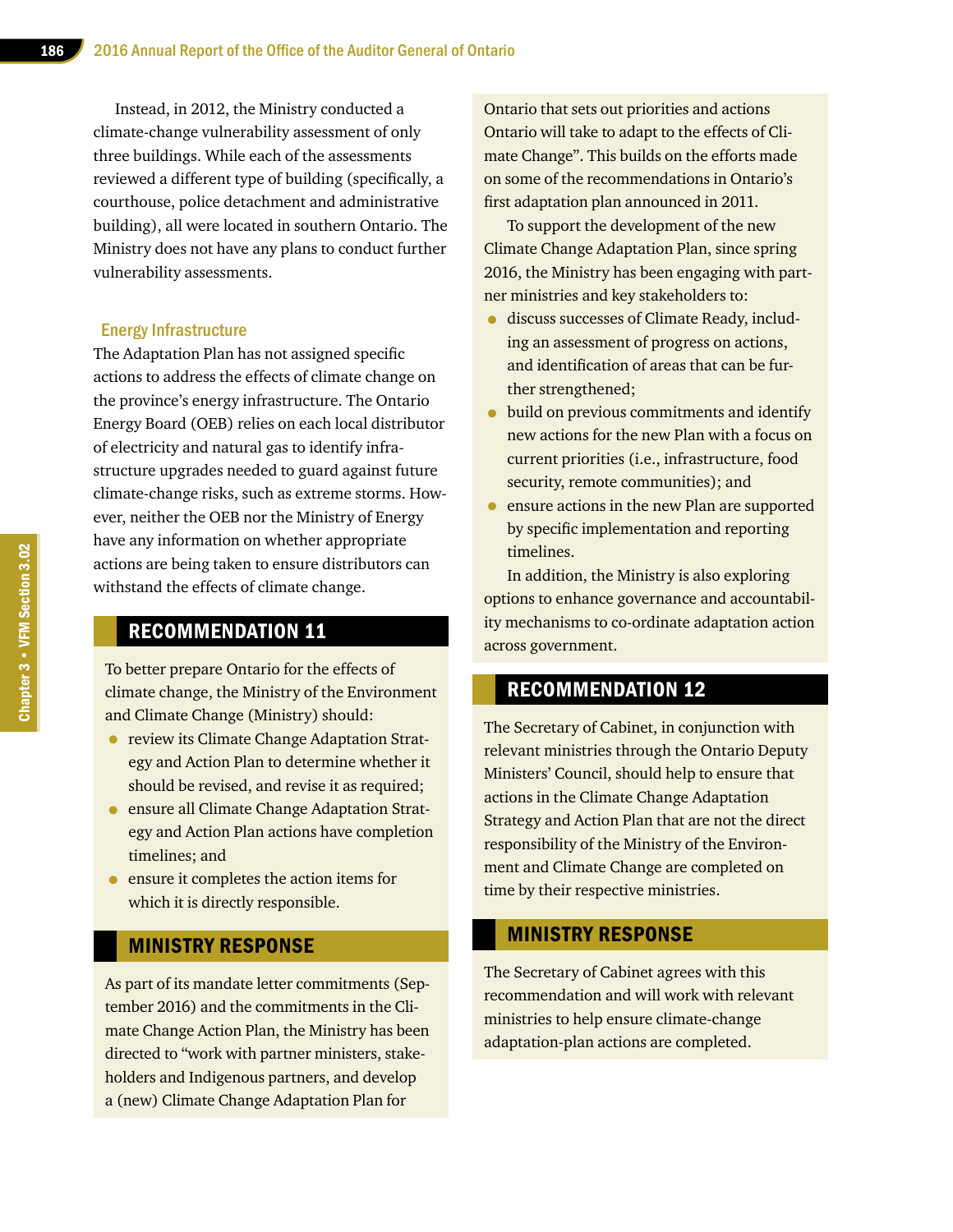#### 4.7.5 Ministry Has Not Developed Useful Information on Future Climate Events

Governments, businesses, and individuals require information on weather events arising from climate change to make informed decisions on matters ranging from the design of buildings to planning for crops.

The required information includes precipitation amounts, timing and frequency of freeze-and-thaw cycles, forecast temperatures, and storm intensities. Because of the complexity and range of assumptions that go into forecasts of weather patterns, it is important to generate multiple forecasts, or "models," to cover different scenarios.

The Expert Panel on Climate Change Adaptation noted that accurate weather forecasts are difficult to develop, and that any one forecast will not be sufficient to support proper planning. It indicated that the best approach is to use multiple forecasts for example, forecasting the intensity of storms if global temperatures rise by 1.5°C, and by 2°C.

Consequently, the Expert Panel report presented a combined forecast using 24 different scenarios for weather, precipitation and temperature across Ontario. It showed, for example, the effect on annual average precipitation in 2050 if greenhousegas emissions are lowered, and if emissions are higher.

The Panel recommended the Ministry acquire, analyze and share climate-trend data and scenarios for extreme weather to help communities throughout Ontario take informed adaptation actions.

While the Ministry has developed some future weather information using various weather models, it has not created the type of combined forecast suggested by the Expert Panel. A combined weather model allows organizations such as municipalities and other non-expert users to appropriately plan for changes to precipitation, temperature ranges and duration of intense heat.

#### Use of Modelling to Evaluate Impact of Climate Change on Province's Highways

The Ministry of Transportation used one of the Ministry of the Environment and Climate Change's weather models to assess the impact of projected precipitation on highways and bridges, and concluded they are resilient to the anticipated precipitation.

However, the Ministry of Transportation also noted that this one model was not sufficient to support its planning activities, and it funded a University of Toronto study to research and update its existing method for estimating flood frequency and peak flow using historical data, in order to assess the suitability of bridges and culverts.

The study reported that the method used did not incorporate any consideration of future climate change because the possible impacts were too uncertain, and that further study was necessary to properly incorporate the effects of climate change.

#### 4.7.6 Municipalities Need More Support to Adapt to Climate Change

The more than 400 municipalities in Ontario have varying degrees of expertise on assessing weather patterns caused by climate change, and on formulating appropriate actions. The Ministry has not provided sufficient tools such as weather modelling, or adequate guidance, to help municipalities address their respective risks.

The Association of Municipalities of Ontario said in 2011 that developing effective climate-change initiatives requires a high degree of technical expertise and significant staff resources to translate climate data into usable information for municipal decision-making, such as official land-use planning, capital asset management and transportation planning. The Association told us in 2016 that it remains concerned that municipalities lack sufficient expertise and resources but that certain commitments in the Climate Change Action Plan may help to address municipal needs.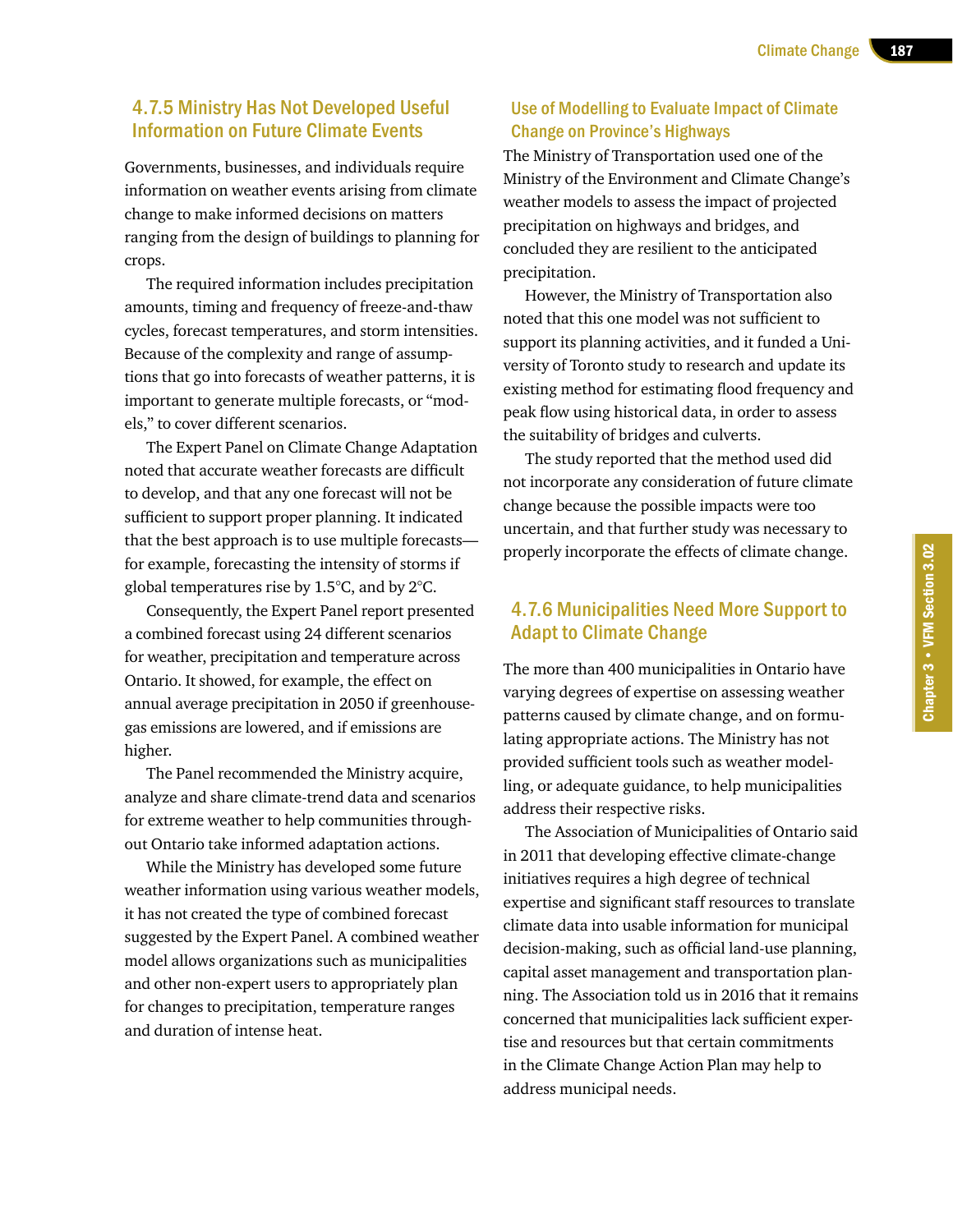In recognition of the need for municipalities to understand and respond to risks posed by climate change, the Insurance Board of Canada started a pilot program in 2009 in three Canadian municipalities for a municipal risk-assessment tool that would be usable by all Ontario municipalities to identify key areas for adaptation efforts related to storm-water flooding. However, Ontario municipalities continue to lack user-friendly forecasting tools for most other weather-related events, including overland flooding, freeze-and-thaw cycles, and extreme heat.

## RECOMMENDATION 13

As recommended by the Expert Panel on Climate Change Adaptation, the Ministry of the Environment and Climate Change should:

- obtain information on multiple weather forecasting scenarios using different weather, precipitation and temperature assumptions across Ontario; and
- share this information with all relevant stakeholders for planning adaptation preparations.

## MINISTRY RESPONSE

The Ministry agrees with the Auditor General's recommendation. As committed to in the Climate Change Action Plan, the new Climate Change Adaptation Plan for Ontario will provide details of a new Climate Modelling Collaborative (a modelling group that involves other ministries and stakeholders). This Modelling Collaborative will help decision-makers understand potential climate impacts so they can make effective, climate-resilient decisions.

The Climate Modelling Collaborative will build on the province's previous investments in climate modelling information, which has included:

• refining/developing more robust Ontariospecific high resolution regional ensemble climate projections based on multiple climate models and scenarios, with an aim to develop a consolidated set of projections for Ontario;

- sharing Ontario-specific regional climate projections via a climate data portal with userfriendly access and visualization to the public and municipalities, free of charge; and,
- holding additional training sessions to improve practitioners' understanding and use of this climate information to support the development of climate adaptation strategies across the province.

#### 4.7.7 Ministry Not Tracking Effects of Climate Change

One of the key goals of the Adaptation Plan was to "achieve a better understanding of future climate change impacts across the province." The Adaptation Plan required the Ministry to conduct a Climate Impact Indicators Study (Study) to track and assess the success of government policy and programs in the Adaptation Plan, for example, on the following areas:

- *Broad environmental*—water quality and quantity, fish and wildlife populations, and forest health.
- *Economic-specific sectors*—golf course open/ closing days, yields on agricultural products, ski-lift-pass sales, etc.
- *Social and health*—heat alert days, reported respiratory distress (which can be brought on by extreme heat), and municipal water-use restrictions.

The Adaptation Plan indicated the Study was to be used in conjunction with ongoing climatemonitoring data such as precipitation, wind speeds, and humidity, to analyze trends and assess government policy and programs. At the time of our audit, the Ministry had not conducted this Study.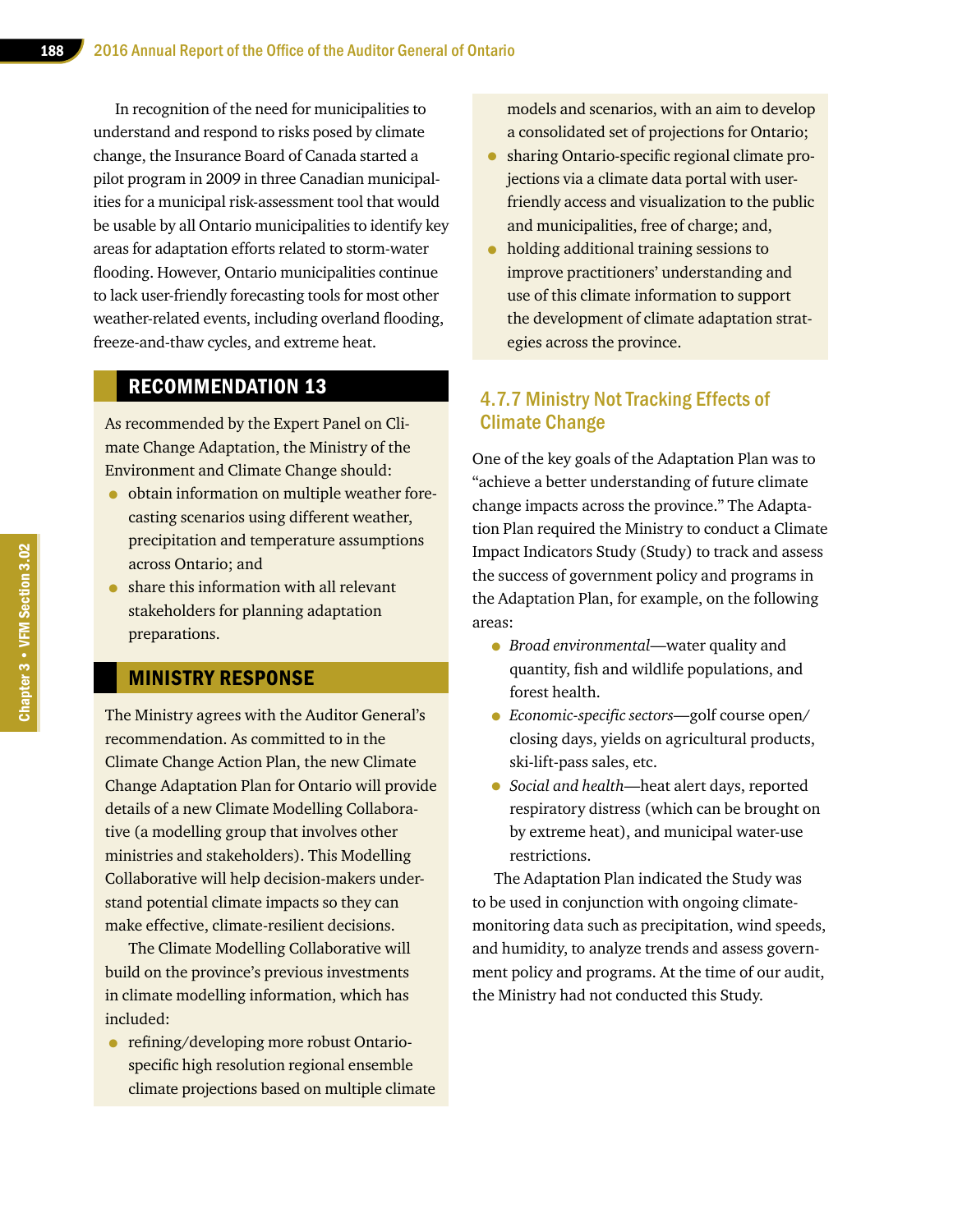## RECOMMENDATION 14

In accordance with its Climate Change Adaptation Plan, the Ministry of the Environment and Climate Change should:

- conduct a Climate Impact Indicators Study to track and assess the success of government policy and programs in the Adaptation Plan; and
- share the results of the study with other appropriate ministries and municipalities to support decisions made or determine what further actions need to be taken.

#### MINISTRY RESPONSE

The Ministry agrees with the Auditor General's recommendation. As part of the development of the new Climate Change Adaptation Plan for the province, the Ministry will assess the success of government policy and programs in the Adaptation Plan, including consideration for:

- monitoring programs underway across government to increase our understanding of the impacts of climate change;
- initiatives across government that support understanding of the results of such monitoring programs and the status and trends over time on both the natural and built environment; and
- reporting publicly on the progress of the Adaptation Plan.

#### 4.7.8 More Public Information Needed on Climate-Change Impact and Adaptation Plan

The Ministry has not taken any significant measures to educate the public on specific risks associated with climate change, and what Ontarians need to do to adapt to those risks. Such information could prompt Ontarians to assess their own vulnerabilities and take action by, for example, installing backwater valves to protect against flooding, or

new cooling systems to deal with increasingly severe heat.

The Expert Panel recommended that the Ministry take the lead in developing a readily available and understandable projection on the future weather-related changes that Ontarians can expect. The Ministry has modelled climate data but has not interpreted it to make it available in an understandable form.

Also, since introducing its Adaptation Plan in 2011, the Ministry has publicly reported on the status of the plan only once, in 2012. As indicated earlier, many of the actions in the Adaptation Plan remain outstanding. Following the completion of our audit field work, the Ministry indicated that it planned to have a new plan by the end of 2017.

## RECOMMENDATION 15

To help Ontarians assess their own vulnerabilities to climate change, and to take action to address them, the Ministry of the Environment and Climate Change should provide the public with regular information on specific risks of and possible responses to the effects of climate change in Ontario.

#### MINISTRY RESPONSE

The Ministry agrees with the Auditor General's recommendation. As part of the establishment of the Climate Modelling Collaborative, the Ministry has committed to provide:

- a one-window repository for information about current impacts and projections for the future that the public can use to assess their own vulnerabilities; and
- access to expertise to understand how climate change may affect different activities or lines of business, and help plan for and manage risks in areas such as farming, infrastructure and public health.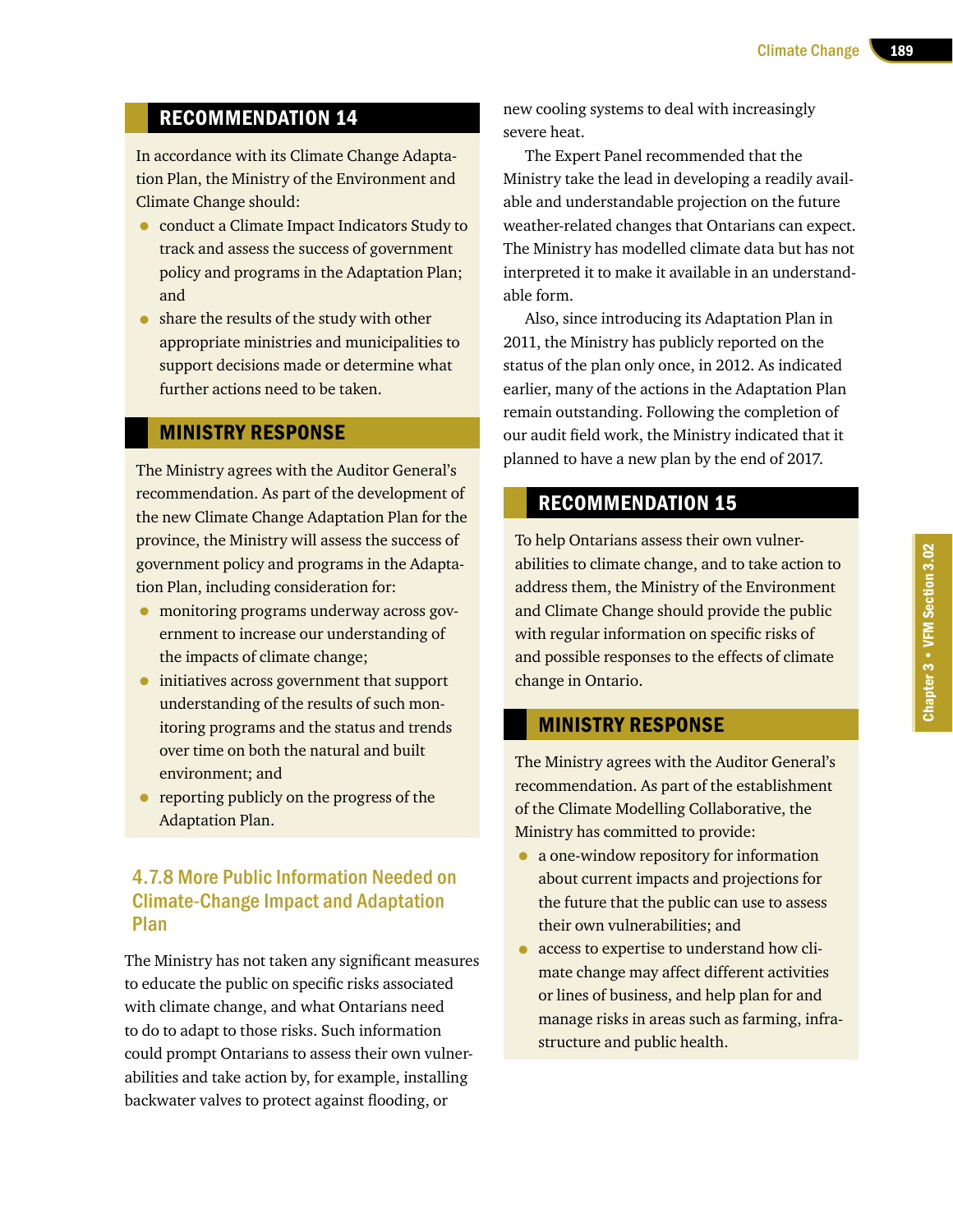## RECOMMENDATION 16

To promote transparency and accountability, the Ministry of the Environment and Climate Change should revise as needed and regularly report publicly on the implementation status of its Climate Change Adaptation Strategy and Action Plan.

## MINISTRY RESPONSE

The Ministry recognizes the importance of promoting transparency and accountability in the implementation status of the Climate Change Adaptation Plan. The Ministry will endeavour to publicly report on a regular basis and revise the plan as directed by Cabinet.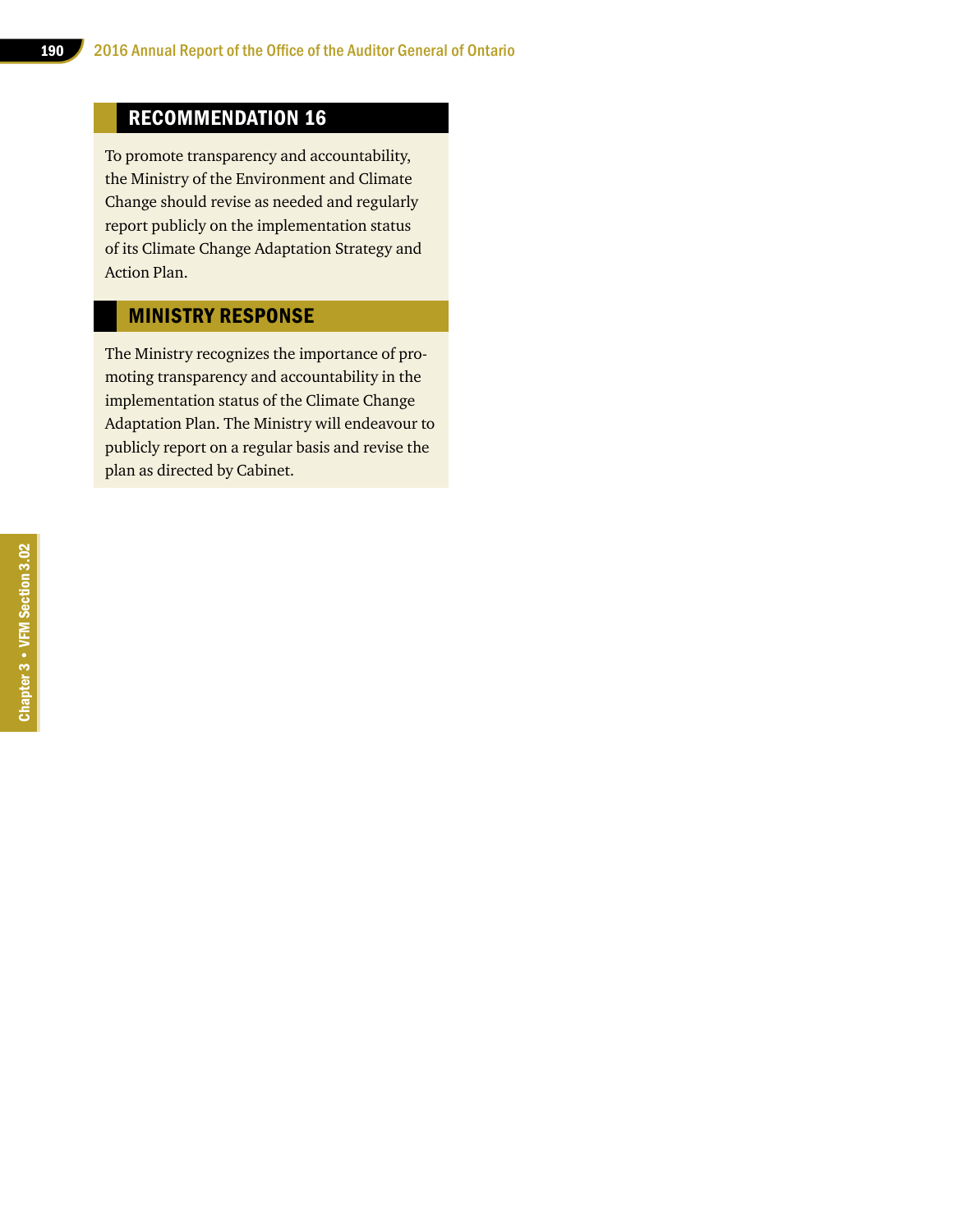## Appendix 1: Climate Change and Greenhouse Gas Overview

The Intergovernmental Panel on Climate Change (Panel) is an international body established in 1988, sponsored by the United Nations Environment Program and the World Meteorological Organization. The Panel's purpose is to provide the world with regular assessments of scientific knowledge on climate change, including its causes, potential impacts and future risks.

According to the Panel's 2014 Fifth Assessment Report, the average global temperature increased by approximately 0.85°C between 1880 and 2012. Observed impacts of this warming include rising atmospheric temperatures, shrinking glaciers, decreased ice and snow levels, and rising sea levels. This warming has also resulted in changing weather patterns around the world and more frequent extreme weather events (such as extended heat waves, flooding, longer wildfire seasons and extended droughts). The Panel has stated that increased concentrations of greenhouse gases in the atmosphere will lead to increased global warming, with an increased risk of irreversible impacts on people and the environment.

The Panel's Report stated that a 1°C–2°C increase in the average global temperatures from pre-industrial levels (that is, from the temperatures occurring around 1880) is expected to:

- increase the risk of extreme weather events;
- decrease crop yields and water availability in some regions of the world; and
- possibly put certain ecosystems, such as coral reefs, at risk of abrupt and irreversible change.

The Panel's Report further stated that an average global temperature increase of 4°C or more is expected to result in substantial species extinction, global and regional food insecurity, severe constraints on common human activities, and limited room for humans to find ways to adapt to the change in climate. (For more information on climate change adaptation, refer to **Appendix 2**.)

While some greenhouse gases are produced naturally, such as from forest fires and volcanoes, the Panel has concluded that current global warming can largely be attributed to human activities. Specifically, the burning of fossil fuels is a primary contributor to the increase in greenhouse gas emissions over the last 135 years or so (that is, since the pre-industrial era). The Report details that this increase has been spurred by economic and population growth, and has resulted in greenhouse gas concentrations that are higher than anything experienced in the last 800,000 years.

Common sources of human-made greenhouse gases include electricity generation, industrial activities, buildings being heated and transportation. These are known as "combustion" emissions. Other emissions, known as "process" emissions, are created as a by-product of industrial processes. For example, carbon dioxide (a greenhouse gas) is produced when limestone is converted to a lime compound in the process to make cement. Greenhouse gases are also produced from the decomposition of organic waste in landfills and from agricultural activities, such as fertilizing soil using artificial fertilizers.

Greenhouse gases include carbon dioxide, methane, nitrous oxide, ozone, hydrofluorocarbons, perfluorocarbons and sulphur hexafluoride. To measure and study greenhouse gases, scientists usually convert the other gases to their "carbon dioxide equivalent"—that is, the amount of carbon dioxide that would create the same amount of warming. Greenhouse gases are generally measured in tonnes (t) and megatonnes (Mt).

Global warming results from the total accumulation of greenhouse gases in the atmosphere; emissions made decades ago still contribute to climate change today and will continue to do so into the future. According to the Panel's Report, even if new greenhouse gas emissions stopped today, many aspects of climate change and their related impacts would continue for decades.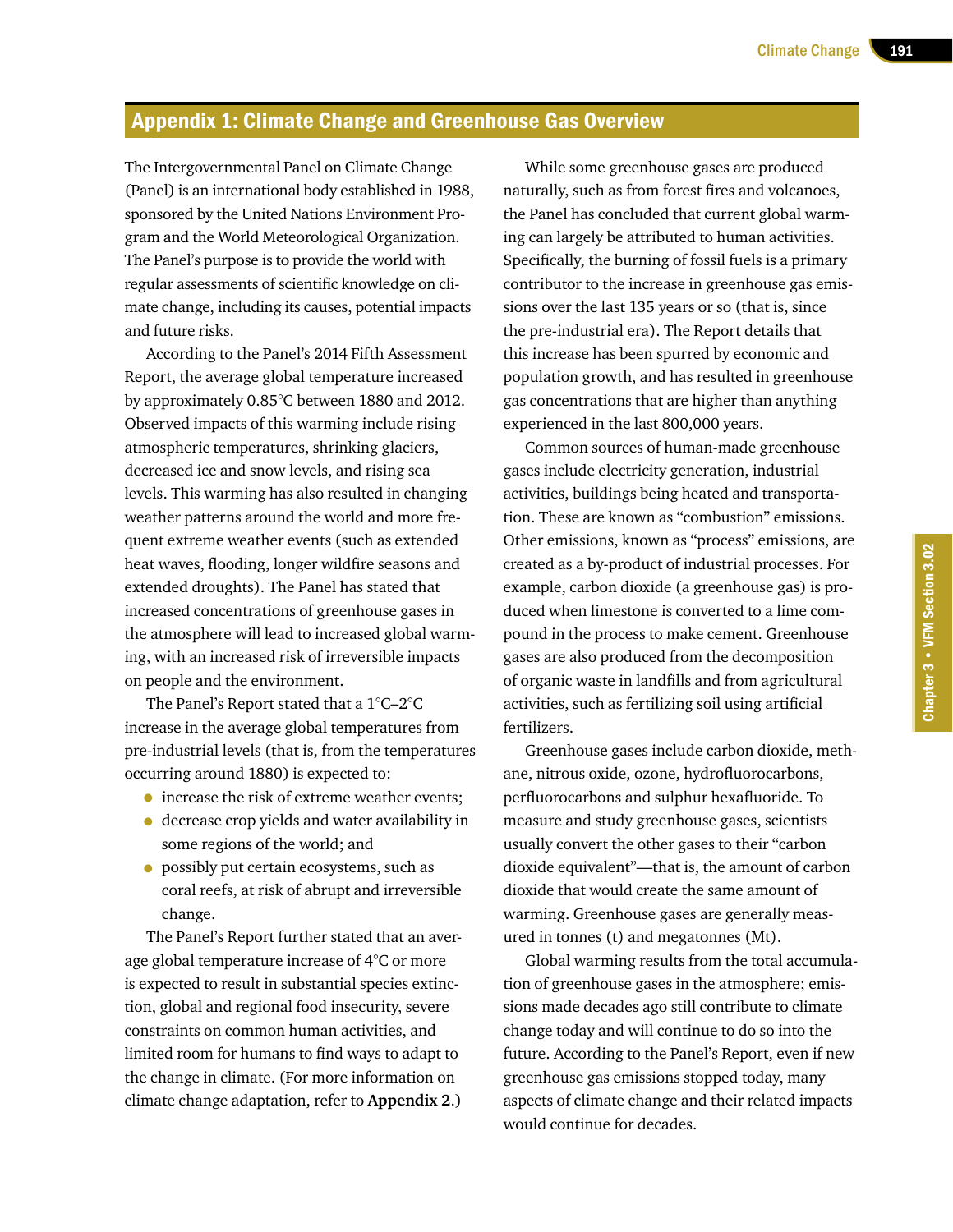Under international guidelines provided by the United Nations Framework Convention on Climate Change, national governments that are Annex 1 parties to the Convention, such as Canada and the United States, are required to report their greenhouse-gas emissions on an annual basis following specific science-based methodologies.

Using complex mathematical models, Environment and Climate Change Canada, a department of the federal government, annually estimates the greenhouse gas emissions of each province, including Ontario, and the country as a whole. These estimates are included in Environment and Climate Change Canada's National Inventory Report. This Report does not include certain emissions that are more difficult to measure (such as emissions from land use and forestry) or allocate to a jurisdiction (such as emissions from international air travel).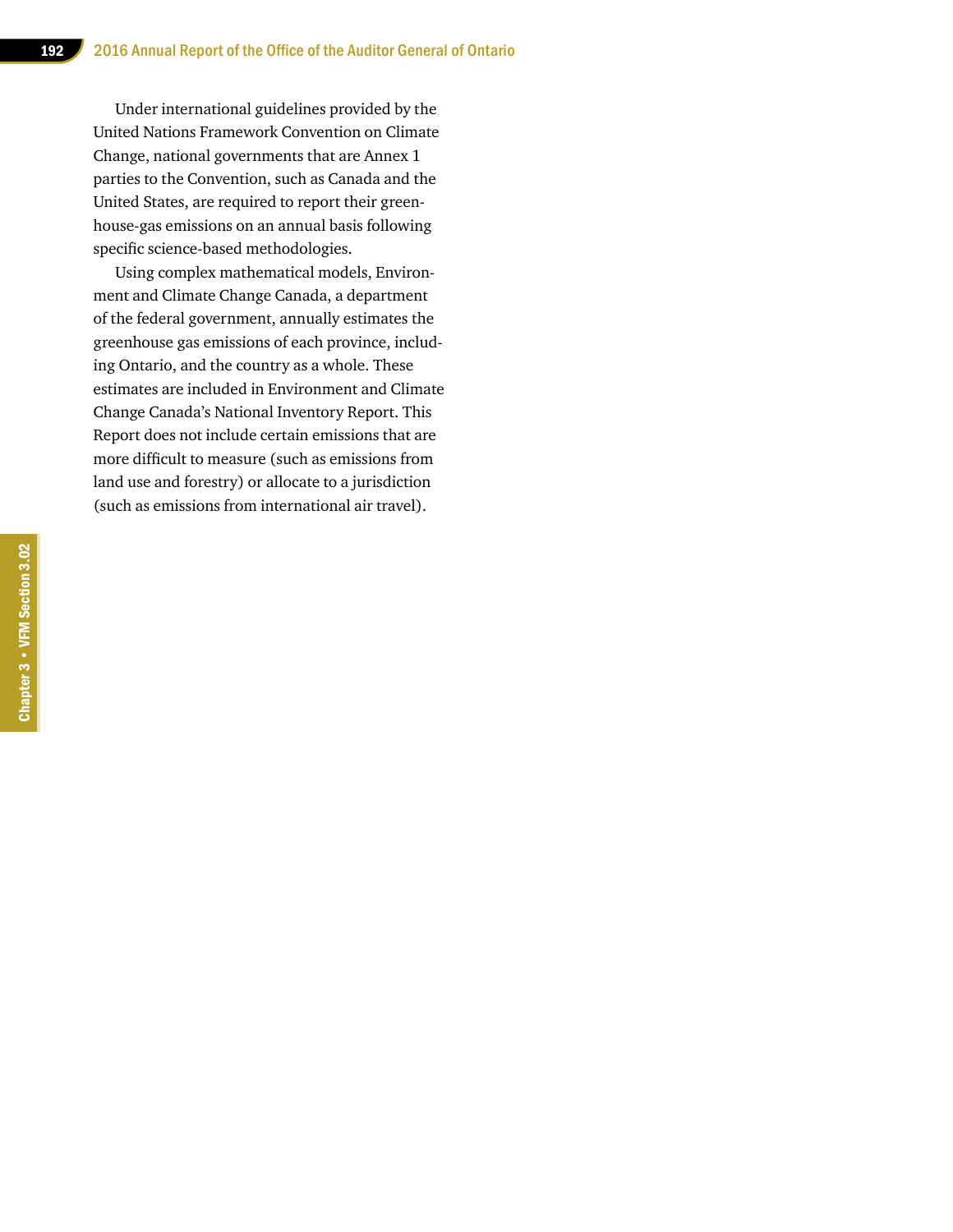## Appendix 2: Mitigation and Adaptation Efforts

## Climate Change Mitigation

Typically, climate change mitigation focuses on:

- limiting or reducing the amount of greenhouse gas emissions caused by the burning of fossil fuels (for example, by conserving energy or using renewable fuels); and
- capturing carbon (for example, by preserving or creating "carbon sinks," which are natural environments such as forests or bogs that can absorb more carbon than they release).

Some governments use carbon pricing, such as a carbon tax, and regulatory requirements to reduce emissions. Governments may also use voluntary programs, such as providing cash rebates for the purchase of electric cars to encourage emissions reductions (see **Figure 3** for more information on these methods).

The goal of international agreements on climate change has been to limit the increase in average global temperatures to less than 2°C higher than pre-industrial levels (that is, the global temperatures of around 1880). In December 2015, 195 countries, Canada included, negotiated the Paris Agreement, with the aim of "holding the increase in the global average temperature to well below 2°C above pre-industrial levels and to pursue efforts to limit the temperature increase to 1.5°C above pre-industrial levels."

Prior to the Conference at which the Agreement was negotiated, 146 countries, representing almost 87% of global greenhouse gas emissions, submitted their intended national climate action plans to the United Nations. The United Nations Environment Programme calculated that even if all 146 countries met their current targets, global warming would still be expected to increase by 3°C–4°C.

## Climate Change Adaptation

The impacts of global warming can vary in different regions around the world. For example, regions further from the Equator are expected to experience a much faster increase in average temperatures than regions closer to the Equator. Consequently, climate change adaptation efforts generally vary from region to region.

Adaptation actions include such efforts as upgrading infrastructure to withstand increases in precipitation, for example, by installing valves in homes to prevent storm water from flooding basements, adjusting urban planning to prohibit building on flood plains and strengthening culverts under highways. Other adaptation measures include monitoring for new harmful or invasive species, such as ticks, brought about by climate change; and assisting businesses like ski resorts to adjust to changes in seasonal temperatures.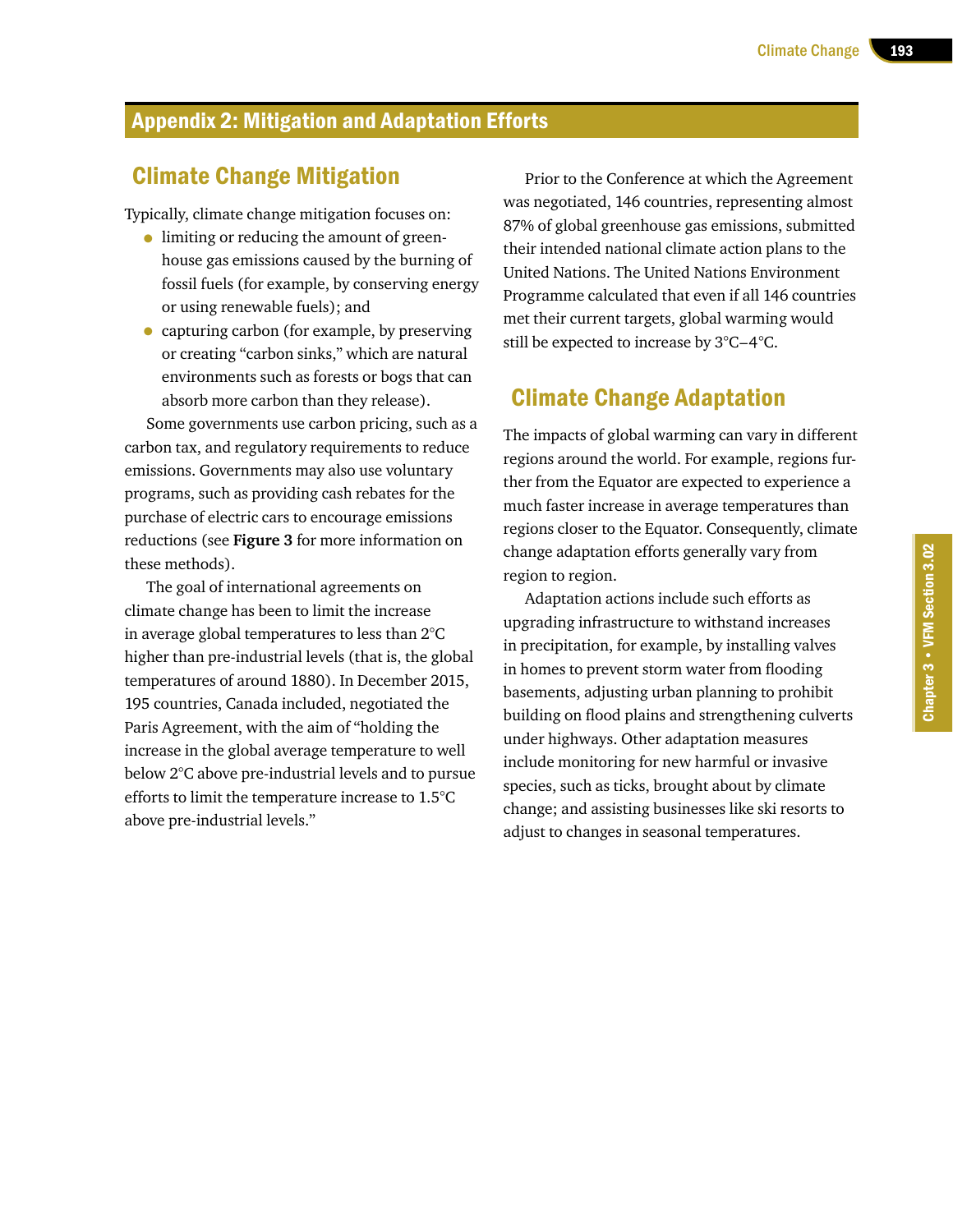## Appendix 3: The Western Climate Initiative and the Western Climate Initiative, Inc.

## The Western Climate Initiative

The Western Climate Initiative (WCI) was launched in February 2007 by five American States (California, Washington, Oregon, Arizona, New Mexico and California). Its purpose was to develop ways to reduce greenhouse gas emissions in their respective states. The members committed to setting a regional greenhouse gas target and implementing a market mechanism, such as cap and trade, to achieve it. WCI is a "non-binding, voluntary coalition," meaning that the commitments the members make are not enforceable, and there are no sanctions if members do not comply.

In 2007 and 2008, two more states (Montana and Utah) and four provinces (British Columbia, Manitoba, Ontario and Quebec) joined WCI.

In 2008, WCI released the "Design Recommendations" for the WCI Regional Cap and Trade Program. In 2010, WCI released the "Design for the WCI Regional Program." These two documents show what a regional cap-and-trade program looks like and are the basis for Quebec and California's linked cap-and-trade program.

By 2011, six of the seven U.S. member states had left WCI because they were no longer planning to implement cap and trade. This left California, British Columbia, Manitoba, Ontario and Quebec as the remaining members. Of them, only Quebec and California have implemented a cap-and-trade system to date, with Ontario planning implementation in 2017.

## The Western Climate Initiative, Inc.

In November 2011, California, Quebec, Ontario and British Columbia created the Western Climate Initiative, Inc. (WCI, Inc.). WCI, Inc. is a non-profit corporation dedicated to provide administrative and technical services in support of greenhouse gas reductions.

WCI, Inc. is governed by a board of directors made up of two members from each participating jurisdiction. The board receives direction from the participating jurisdictions and is responsible for overseeing the corporation.

WCI, Inc. has been administering California and Quebec's systems since 2013, and will administer Ontario's cap-and-trade program. Ontario's Ministry of the Environment and Climate Change plans to pay WCI, Inc. almost \$9.9 million for its services between the 2016/17 and 2020/21 fiscal years. According to the Ministry's 2016 agreement with WCI, Inc., these services will include:

- developing and administering a system for monitoring allowances and emissions, to which the Ministry will have access;
- monitoring allowance auctions, and allowance and offset trading;
- supporting WCI, Inc. board activities;
- developing and administering an auction platform;
- co-ordinating financial administration services for auctions; and
- providing customer services and support.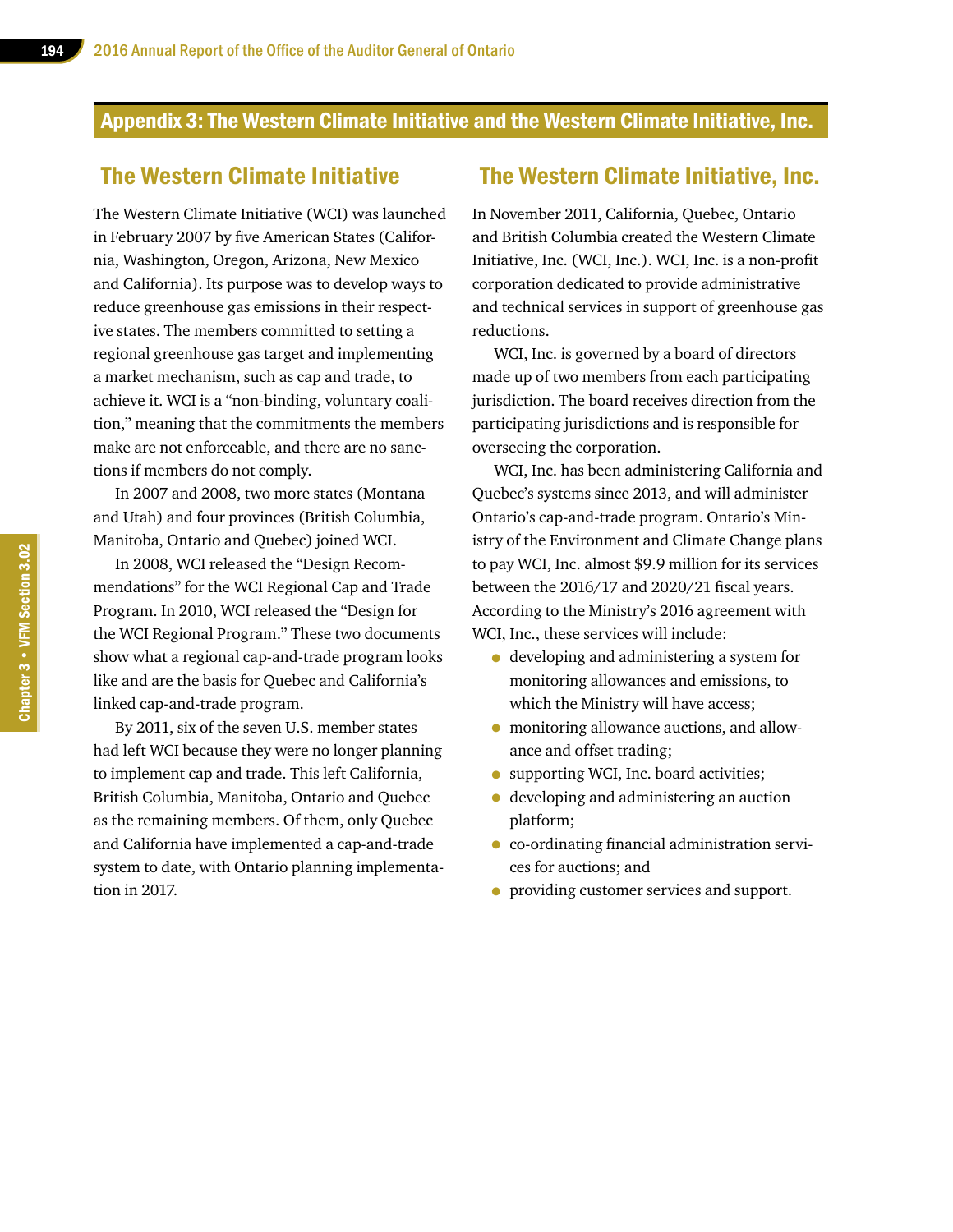## Appendix 4: Chronology of Ontario's Climate Change Activities

| <b>Date</b>       | <b>Event</b>                                                                                                                                                                                                                                                                                                                                                                                                                                                                                                             |
|-------------------|--------------------------------------------------------------------------------------------------------------------------------------------------------------------------------------------------------------------------------------------------------------------------------------------------------------------------------------------------------------------------------------------------------------------------------------------------------------------------------------------------------------------------|
| May 2007          | Ontario's Premier signs the "Memorandum of Understanding between the Province of Ontario and the<br>State of California for collaboration on climate change and energy efficiency." The Memorandum states the<br>parties will "explore the potential for linkages between market-based mechanisms" to reduce greenhouse<br>gas emissions, such as working with the Western Climate Initiative (a voluntary coalition of U.S. states and<br>Canadian provinces working on a linked cap-and-trade system for its members). |
| August 2007       | Ministry of the Environment (Ministry) introduces "Go Green: Ontario's Action Plan," and sets greenhouse<br>gas reduction targets for 2014, 2020 and 2050.                                                                                                                                                                                                                                                                                                                                                               |
| December 2007     | Ministry forms an Expert Panel on Climate Change Adaptation to consider the potential risks climate change<br>poses to Ontario's infrastructure, water, agriculture, forests, ecosystems and the quality of life for Ontarians.                                                                                                                                                                                                                                                                                          |
| <b>May 2008</b>   | Ontario establishes the Climate Change Secretariat, based out of Cabinet Office and reporting directly to the<br>Premier.                                                                                                                                                                                                                                                                                                                                                                                                |
| <b>June 2008</b>  | Ontario and Quebec sign a Memorandum of Understanding to develop a linked cap-and-trade system to be<br>implemented as early as 2010.                                                                                                                                                                                                                                                                                                                                                                                    |
| <b>July 2008</b>  | Ontario joins the Western Climate Initiative.                                                                                                                                                                                                                                                                                                                                                                                                                                                                            |
| <b>Fall 2008</b>  | The Ontario economy begins experiencing the impact of a global economic downturn.                                                                                                                                                                                                                                                                                                                                                                                                                                        |
| November 2008     | The Climate Change Secretariat's reporting structure changes: it now reports directly to the Minister of the<br>Environment rather than the Premier.                                                                                                                                                                                                                                                                                                                                                                     |
| December 2008     | Ontario releases its first discussion paper on cap and trade, "A Greenhouse Gas Cap-and-Trade System for<br>Ontario." The paper states Ontario "is pursuing through partnerships such as the Western Climate Initiative<br>the integration into a broad North American Cap-and-Trade system for greenhouse gases-one that will<br>guarantee reductions in greenhouse gas emissions" from electricity generators and industrial sectors.                                                                                  |
| May 2009          | As part of the Green Energy and Green Economy Act, 2009, Ontario amends the Environmental Bill of<br>Rights, 1993 to require the Environmental Commissioner to monitor and report on the government's<br>progress in reducing greenhouse gases.                                                                                                                                                                                                                                                                          |
| June 2009         | Ontario releases its second cap-and-trade discussion paper, "Moving Forward: A Greenhouse Gas Cap-and-<br>Trade System for Ontario." The purpose of the paper was "advancing work on the design of a greenhouse<br>gas emissions trading system for Ontario to help meet the province's climate change reduction goals."                                                                                                                                                                                                 |
| November 2009     | Ontario's Expert Panel on Climate Change Adaptation issues a report "to help the Ontario government,<br>municipalities and Ontarians prepare and plan for the impact of climate change in areas such as public<br>health, environment, infrastructure and the economy."                                                                                                                                                                                                                                                  |
| December 2009     | Ontario passes the Environmental Protection Amendment Act (Greenhouse Gas Emissions Trading). This<br>enables the creation of an Ontario cap-and-trade system and the linking of Ontario's system with other<br>systems in North America.                                                                                                                                                                                                                                                                                |
| <b>April 2011</b> | Ministry releases Climate Ready, the Ministry's Climate Change Adaptation Plan. The Plan includes<br>37 actions to be completed between 2011 and 2014.                                                                                                                                                                                                                                                                                                                                                                   |
| May 2011          | The Climate Change Secretariat is wound down.                                                                                                                                                                                                                                                                                                                                                                                                                                                                            |
| October 2011      | Ontario establishes the non-profit organization Western Climate Initiative, Inc. (WCI, Inc.) with Quebec,<br>California and British Columbia. According to its website, WCI, Inc. was "formed to provide administrative<br>and technical services to support the implementation of state and provincial greenhouse gas emissions<br>trading programs."                                                                                                                                                                   |
| January 2013      | Ontario releases its third discussion paper on cap and trade, "Greenhouse Gas Emissions Reductions<br>in Ontario." The paper's purpose is to continue the discussion on "what could be the key elements of a<br>greenhouse gas emissions reduction program that achieves reductions while supporting the province's<br>economic goals."                                                                                                                                                                                  |
| January 2013      | Quebec's and California's individual, unlinked cap-and-trade systems begin operations.                                                                                                                                                                                                                                                                                                                                                                                                                                   |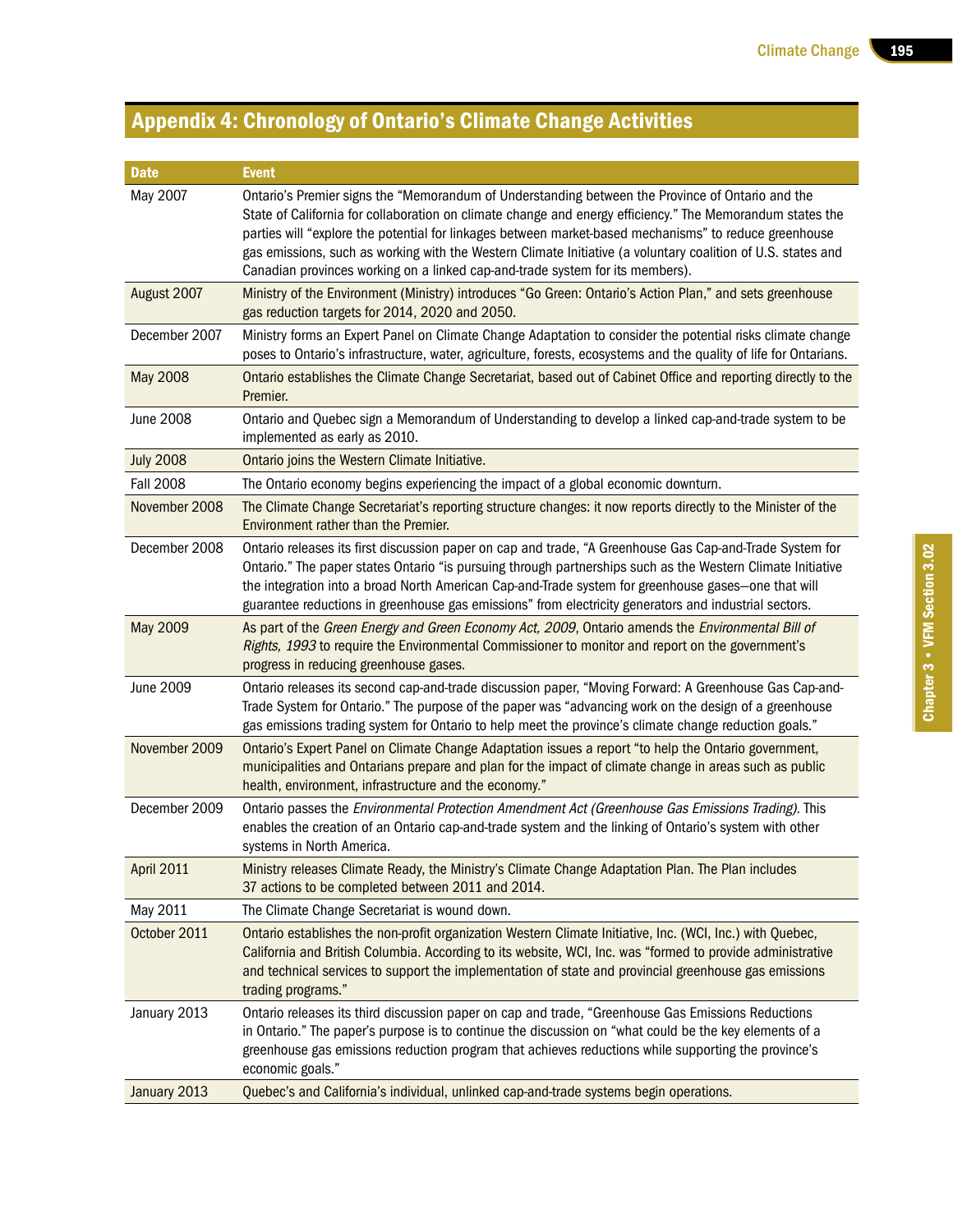| <b>Date</b>      | <b>Event</b>                                                                                                                                                                                                                                                                                                                                                                                                                                                                                                            |
|------------------|-------------------------------------------------------------------------------------------------------------------------------------------------------------------------------------------------------------------------------------------------------------------------------------------------------------------------------------------------------------------------------------------------------------------------------------------------------------------------------------------------------------------------|
| January 2014     | Quebec's and California's cap-and-trade systems link up.                                                                                                                                                                                                                                                                                                                                                                                                                                                                |
| February 2015    | Ontario releases "Ontario's Climate Change Discussion Paper 2015." The paper requests public feedback on<br>different types of carbon pricing (i.e., on cap and trade versus carbon tax). It asks public opinion on what<br>type of carbon pricing will meet Ontario's goals of ensuring emissions reductions, encouraging innovation,<br>improving productivity and supporting the transition to a low-carbon economy.                                                                                                 |
| April 2015       | Ontario announces that it will implement a cap-and-trade system in 2017.                                                                                                                                                                                                                                                                                                                                                                                                                                                |
| August 2015      | Ontario appoints board members to WCI, Inc.                                                                                                                                                                                                                                                                                                                                                                                                                                                                             |
| September 2015   | Ontario and Quebec sign a second Memorandum of Understanding to link their carbon markets (see June<br>2008 for the first Memorandum of Understanding).                                                                                                                                                                                                                                                                                                                                                                 |
| November 2015    | The Ministry releases the Climate Change Strategy. The Strategy notes that meeting Ontario's future<br>emissions reduction goals "requires a fresh approach to climate change—one that accounts for the shifting<br>global context, recognizes the opportunities in a low-carbon, high-productivity economy, and enlists the<br>support of all Ontarians to find new solutions." The Strategy does not make it clear that Ontario intends to<br>use California's and Quebec's emissions reductions to meet its targets. |
| February 2016    | The Ontario Government introduces its proposed Climate Change Mitigation and Low-carbon Economy Act in<br>the Legislature.                                                                                                                                                                                                                                                                                                                                                                                              |
| May 2016         | The Ministry receives its consultant's study comparing its chosen linked cap-and-trade program to two other<br>carbon-pricing models (carbon tax and unlinked cap and trade).                                                                                                                                                                                                                                                                                                                                           |
| May 2016         | The Climate Change Mitigation and Low-carbon Economy Act becomes law.                                                                                                                                                                                                                                                                                                                                                                                                                                                   |
| <b>June 2016</b> | The Ministry releases the Climate Change Action Plan.                                                                                                                                                                                                                                                                                                                                                                                                                                                                   |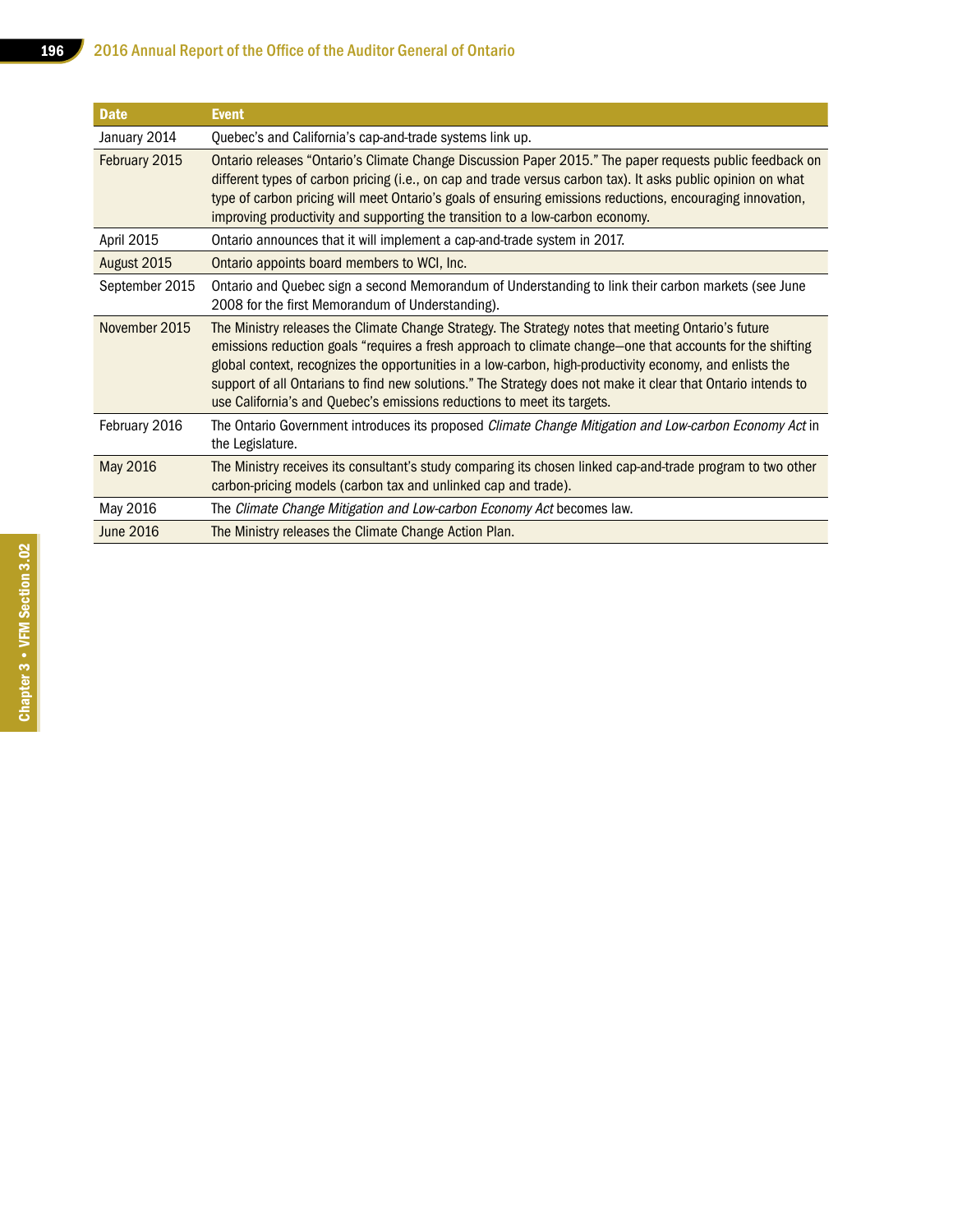## Appendix 5: The Mechanics of Ontario's Cap-and-Trade System

## **Participants**

Under the rules of cap and trade, the required participants in Ontario's cap-and-trade system are:

- 1. industry and institutions that produce over 25,000 tonnes of greenhouse gases per year;
- 2. fuel suppliers that sell more than 200 litres of fossil fuels (for example, gasoline or diesel) per year; and
- 3. electricity suppliers importing electricity from outside of Ontario that produces greenhouse gases.

These required participants are expected to cover about 80% of the province's annual greenhouse-gas emissions in the "covered" sectors of transportation, industry, real estate and electricity.

In addition, facilities emitting between 10,000 tonnes and 25,000 tonnes of greenhouse gases per year may choose to opt in.

All cap-and-trade participants (required and those opting in voluntarily) must report their emissions every year and buy allowances equal to their total emissions.

It is assumed that fuel suppliers and electricity importers (the required participants of categories 2 and 3) will pass on 100% of their costs of having to buy allowances to households and businesses in the form of higher prices for gasoline and electricity. These are referred to as the direct costs of cap and trade. The indirect costs of cap and trade are the increased cost of goods and services that result from increased fuel and electricity costs.

Smaller businesses and Ontario households will not participate directly in cap and trade (that is, they will not purchase or sell allowances). However, they will still be affected by cap and trade through its direct and indirect costs. The government of Ontario has estimated that the direct costs to the average Ontario household will be \$156 in 2017. Preliminary estimates by the Ministry of Finance have estimated the direct costs to the average Ontario household in 2019 will be \$210, plus an additional \$75 in indirect costs (i.e., costs other than fuel).

## Allowances

An allowance is a permit to emit one tonne of greenhouse gas. There are four types of allowances under cap and trade, detailed in the following subsections.

#### 1. Allowances Created by Ontario

Each year, the government of Ontario will create allowances equal to its cap (see the next section, titled **Ontario's Domestic Cap**). The government will set aside 5% of allowances each year as a strategic reserve (see the section **Carbon Price** for more information on strategic reserves). The government will decide how to divide up the other 95% of allowances: each will either be sold at auction or be given to emitters for free.

As shown in **Figure 5** of the report, larger industrial emitters (category 1 required participants) will receive free allowances for all of their emissions in 2017. The number of free allowances will gradually be reduced over the next three years (to 2020). This is intended to encourage these emitters to reduce their emissions. Otherwise, these emitters would have to purchase allowances.

Fuel distributors and electricity importers (required participants in categories 2 and 3) will not receive any free allowances. This will force them to purchase allowances equalling their emissions, with the cost passed down to consumers.

#### 2. Early Reduction Allowances (Credits)

Ontario has announced that the Ministry of the Environment and Climate Change (Ministry) will issue up to an additional 2 million free "early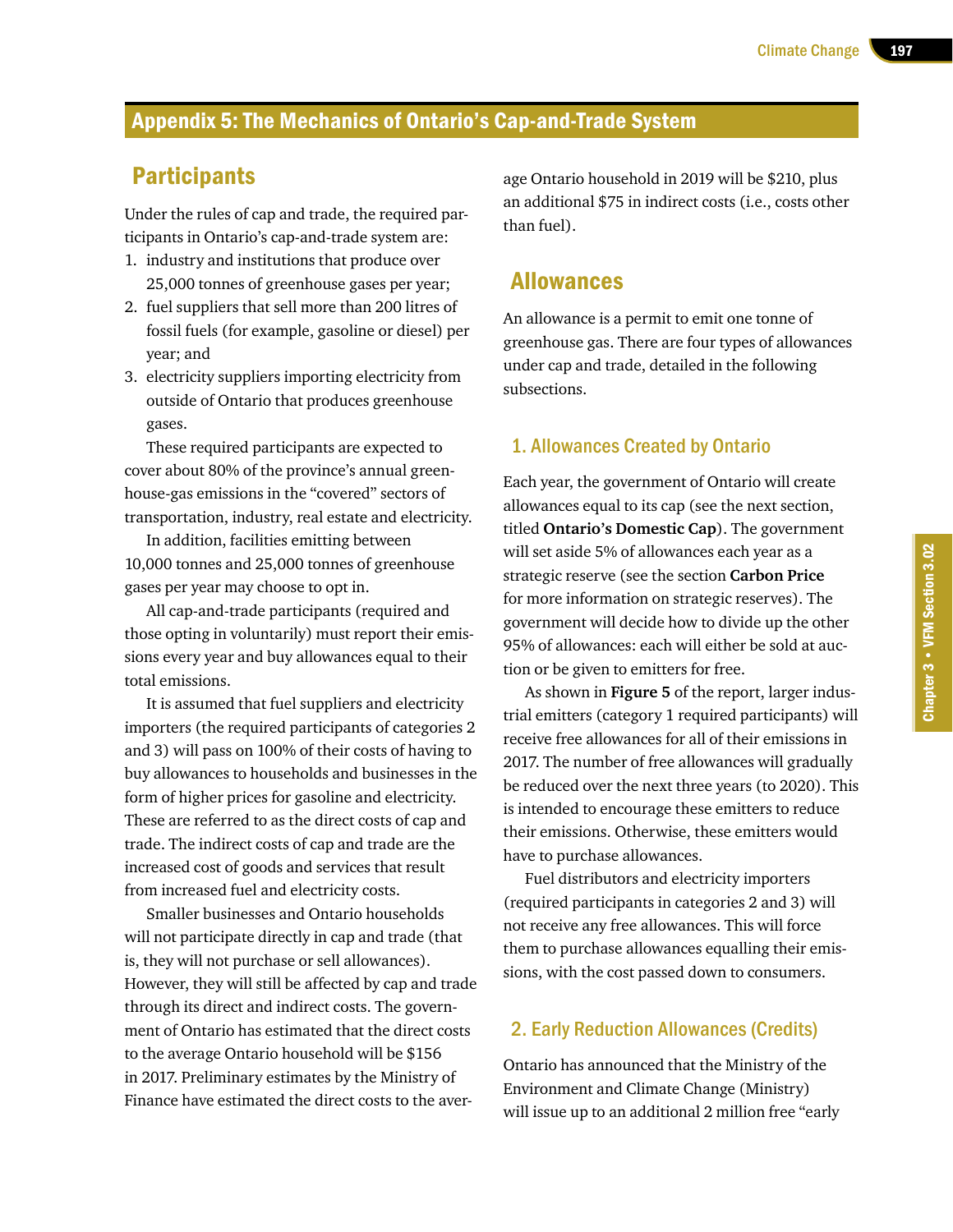reduction" allowances (permitting 2 megatonnes (Mt) of emissions). These allowances will be issued to companies that reduced their emissions in the four years before cap and trade is implemented in January 2017. These allowances are over and above the province's cap. Businesses receiving these free allowances will be able to use them whenever they wish.

#### 3. Offset Allowances (Credits)

A large emitter in a covered sector (that is, transportation, industry, real estate or electricity) can get credit if it undertakes a project that reduces greenhouse gases in a non-covered sector (that is, agriculture or waste) such as planting trees or capturing landfill gases. The credit is in the form of "offset allowances" for the amount of the reduction in greenhouse gases it achieved. The emitter can apply these allowances to offset up to 8% of its emissions in a covered sector.

At the time of our audit, the Ministry was developing offset protocols, or rules outlining how to measure and approve the reductions in the noncovered sectors. None had been finalized when we completed our audit.

#### 4. Allowances Created by Quebec or California

Because Ontario's cap-and-trade system plans to link with the systems of Quebec and California, in 2018, Ontario's required participants will be able to buy and sell allowances from Quebec and California.

## Ontario's Domestic Cap

Ontario's domestic cap refers to the total number of allowances that the Ministry will make available for auction each year. A regulation of the *Climate Change Mitigation and Low-Carbon Economy Act, 2016* specifies Ontario's caps for the years 2017–20.

In the first year (2017), Ontario will make available as many allowances as the Ministry forecasts the emitters in the covered sectors will need for all of their emissions. The forecasted emissions from the non-covered sectors of agriculture and waste (including landfills) are not included in the cap calculation. Also not included are greenhouse gas emissions that are difficult to measure (such as from domestic flights and gas leaks).

The Ministry will reduce the allowances (or lower the cap) such that the number of allowances available in 2020 (the cap) allows Ontario to just meet its 2020 target.

## Linking with Quebec and California, and the Overall Cap

Under a linked cap-and-trade system, each linked jurisdiction is responsible for setting its domestic cap, issuing allowances, approving offset protocols, and developing other cap-and-trade–related policies for its jurisdiction. However, for cap-and-trade systems to be linked, jurisdictions must agree to recognize the transfer of allowances and offsets between participants and allow for joint auctions.

Because Ontario is planning to link its cap-andtrade system with the systems of Quebec and California, all three jurisdictions' individual caps will be combined to create a single *overall* cap.

**Figure 6** in the report shows what this larger cap is expected to be. Under a linked system, a jurisdiction can exceed its domestic cap in allowances and emissions as long as the total allowances and emissions in the linked system do not exceed the overall cap. For example, Ontario's 2018 domestic cap is 136 Mt of emissions; Ontario's emissions can exceed that cap above that as long as Ontario's emitters purchase allowances from Quebec or California to cover the excess emissions.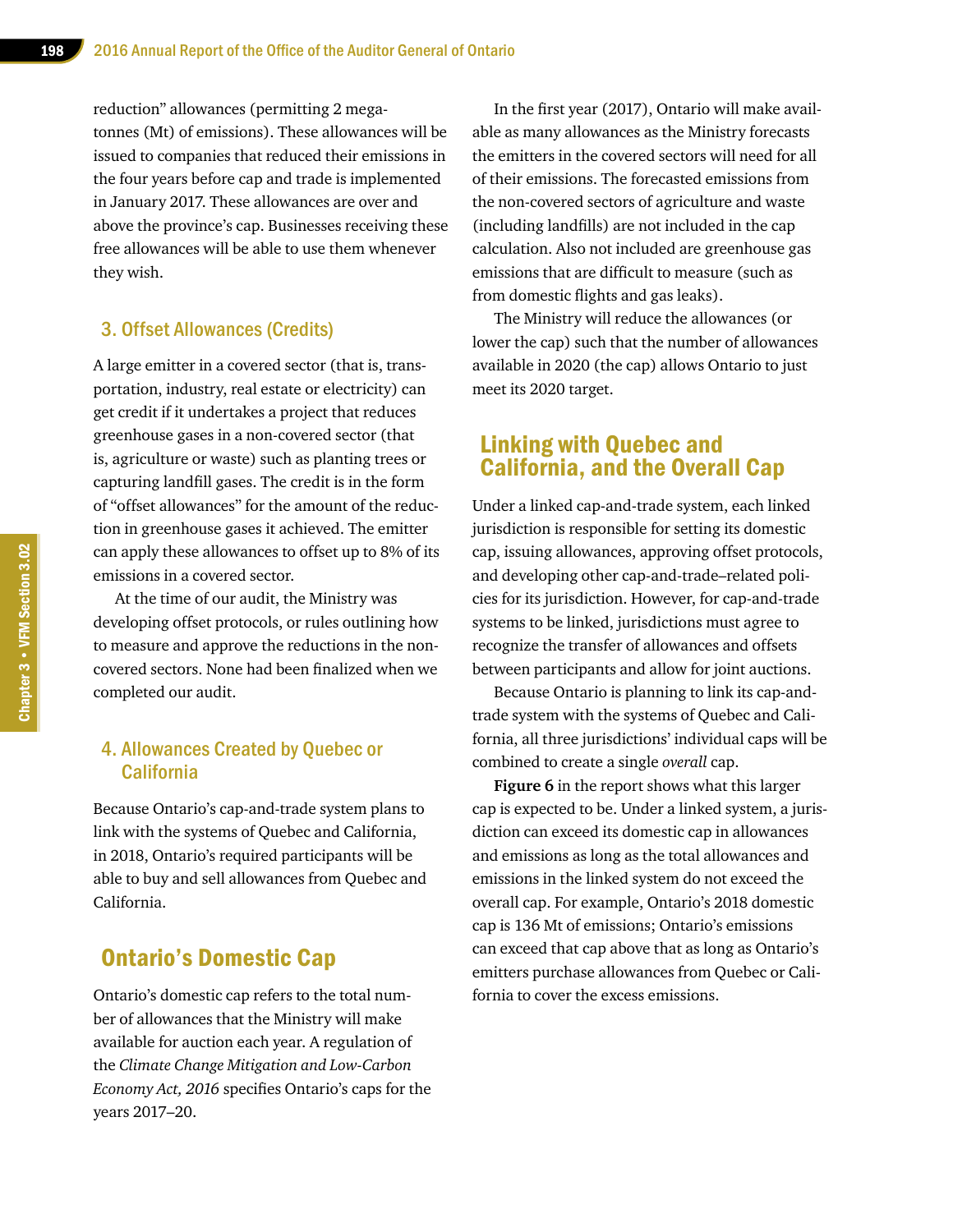## The Carbon Market

#### Auctions (Primary Market)

Auctions will occur quarterly and will be facilitated by the Western Climate Initiative, Inc. (WCI, Inc.) (the non-profit organization Ontario established jointly with Quebec, California and British Columbia to support cap-and-trade programs).

Ontario has announced it will hold its own auctions in 2017. After linking with Quebec and California in 2018, the three jurisdictions will hold joint auctions. To take part in an auction, participants must be registered through WCI, Inc.'s compliance tracking system (for more on compliance tracking, see the section **Market Oversight**). Allowances will usually be sold in "lots" of 1,000. At the auctions, the final selling price is to be determined by the lowest bid for the last available lot.

WCI, Inc. has contracted with Deutsche Bank to provide financial services in support of the auction (such as confirming the bidder's financial eligibility, administering the bidder's financial guarantees and making payments after the auction).

Regulation requires that the Minister of the Environment and Climate Change release a summary of the auction results to the public within 45 days of the auction.

The Ontario government's revenue from cap and trade will come primarily from the auctioning off of Ontario allowances. The Ministry has estimated this will total about \$8 billion in the first four years (2017–20), with most of it coming from fuel distributors (which have to buy allowances since they do not get any free ones). This estimated \$8 billion in revenue assumes that all of Ontario's allowances will be bought.

The Ministry estimates that Ontario participants will buy 25.8 million allowances from California and Quebec in the first four years (2017–20). This will allow them to emit 25.8 Mt of greenhouse gases, for which it will pay California and Quebec a total of \$466 million.

## Trading (Secondary Market)

Beyond buying allowances at auctions, Ontario participants can also buy allowances from California and Quebec (the linked jurisdictions). This activity is referred to as the secondary market. The sellers will be California and Quebec emitters that got allowances for free, and California and Quebec emitters with allowances they do not need because they achieved actual emission reductions.

## Price of Allowances

Theoretically, the price of allowances in a linked system with auctions and trading is set by the market. That is, supply (the total number of allowances released by Ontario, Quebec and California) and demand (the caps indicating how many allowances are needed) should determine the price.

However, the three jurisdictions decided to override market forces when it comes to the minimum price of an allowance to be sold at auction. In 2016, they set that minimum price at close to \$17. This prescribed minimum price is scheduled to increase by 5%, plus inflation, each year until 2020.

This prescribed minimum price applies only to allowances sold at auction. The price of an allowance can drop below the auction minimum in trading directly between emitters.

California economists have forecast the market-driven allowance prices for just the linked California–Quebec cap-and-trade program as follows (prices have been adjusted to nominal \$CAD, assuming annual inflation of around 2%):

- **•** 2017: \$18;
- 2018: \$19; and
- 2020: \$20.

Ontario used these prices to forecast both its revenue and greenhouse-gas reductions. That is, it did not do any projecting or modelling to see whether and how much its joining California and Quebec's linked system would affect allowance prices.

Each of the three jurisdictions has also set aside 5% of their cap as "strategic reserve" allowances.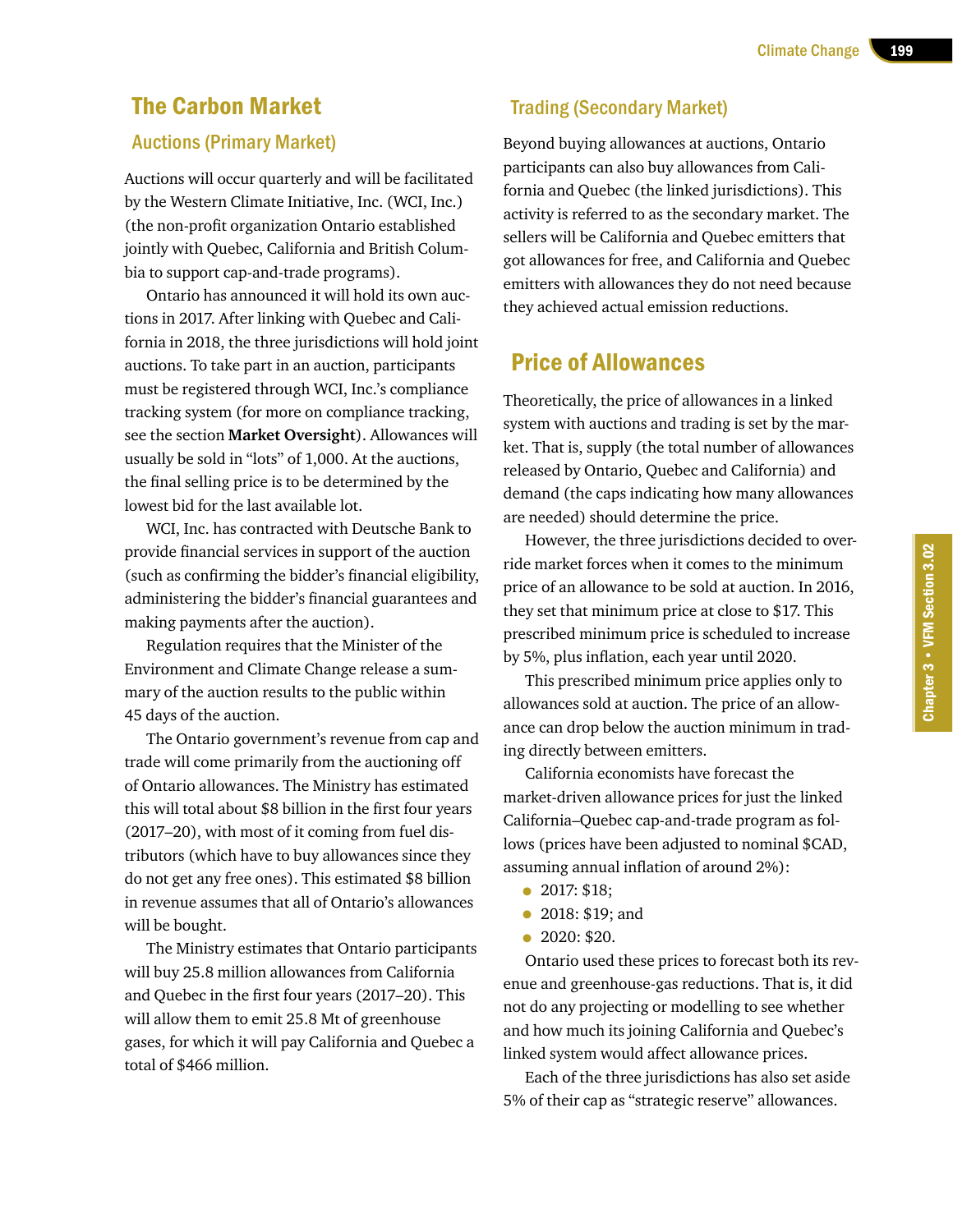These strategic reserve allowances can be released into the market if the allowance price gets too high.

## Market Oversight

Each jurisdiction requires emitters of over 10,000 tonnes of carbon dioxide (or its equivalent) to:

- annually report their greenhouse gas emissions to their respective governments; and
- have a third party verify the emissions reported.

In 2020, after a four-year compliance period, all participants are required to ensure their total emissions equal their total allowances purchased. As mentioned in the **Allowances** section, up to 8% of an emitter's allowances can be offset credits.

All allowances and emissions reporting will be tracked by WCI, Inc. This includes reviewing all allowances, from when they were issued by a government, to being transferred to participants, and finally to being claimed for the year and surrendered back to the issuing government. As per the agreement, the Ministry has the right to audit WCI, Inc.

At the time of our audit, penalties for having fewer allowances than emissions had not yet been finalized.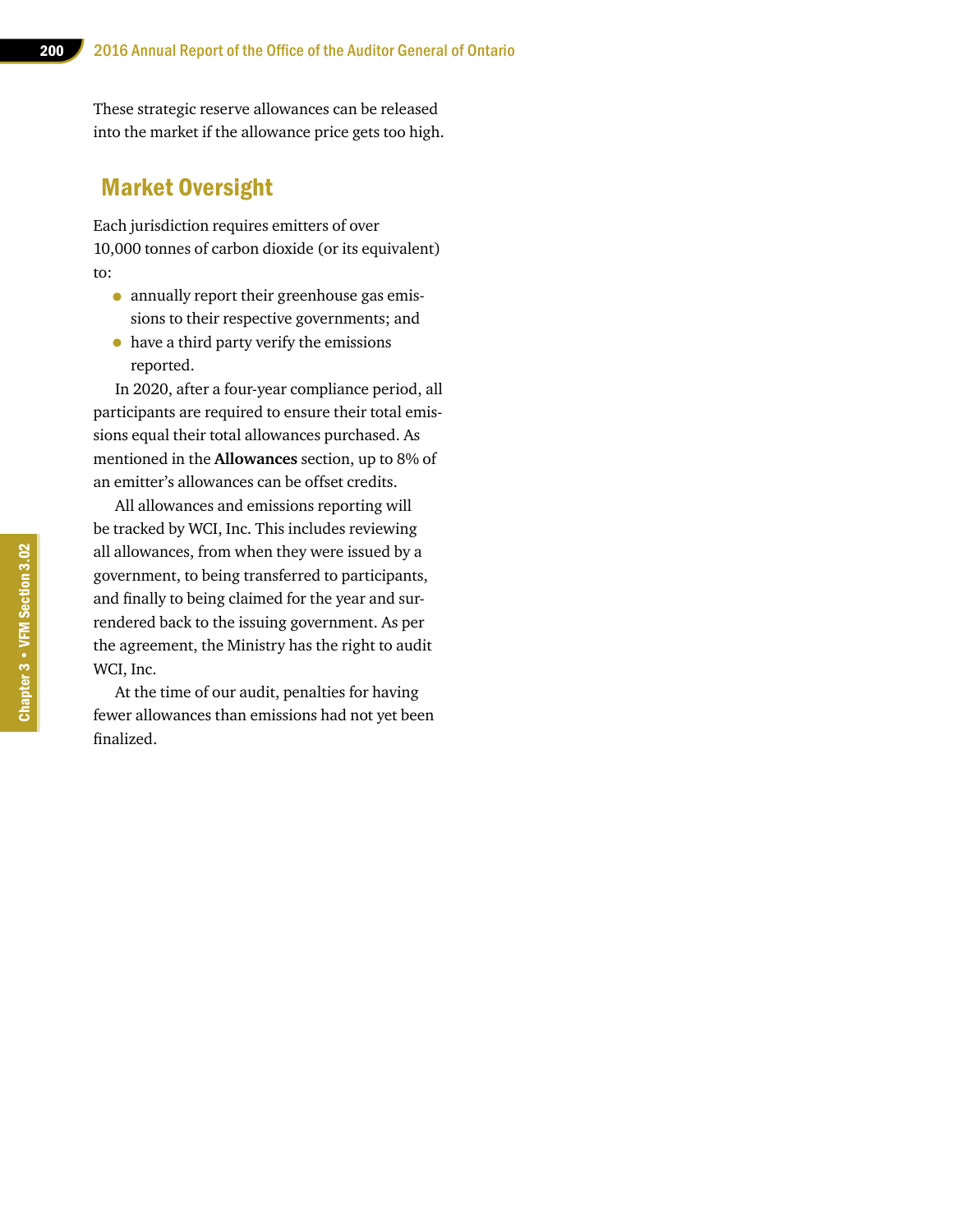## Appendix 6: Environmental Assessments and Approvals

## Environmental Assessments

The Ministry of the Environment and Climate Change (Ministry) is responsible for environmental assessments and approvals. These can have a direct impact on greenhouse gas emissions.

Under the *Environmental Assessment Act*, project owners must ensure that environmental assessments are completed for all government plans and projects. The assessments are intended to evaluate:

- the plan/project's environmental effects;
- alternatives to the plan/project; and
- any negative impact on the environment.

By approving environmental assessment policies, the Ministry has significant authority to influence many government planning processes.

For more information on environmental assessments, see our environmental assessments audit report later in this chapter (**Chapter 3**, **Section 3.06**).

## Environmental Approvals

Under the *Environmental Protection Act*, the Ministry is also responsible for:

- ensuring that projected emissions into air from all projects (both private-sector and public-sector) do not exceed allowable standards set by the Ministry in regulation (by requiring that emitters obtain environmental approvals); and
- inspecting emitters to determine they are complying with the conditions of their environmental approvals.

Currently, inspections do not measure greenhouse gases. Instead, they focus on emissions that pollute the air, such as fine particulate matter (small polluting particles or droplets found in, for example, aerosols and fumes), nitrogen oxides and smog-causing compounds.

For more information on environmental approvals, see our environmental approvals audit report later in this chapter (**Chapter 3**, **Section 3.05**).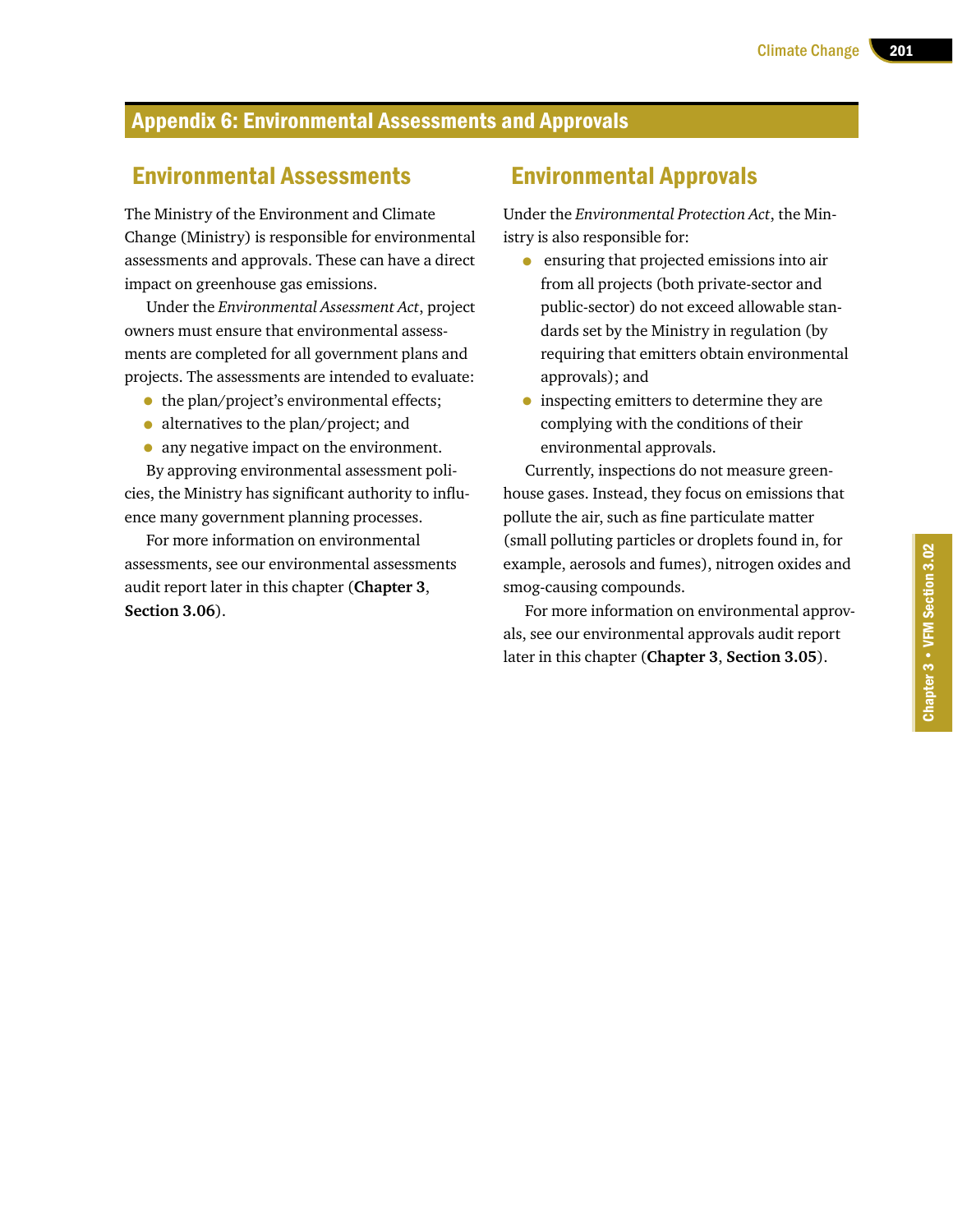## Appendix 7: The Environmental Commissioner of Ontario

The Environmental Commissioner of Ontario (Commissioner) is an independent officer of Ontario's Legislative Assembly. The office of the Commissioner was created under the *Environmental Bill of Rights* (EBR) in 1993. The Commissioner's job is to review and report on the government's compliance with the EBR.

In Ontario's 2007 Climate Change Action Plan (see **Figure 9**), the government committed to having the Commissioner provide an independent review of Ontario's progress in reducing greenhouse gas emissions.

In 2009, the government amended the EBR to require the Commissioner to report annually to the Legislative Assembly on "the progress of activities in Ontario to reduce emissions of greenhouse gases." This includes "a review of any annual report on greenhouse gas reductions or climate change published by the Government of Ontario." Under the EBR, the government is legally required to provide the Commissioner with such reports.

Since 2008, the Commissioner has reported annually to the Legislative Assembly on the progress of activities in Ontario in reducing greenhouse gas emissions.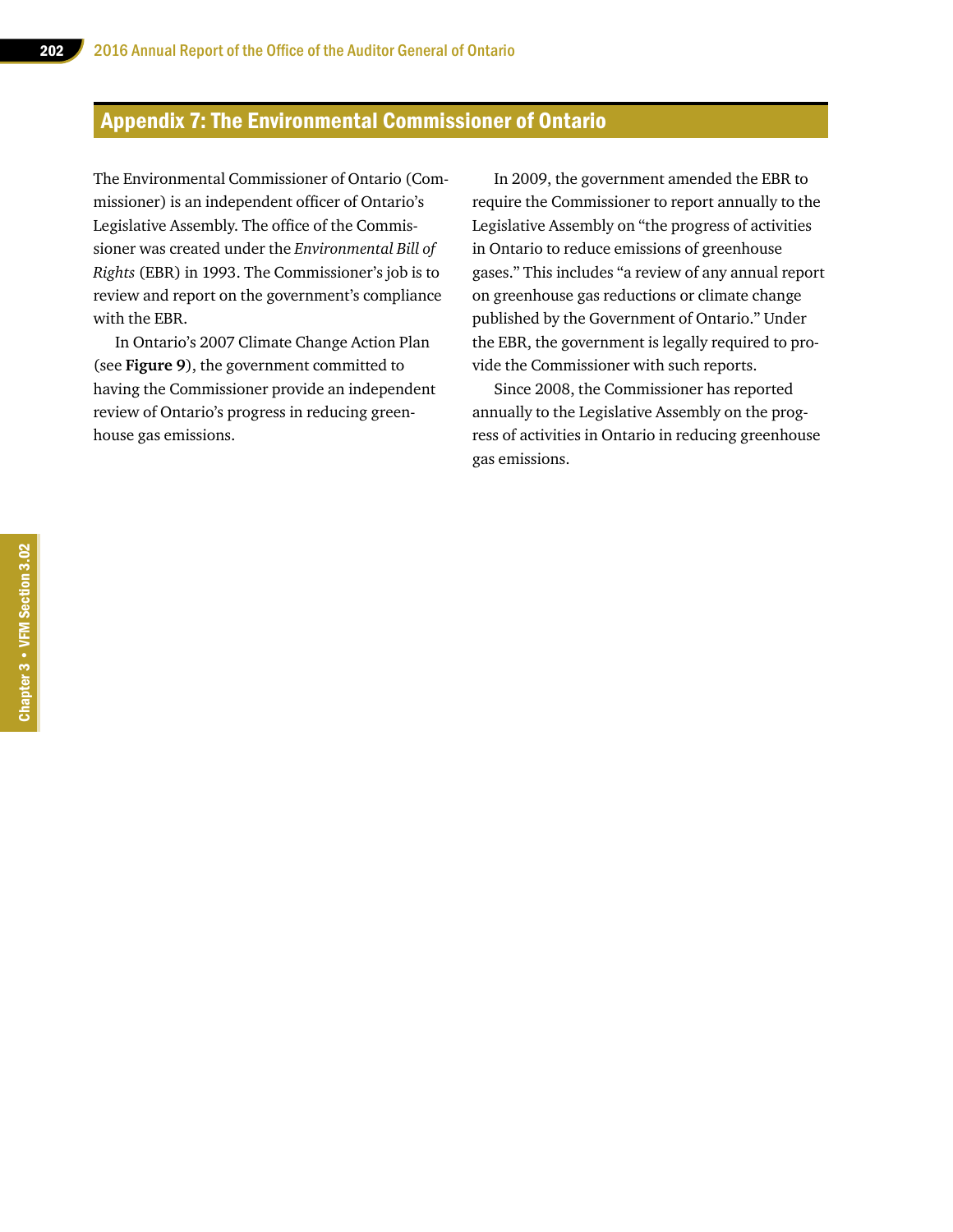## Appendix 8: Considering the Costs of Carbon

Governments worldwide have recognized that carbon emissions, by entering the atmosphere, affect the entire planet. These effects, as discussed in **Section 2.1.3**, include a rise in sea levels, more droughts and heat waves, more intense and frequent hurricanes and storms, and increased precipitation in some regions and increased droughts or desertification in others. Given the impact of climate change, governments have acknowledged the need to find ways to put a value on carbon emissions. Three such ways include:

- Focusing on the global impact of carbon emissions, as measured by the **social cost of carbon**;
- Focusing on the cost to individuals or businesses to reduce emission to meet a certain target, measured by the **cost to reduce carbon emissions**;
- Establishing a **carbon price (pay to emit)** which is required by government for the emission of carbon (e.g., carbon tax or cap-andtrade system).

## Social Cost of Carbon Emissions

All greenhouse gas emissions contribute to global warming. Recognizing the global impact of climate change, a "social cost" has been attributed to burning carbon. Such a cost is determined through a comprehensive assessment of the economic costs associated with the global damages of climate change, both now and in the future. According to the U.S. Environmental Protection Agency, these damages include a variety of impacts, such as agricultural productivity losses, impacts on human health, property damages from flooding and other extreme weather events, and changes in energy costs. The social cost of carbon represents the value to society of avoiding this damage, expressed in dollars per tonne of carbon dioxide reductions. Environment and Climate Change Canada calculated the social cost of carbon to be \$43 per tonne

of CO $_{\textrm{\tiny{2}}}$  avoided in 2017 and \$46 per tonne of CO $_{\textrm{\tiny{2}}}$ avoided in 2020. Increasingly, policymakers are recognizing the need to include the social cost of carbon in their decision-making processes to ensure they factor in the full cost of emitting.

## Cost to Reduce Carbon Emissions

The cost of reducing emissions, often referred to as the marginal abatement cost, represents how much an individual or business must spend in order to reduce one tonne of  $\mathrm{CO}_2^{}$ . The abatement may be achieved from switching to lower carbon fuels, changing manufacturing processes, or capturing the emissions before they are released into the atmosphere. Often abatement projects will need to be planned well in advance because they can involve the purchase of costly equipment and the implementation of new processes. This cost can be helpful for policy-makers to understand and to use in their calculations regarding how to meet their emission reduction targets. For example, a study commissioned by the Ministry of Ontario's emission-intensive industries indicated that a smaller reduction in emissions (0–10%) is often achieved through investments in energy efficiency, which may be less expensive. However, for some industrial facilities, achieving higher levels of reductions (20–30%) can be very costly as they may require changes to production processes or the implementation of new technology, as is the case with the steel industry. The study found that the average cost to reduce emissions by 10% range from \$9 to \$71 per tonne, whereas the average cost to reduce emissions by 20% to 30% range from \$153 to \$197. This cost can be used in determining at what level a carbon price may be effective. For example, if it costs a business \$15 to buy the equipment to reduce one tonne of greenhouse gases, the carbon price applied by government would have to be equal to or greater than that in order to encourage that business to invest in the technology.